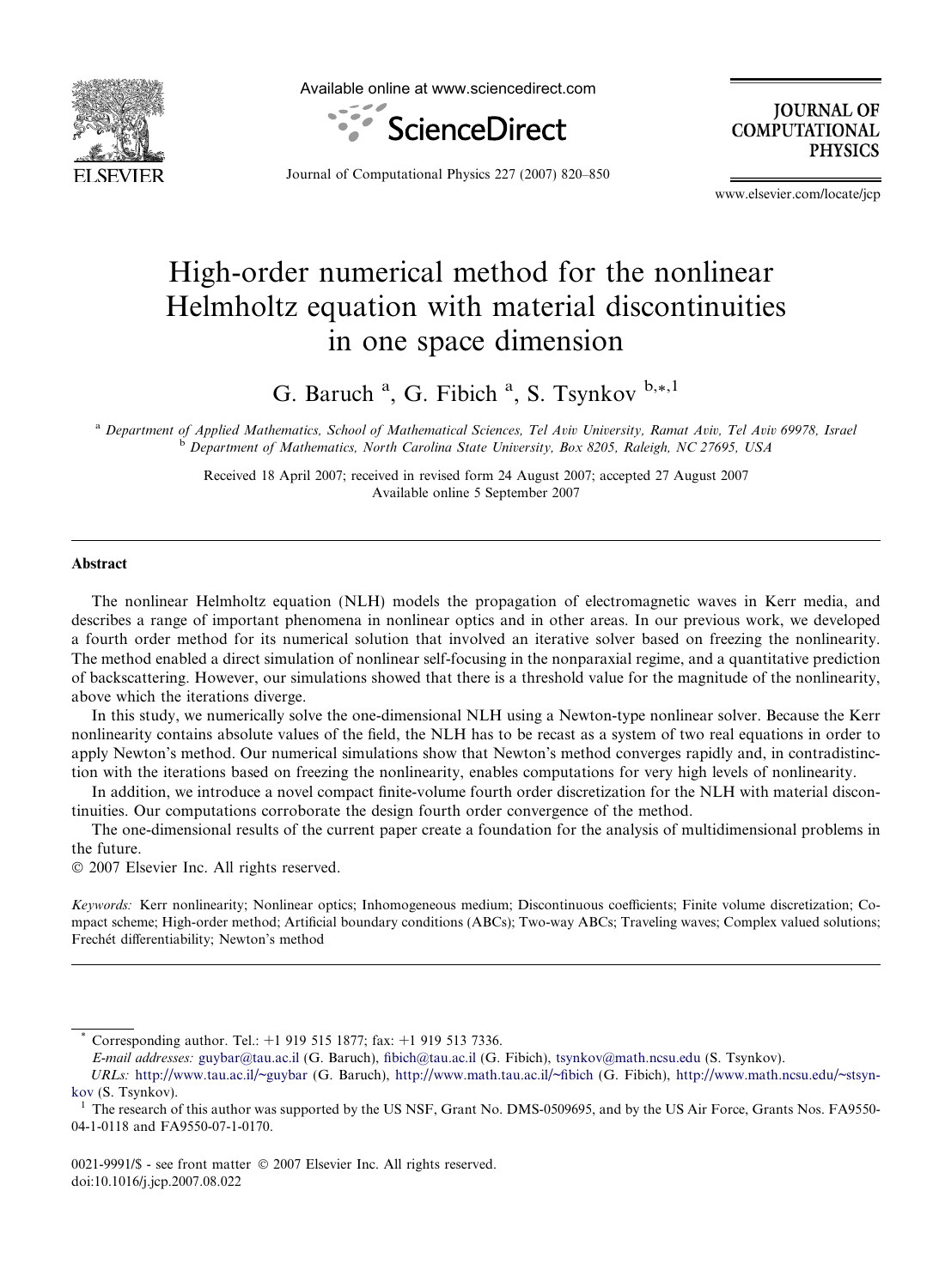# <span id="page-1-0"></span>1. Introduction

#### 1.1. Background

The nonlinear Helmholtz equation (NLH)

$$
\Delta E(\mathbf{x}) + \frac{\omega_0^2}{c^2} n^2 E = 0, \quad n^2(\mathbf{x}, |E|) = n_0^2(\mathbf{x}) + 2n_0(\mathbf{x})n_2(\mathbf{x})|E|^2,
$$
\n(1)

governs the propagation of linearly polarized, time-harmonic electromagnetic waves in Kerr-type dielectrics. Here,  $\mathbf{x} = [x_1, \dots, x_D]$  are the spatial coordinates,  $E = E(\mathbf{x})$  denotes the scalar electric field,  $\omega_0$  is the laser frequency, c is the speed of light in vacuum,  $\Delta = \partial_{x_1}^2 + \cdots + \partial_{x_p}^2$  is the D-dimensional Laplacian,  $n_0$  is the linear index of refraction, and  $n_2$  is the Kerr coefficient. In this study, we consider the case of an inhomogeneous medium in which both  $n_0$  and  $n_2$  can vary in space. We assume that the medium is lossless, i.e., that  $n_0$  and  $n_2$  are real. Furthermore, we consider only the case in which the electric field E and the material coefficients  $n_0$  and  $n_2$  vary in one spatial direction that we identify with the direction of propagation and denote by z. Hence, Eq. (1) reduces to the one-dimensional cubic NLH:

$$
\frac{\mathrm{d}^2 E(z)}{\mathrm{d} z^2} + \frac{\omega_0^2}{c^2} \left( n_0^2(z) + 2n_0(z)n_2(z)|E|^2 \right) E = 0. \tag{2}
$$

The ordinary differential Eq. (2) arises, for example, when modeling nonlinear optical devices, such as the Fabry–Perot etalon [\[1\]](#page-29-0), see Fig. 1. This device consists of a layer or slab of Kerr medium located between  $0 \le z \le Z_{\text{max}}$ . The Kerr slab is surrounded by a linear homogeneous medium, so that  $n_0 \equiv n_0^{\text{ext}}$  and  $n_2 \equiv 0$ for  $z \le 0$  and for  $z > Z_{\text{max}}$ . We consider the case when an incoming plane wave  $E = E_{\text{inc}}^0 e^{ik_0 z}$  impinges normally on the slab at the interface  $z = 0$  Here,  $k_0 = \frac{\omega_0}{c} n_0^{\text{ext}}$  is the linear wavenumber in the surrounding linear medium. Let us define

$$
v(z) = (n_0(z)/n_0^{\text{ext}})^2
$$
,  $\epsilon(z) = 2n_2(z)n_0(z)/(n_0^{\text{ext}})^2$ .

Then, Eq. (2) transforms into

$$
\frac{d^2E(z)}{dz^2} + k_0^2(v(z) + \epsilon(z)|E|^2)E = 0,
$$
\n(3)

where  $v \equiv 1$  and  $\epsilon \equiv 0$  for  $z < 0$  and for  $z > Z_{\text{max}}$ .

We assume that the Kerr material is either homogeneous, i.e.,

$$
v(z) \equiv v^{\text{int}}, \quad \epsilon(z) \equiv \epsilon^{\text{int}}, \quad 0 \leq z \leq Z_{\text{max}}, \tag{4}
$$

or layered (piecewise-constant). The latter case corresponds to a one-dimensional grating (see Fig. 1), where for some given partition:

$$
0 = \tilde{z}_1 < \dots < \tilde{z}_l < \dots < \tilde{z}_L = Z_{\text{max}},\tag{5a}
$$

we have:

$$
v(z) \equiv \tilde{v}_l, \quad \epsilon(z) \equiv \tilde{\epsilon}_l, \quad \text{for } z \in (\tilde{z}_l, \tilde{z}_{l+1}). \tag{5b}
$$



Fig. 1. A grated Fabry–Perot etalon.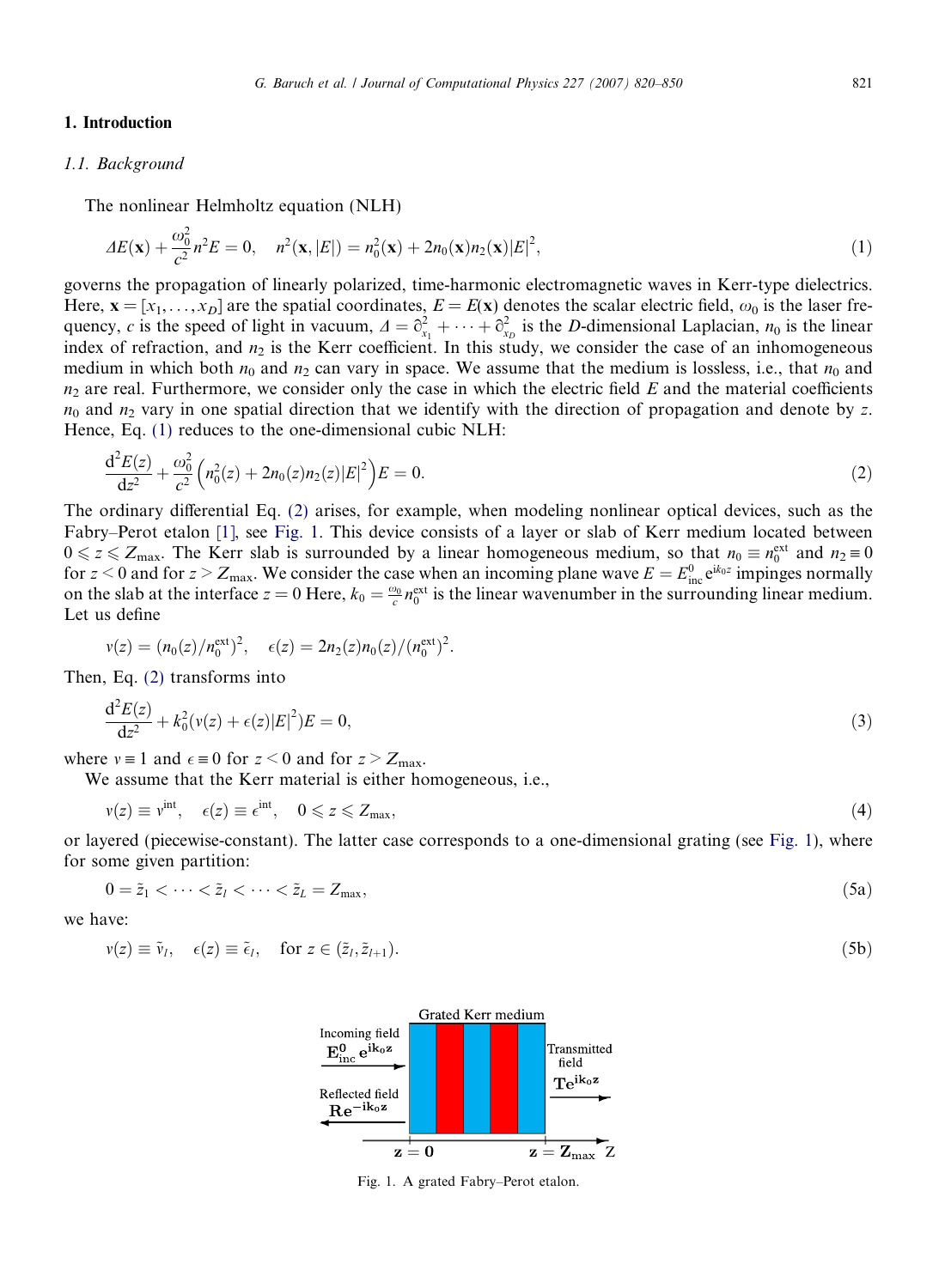<span id="page-2-0"></span>At the interfaces  $\tilde{z}_l$ , the boundary conditions for Maxwell's equations imply continuity of the field  $E(z)$  and its first derivative  $\frac{dE}{dz}$  (see Appendix A). Note that, the material coefficients  $v(z)$  and  $\epsilon(z)$  are, generally speaking, discontinuous at the Kerr medium boundaries  $z = 0$  and  $z = Z_{\text{max}}$ .

When Eq. [\(3\)](#page-1-0) is considered on the interval  $0 \le z \le Z_{\text{max}}$ , it needs to be supplemented by boundary conditions at  $z = 0$  and  $z = Z_{\text{max}}$ . Outside of this interval, the field propagates linearly with  $v \equiv 1$  and  $\epsilon \equiv 0$ . Therefore, for  $z \le 0$ , the total field is composed of a given incoming wave and the unknown reflected wave

$$
E(z) = E_{\text{inc}}^0 e^{ik_0 z} + R e^{-ik_0 z}.
$$
 (6a)

For  $z \ge Z_{\text{max}}$ , the electric field is given by the transmitted wave

$$
E(z) = T e^{ik_0 z}.
$$
 (6b)

The transmitted and reflected waves shall be interpreted as outgoing with respect to the domain of interest  $[0, Z_{\text{max}}]$ . Note that the left-traveling wave  $Re^{-ik_0z}$  contains the field reflected from the interface  $z = 0$  (i.e., the reflection per se), as well as the field generated by nonlinear backscattering inside the interval  $[0, Z_{\text{max}}]$ .

The transmitted field (6b) satisfies a Sommerfeld-type homogeneous differential relation at  $z = Z_{\text{max}+}$ :

$$
\left.\left(\frac{\mathrm{d}}{\mathrm{d} z}-\mathrm{i} k_0\right)\!E\right|_{z=Z_{max}+}=\left.\left(\frac{\mathrm{d}}{\mathrm{d} z}-\mathrm{i} k_0\right)T\,e^{\mathrm{i} k_0 z}\right|_{z=Z_{max}+}=0.
$$

Hence, continuity of E and  $\frac{dE}{dz}$  at  $z = Z_{\text{max}}$  yields the following boundary condition:

$$
\left(\frac{\mathrm{d}}{\mathrm{d}z} - \mathrm{i}k_0\right)E\Big|_{z=z_{\text{max}}} = 0. \tag{7a}
$$

Similarly, at  $z = 0$  – we can write, see (6a):

$$
\left(\frac{d}{dz} + ik_0\right) E\Big|_{z=0-} = \left(\frac{d}{dz} + ik_0\right) \left(E_{\text{inc}}^0 e^{ik_0 z} + Re^{-ik_0 z}\right)\Big|_{z=0-} = 2ik_0 E_{\text{inc}}^0.
$$

Hence, the continuity of E and  $\frac{dE}{dz}$  at  $z = 0$  leads to the boundary condition:

$$
\left(\frac{\mathrm{d}}{\mathrm{d}z} + \mathrm{i}k_0\right) E\Big|_{z=0} = 2\mathrm{i}k_0 E_{\text{inc}}^0. \tag{7b}
$$

The boundary conditions (7a) and (7b) enable the propagation of outgoing waves from inside the interval  $[0, Z_{\text{max}}]$  toward its exterior. In addition, the boundary condition (7b) prescribes the given incoming wave  $E_{\text{inc}}^0 e^{ik_0z}$  at the left boundary  $z = 0$ , and is therefore referred to as the two-way boundary condition.

The problem [\(3\),](#page-1-0) (7) can be rescaled as follows:

$$
\widetilde{E} = E/E_{\text{inc}}^0, \quad \widetilde{\epsilon} = \epsilon |E_{\text{inc}}^0|^2.
$$

Hence, we can assume hereafter with no loss of generality that

$$
E_{\rm inc}^0 = 1. \tag{8}
$$

Under this rescaling, a variation in  $\epsilon$  represents a variation in the input beam power  $|E_{\text{inc}}^0|^2$ .

Closed form solutions for Eq. [\(3\)](#page-1-0) in a homogeneous medium [\(4\)](#page-1-0) were first obtained by Wilhelm [\[2\]](#page-29-0) for a real-valued field, and by Marburger and Felber [\[3\]](#page-29-0) for a complex-valued field. These solutions were later used by Chen and Mills [\[4\]](#page-29-0) to solve Eq. [\(3\)](#page-1-0) with the boundary conditions (7), as follows. Since the NLH [\(3\)](#page-1-0) is a second order ODE, the boundary condition (7a) at  $z = Z_{\text{max}}$ , together with a choice of the transmitted field amplitude T, constitute an initial value problem at  $z = Z_{\text{max}}$  that has a unique solution  $E = E(z; T, \epsilon)$ .<sup>2</sup> For an arbitrary value of T, the solution  $E(z;T)$  does not, generally speaking, satisfy the boundary condition (7b) at  $z = 0$ . One can therefore use a shooting approach to find the value(s) of  $T = T(\epsilon)$  for which the solutions of the initial value problem also satisfy (7b) [and hence the full problem [\(3\),](#page-1-0) (7) and (8)]. When the nonlinearity  $\epsilon$  is small, the function  $T = T(\epsilon)$  is single-valued, see [Fig. 2](#page-3-0)a. When the nonlinearity exceeds a certain

<sup>&</sup>lt;sup>2</sup> Note that as  $|E(Z_{\text{max}})| = |T|$ , a choice of T is equivalent to a choice of E at  $z = Z_{\text{max}}$ .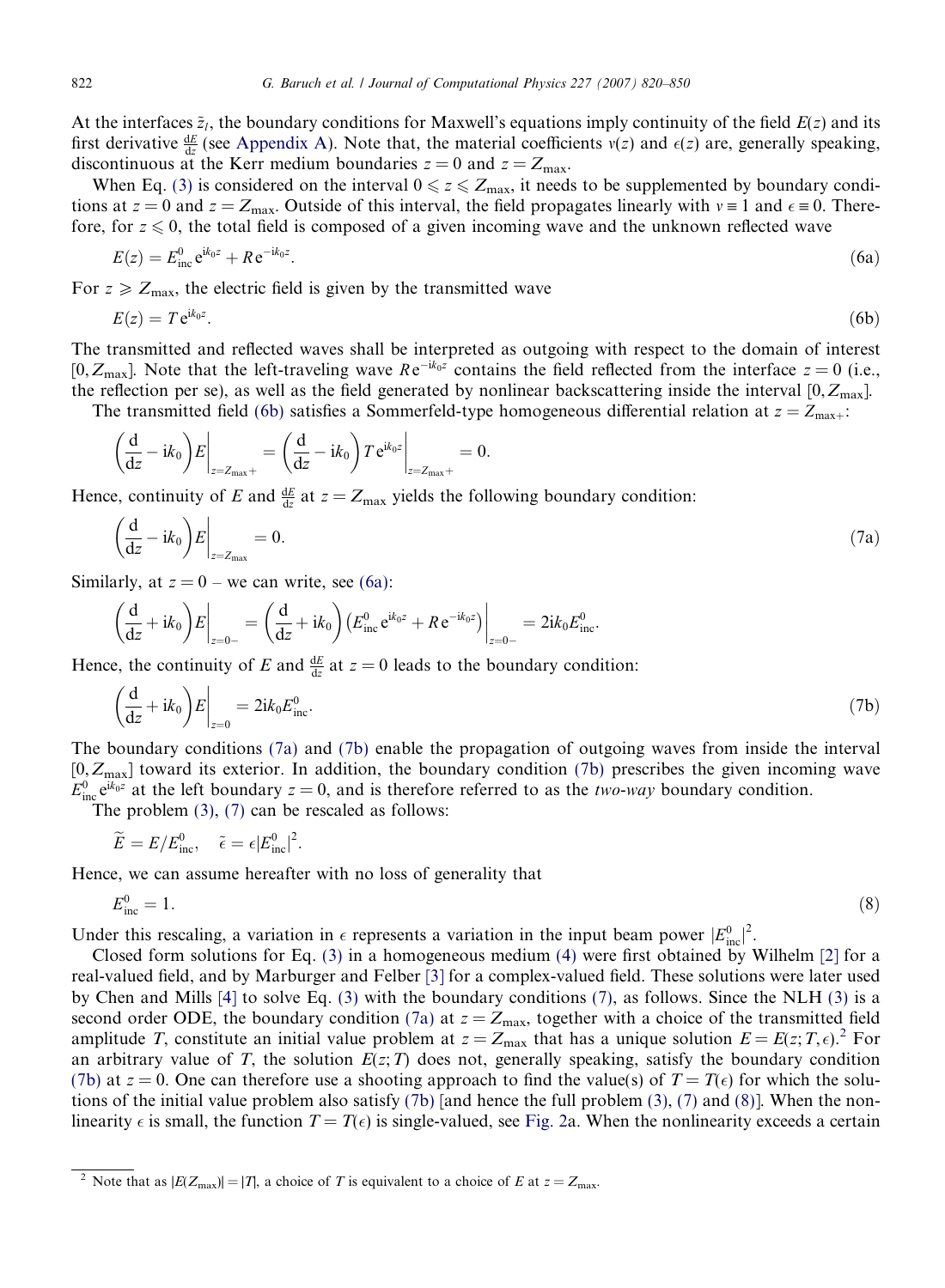<span id="page-3-0"></span>

Fig. 2. (a) The transmittance  $|T|^2$  as a function of  $\epsilon$  for the solution of the one-dimensional NLH [\(3\)](#page-1-0) with  $v \equiv 1$ ,  $k_0 = 8$  and  $Z_{\text{max}} = 10$ . (b) Zoom-in on the first region of switchback-type nonuniqueness for  $0.7234 \approx \epsilon_c \leq \epsilon \leq \epsilon_c' \approx 0.7249$ .

threshold  $\epsilon > \epsilon_c$ , the function  $T = T(\epsilon)$  becomes multi-valued, which implies nonuniqueness of the solution. The nonuniqueness occurs at certain intervals of  $\epsilon$  and is of a switchback type, see Fig. 2b. In the physics literature, this behavior is often referred to as bistability.

In a subsequent paper [\[5\]](#page-29-0), Chen and Mills extended their approach to the case of piecewise-constant material coefficients [\(5\),](#page-1-0) which corresponds to the formulation that we analyze numerically in this paper, see Section [1.2](#page-4-0). Knapp et al. [\[6\]](#page-29-0) considered the case of a large homogeneous slab and a weak nonlinearity. They showed that the threshold for nonuniqueness  $\epsilon_c$  scales as  $Z_{\text{max}}^{-3}$ . They also treated random media, which we do not consider here.

In addition to analytical studies, Eq. [\(3\)](#page-1-0) was also studied numerically using a shooting approach  $[7-10]$ which is conceptually similar to the one of Chen and Mills [\[4,5\].](#page-29-0) Unlike [\[4,5\],](#page-29-0) however, in these studies, for each value of T at  $Z_{\text{max}}$  the Cauchy problem is solved numerically, rather than analytically. The advantage of this approach over [\[4,5\]](#page-29-0) is that it can be applied to media with a smooth variation of material properties  $[7–10]$  and to lossy materials [\[7\],](#page-29-0) as opposed to only piecewise-constant media in [\[4,5\].](#page-29-0) The main shortcoming of the shooting approach, however, is that it cannot be generalized to multidimensional problems.

The NLH can also be solved numerically as a full boundary value problem. In our previous work [\[11–13\]](#page-30-0), we solved the multidimensional NLH [\(1\)](#page-1-0) for the homogeneous Kerr medium with  $v = 1$  and  $\epsilon = \text{const.}^3$  To do that, we developed and implemented nonlocal two-way boundary conditions similar to [\(7\);](#page-2-0) they provided a key element of the numerical methodology. In [\[14,15\]](#page-30-0), Suryanto et al. used a finite element scheme for solving the one-dimensional NLH [\(3\)](#page-1-0) subject to the two-way boundary conditions. The finite element approximation constructed in [\[14,15\]](#page-30-0) allowed for material discontinuities at the grid nodes. This approximation was of a mixed order; the linear terms of [\(3\)](#page-1-0) were approximated with fourth order accuracy, while the nonlinearity was approximated with second order accuracy.

Let us emphasize that at the points where the material coefficients v and/or  $\epsilon$  are discontinuous, the second derivative of the solution  $E(z)$  is discontinuous. The presence of discontinuities in the solution must be properly accounted for when building a numerical approximation of Eq. [\(3\)](#page-1-0). In particular, a naive high-order approximation may lose its accuracy as the grid is refined. In this context, we note that the coefficient  $\epsilon$  is always discontinuous at least at  $z = 0$  and  $z = Z_{\text{max}}$ . Such a discontinuity cannot be addressed by a scheme that assumes smoothness across the boundary, such as the standard (five-point) fourth order central-difference scheme used in our previous work [\[11–13\]](#page-30-0). Indeed, we have observed in [\[13\]](#page-30-0) a deterioration of the fourth order accuracy at fine grid resolutions.

In the current paper, we present a novel fourth order numerical scheme for the NLH [\(3\)](#page-1-0) based on a compact approximation of finite volume type. The use of integration over the grid cells allows us to correctly account for the discontinuities in  $v(z)$  and  $\epsilon(z)$  both at the outer boundaries and inside the Kerr medium. The fourth order accuracy is attained on a compact three node stencil by using the differential Eq. [\(3\)](#page-1-0) to eliminate the leading

<sup>&</sup>lt;sup>3</sup> Note that the  $v = 1$  corresponds to the case for which the linear index of refraction  $n_0(\mathbf{x})$  is the same both inside and outside the Kerr medium.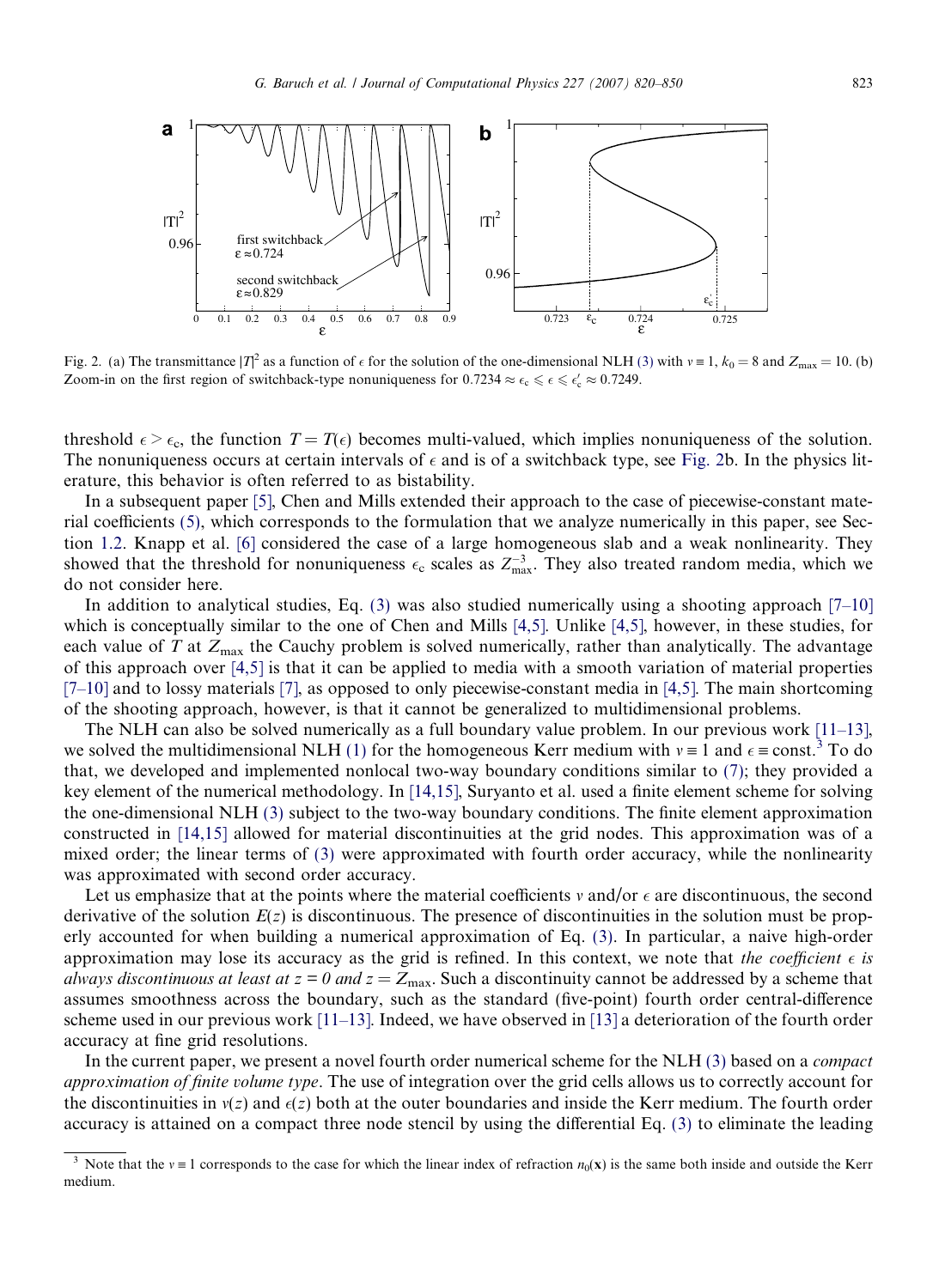<span id="page-4-0"></span>terms of the truncation error. A similar equation-based approach was used by Singer and Turkel in [\[16\]](#page-30-0) to obtain a compact high-order approximation for the linear Helmholtz equation. As we shall see, however, construction of a compact approximation for finite volumes, and especially in the nonlinear case is considerably more complex. In particular, we need to use Birkhoff–Hermite interpolation to approximate the field between the grid nodes with fourth order accuracy. To the best of our knowledge, this is the first time ever that a genuine fourth order scheme is built for the NLH with discontinuous coefficients.

While we analyze the formal accuracy of our schemes, a theoretical error estimate is beyond the scope of this paper, because the problem is nonlinear. Instead, we evaluate the numerical error experimentally, and demonstrate that the schemes possess the anticipated rate of convergence. Moreover, in Appendix B we provide a convergence proof for a linear problem with a material discontinuity, in which the material coefficient v is in the form of a step function. In this case, we can obtain closed form solutions for both the continuous equation and its discrete counterpart, and use them to establish the error estimates. Note that this simple setup captures the key features of our treatment of material discontinuities by finite volumes, and illustrates that the scheme indeed has the design rate of grid convergence.

The second key improvement offered by the current paper is in the methodology used to solve the nonlinear equations on the grid. Previously  $[11-13]$ , we solved the NLH by simple iterations based on freezing the nonlinearity; a similar approach was also employed by Suryanto et al. in [\[14,15\]](#page-30-0). While this approach has allowed us to obtain a number of interesting solutions to the NLH with a weak nonlinearity, for somewhat stronger nonlinearities the iterations would cease to converge  $[11-15]$ . In order to overcome this limitation, in this paper we solve the NLH [\(3\)](#page-1-0) using Newton's iterations. Applying Newton's method to the NLH is not straight-forward though, since the nonlinearity in [\(3\)](#page-1-0) is nondifferentiable in the sense of Frechet. We recall that the solutions of the NLH [\(3\)](#page-1-0) must be complex valued, otherwise it is impossible to adequately describe traveling waves in the time-harmonic context.<sup>4</sup> Hence, to obtain a proper Newton's linearization we recast the complex Eq. [\(3\)](#page-1-0) as a system of two real equations. In the literature, Newton's method has been applied to similar prob-lems. For example, in the work of Gómez-Gardeñes, et al. [\[17\]](#page-30-0), the authors solve the steady-state nonlinear Schrödinger equation on a lattice by Newton's method (see also  $[18–21]$ ). Our particular implementation of Newton's method for the NLH leads to a block tridiagonal structure of the Jacobians, which enables an efficient inversion. We also note that the application of Newton's method to a higher order discretization of the NLH with material discontinuities brings along additional complications (Section [3\)](#page-13-0).

Our computations show that the use of Newton's iterations leads to a very considerable improvement in performance over the previous ''frozen-nonlinearity'' iterative methods [\[11–15\],](#page-30-0) as it enables robust numerical solution of the NLH for strong nonlinearities. In fact, solutions can be computed for nonlinearities far above the threshold of nonuniqueness, and even for the nonlinearities that lead to material breakdown in an actual physical setting. Note that in the latter case, the Kerr model itself becomes inapplicable.

The paper is organized as follows: In Section 1.2 we present a summary of the mathematical formulation. In Section [2](#page-5-0), we describe our discrete approximation. We begin with the finite volume formulation (Section [2.1](#page-5-0)), then introduce two second order approximations (Sections [2.2](#page-6-0) and [2.3\)](#page-7-0) and the fourth order approximation (Section [2.4\)](#page-8-0), and finally construct the boundary conditions in the discrete setting (Section [2.5\)](#page-12-0). In Section [3,](#page-13-0) we build a Newton's solver for the Freche´t nondifferentiable NLH. To clarify the presentation, we first illustrate the approach for a single variable (Section [3.1\)](#page-13-0), then generalize to multivariable nondifferentiable functions (Section [3.2\)](#page-15-0), apply the method to the three discrete approximations of the NLH (Section [3.3\)](#page-16-0), and finally discuss the choice of the initial guess (Section [3.4](#page-16-0)). A summary of the numerical method is given in Section [4](#page-17-0). Numerical computations are performed in Section [5](#page-18-0), examining the convergence of the iterations and the computational error of the methods (Sections [5.2](#page-18-0) and [5.3](#page-21-0), respectively). We conclude with a discussion in Section [6](#page-23-0).

## 1.2. Summary of the formulation

In the current paper, we will be solving the one-dimensional NLH  $[cf. (3)]$  $[cf. (3)]$ :

$$
\frac{d^2E(z)}{dz^2} + k_0^2(v(z) + \epsilon(z)|E|^2)E = 0, \quad 0 < z < Z_{\text{max}},
$$
\n(9a)

<sup>&</sup>lt;sup>4</sup> This is reflected by the fact that the boundary conditions [\(7\)](#page-2-0) are complex.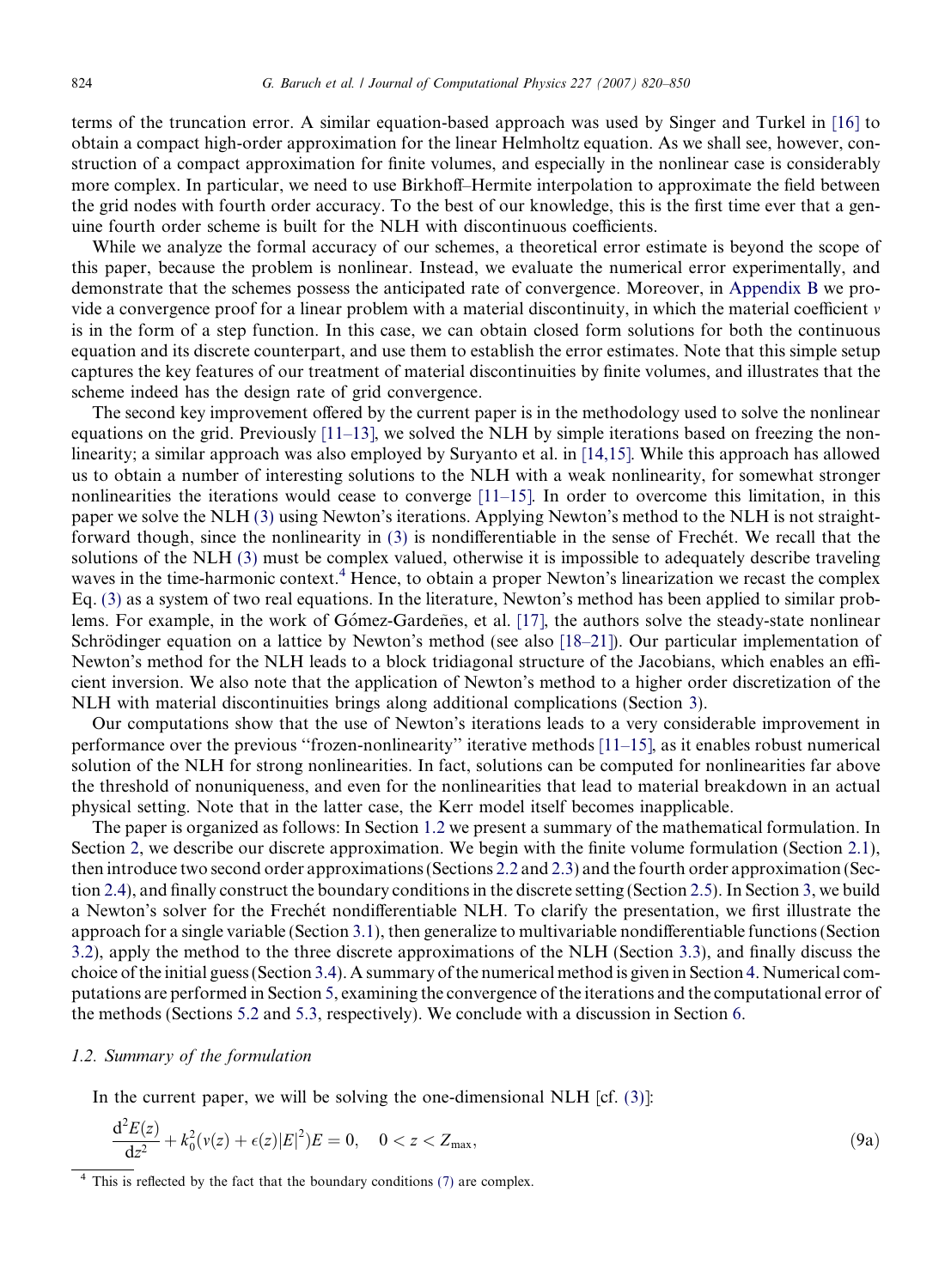<span id="page-5-0"></span>subject to the boundary conditions [cf.  $(7a)$ ,  $(7b)$ ]:

$$
\left.\left(\frac{\mathrm{d}}{\mathrm{d}z} + \mathrm{i}k_0\right)E\right|_{z=0} = 2\mathrm{i}k_0, \quad \left.\left(\frac{\mathrm{d}}{\mathrm{d}z} - \mathrm{i}k_0\right)E\right|_{z=z_{\text{max}}} = 0. \tag{9b}
$$

In formulae [\(9a\), \(9b\)](#page-4-0), we assume the scaling  $E_{inc}^0 = 1$ , see [\(8\).](#page-2-0) The medium on the interval [0,  $Z_{max}$ ] can have piecewise-constant material coefficients:

$$
v(z) \equiv \tilde{v}_l, \quad \epsilon(z) \equiv \tilde{\epsilon}_l, \quad \text{for } z \in (\tilde{z}_l, \tilde{z}_{l+1}). \tag{9c}
$$

For simplicity only, we assume a uniform partition into  $L-1$  homogeneous slabs of equal width  $\Delta z = \frac{Z_{\text{max}}}{L-1}$ .

$$
\tilde{z}_l = (l-1)\Delta z, \quad l = 1, \dots, L. \tag{9d}
$$

The homogeneous case [\(4\)](#page-1-0) corresponds to the case  $L = 2$ . At the interfaces  $\tilde{z}_l$ , the solution  $E(z)$  and its first derivative  $\frac{dE}{dz}$  are continuous, but the second derivative  $\frac{d^2E}{dz^2}$  is discontinuous. Away from the interfaces, i.e., inside every interval (9c), the material coefficients  $v(z)$  and  $\epsilon(z)$  are constant, and the NLH [\(9a\)](#page-4-0) implies that the field  $E(z)$  is infinitely differentiable.

#### 2. Discrete approximation

In this section, we present our discretization of problem [\(9\)](#page-4-0). First, we introduce an integral formulation of the NLH [\(9a\)](#page-4-0) (see Section 2.1) and discretize it on the grid (Section [2.2, 2.3, and 2.4](#page-6-0)). Then, we implement the boundary conditions (9b) in a fully discrete framework (Section [2.5\)](#page-12-0).

#### 2.1. Integral formulation

Let  $a, b \in [0, Z_{\text{max}}]$ ,  $a \le b$ , and let us integrate Eq. [\(9a\)](#page-4-0) between the points a and b with respect to z. Since  $\frac{dB}{dz}$ is continuous everywhere, we obtain:

$$
\frac{dE(b)}{dz} - \frac{dE(a)}{dz} + k_0^2 \int_a^b (v(z) + \epsilon(z)|E|^2) E dz = 0.
$$
\n(10)

Eq. (10) can be interpreted as the integral conservation law that corresponds to the NLH [\(9a\).](#page-4-0) It is easy to see that for sufficiently smooth solutions the two formulations are equivalent. Indeed, if we require that the integral relation (10) hold *for any pair of points a* and *b*, then at every point  $z_0$  where  $\frac{d^2E}{dz^2}$  exists the NLH [\(9a\)](#page-4-0) can be reconstructed from the conservation law (10) by a straightforward passage to the limit:  $a \rightarrow z_0 - 0, b \rightarrow z_0 + 0$ . However, the integral formulation (10) makes sense even when the differential equation per se loses its validity because of insufficient regularity of the solution, i.e., when the material coefficients undergo jump discontinuities and the second derivative  $\frac{d^2E}{dz^2}$  becomes discontinuous.

Let us introduce a uniform grid of M nodes on the interval  $0 \le z \le Z_{\text{max}}$ .

$$
z_m = (m-1)h, \text{ where } h = \frac{Z_{\text{max}}}{M-1}, \quad m = 1, ..., M. \tag{11a}
$$

We choose h so that  $\Delta z$  of (9d) is an integer multiple of h. This choice guarantees that material discontinuities will only be located at the grid nodes, i.e., that both  $v(z)$  and  $\epsilon(z)$  will be constant within each grid cell:

$$
v(z) \equiv v_m, \quad \epsilon(z) \equiv \epsilon_m, \quad z \in (z_m, z_{m+1}). \tag{11b}
$$

To approximate the NLH on the grid (11a), we apply the integral relation (10) between the midpoints of every two neighboring cells, i.e., for  $[a, b] = \left[z_{m-\frac{1}{2}}, z_{m+\frac{1}{2}}\right]$ ,  $m = 1, 2, ..., M$ . Then, using formula (11b), we arrive at

$$
\frac{dE\Big|_{z_{m-\frac{1}{2}}}^{z_{m+\frac{1}{2}}} + k_0^2 v_{m-1} \int_{z_{m-\frac{1}{2}}}^{z_m} E \, dz + k_0^2 \epsilon_{m-1} \int_{z_{m-\frac{1}{2}}}^{z_m} |E|^2 E \, dz + k_0^2 v_m \int_{z_m}^{z_{m+\frac{1}{2}}} E \, dz + k_0^2 \epsilon_m \int_{z_m}^{z_{m+\frac{1}{2}}} |E|^2 E \, dz = 0. \tag{12}
$$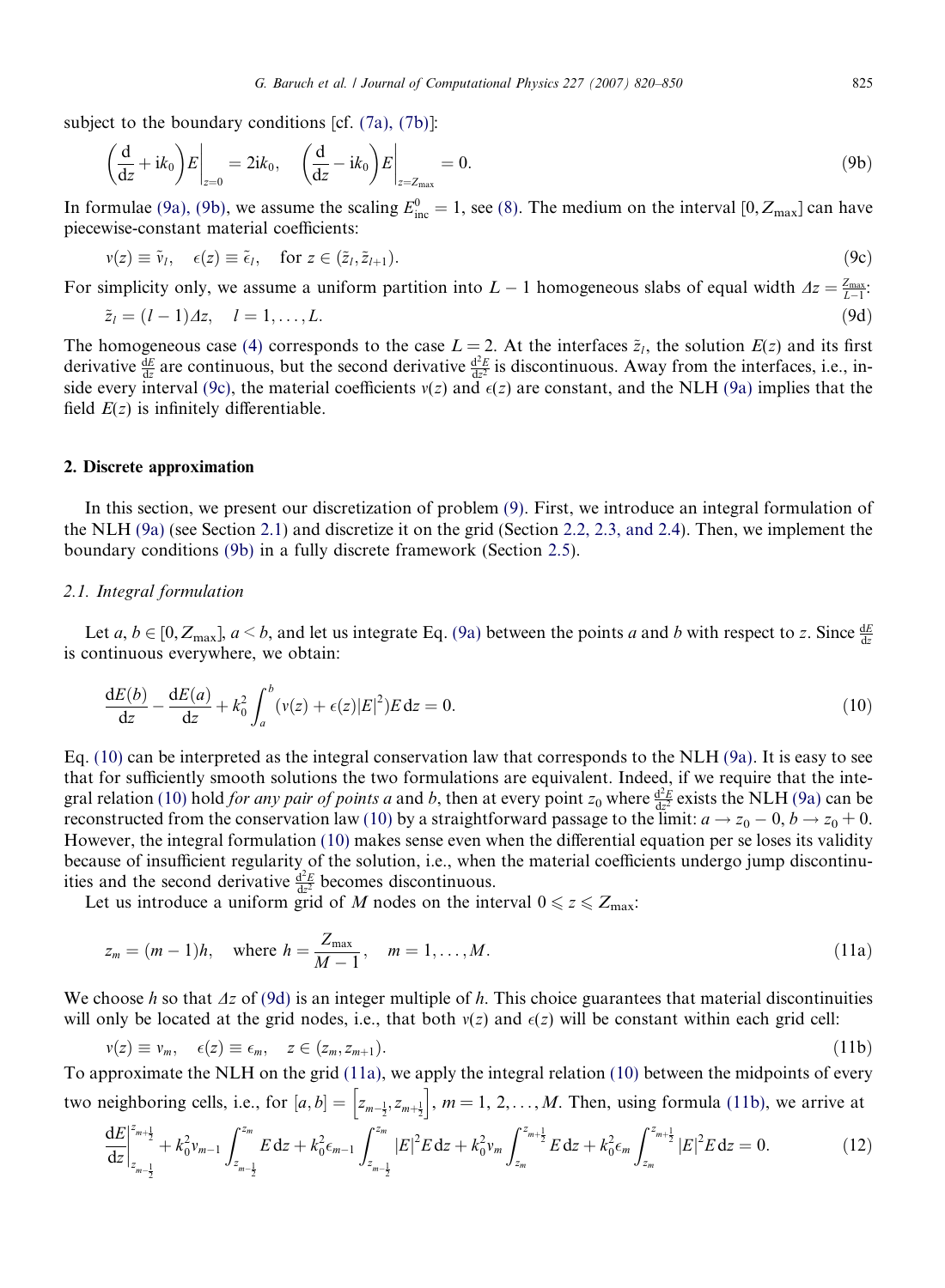<span id="page-6-0"></span>Eq. [\(12\)](#page-5-0) relates integrals of the unknown continuous function  $E(z)$  with its derivatives at  $z = z_{m\pm 1}$ . We will approximate the individual terms in [\(12\)](#page-5-0) using the nodal values  $E(z_m) = E_m$ ,  $m = 1, \ldots, M$ , of the field. The resulting scheme will be equivalent to compact finite differences on the regions of smoothness of the solution, where it could also be obtained without using the integral formulation (see Section [6.1](#page-23-0) for further discussion of an approach alternative to the use of integral formulation). Otherwise, i.e., near the discontinuities, the scheme will approximate the integral relation [\(10\)](#page-5-0), and hence [\(12\),](#page-5-0) rather than the differential Eq. [\(9a\).](#page-4-0)

Recall that the material coefficients  $v(z)$  and  $\epsilon(z)$  are constant in between the grid nodes and consequently,  $E(z)$  is infinitely differentiable within each grid cell. Hence, all the integrands in [\(12\)](#page-5-0) can be approximated with fourth order accuracy using cubic polynomials. Together with a fourth order approximation of the derivatives, this yields a fourth order compact scheme for the NLH [\(9a\)](#page-4-0), see Section [2.4.](#page-8-0) An even simpler piecewise linear approximation of  $E(z)$  yields a second order compact scheme, and we will describe its two different versions, in Sections 2.2 and 2.3. In addition to providing a reference point for comparison, the second order schemes allow us to introduce the general framework and notations exploited later for building the more complex fourth order method.

#### 2.2. Second order approximation

We approximate the first term on the left-hand side of [\(12\)](#page-5-0) using central differences:

$$
\frac{dE}{dz}\Big|_{z_{m-\frac{1}{2}}}^{z_{m+\frac{1}{2}}} = \frac{E_{m+1} - E_m}{h} - \frac{E_m - E_{m-1}}{h} + \mathcal{O}(h^2). \tag{13}
$$

Without assuming any additional regularity of  $E(z)$  beyond the continuity of its first derivative, we merely have the difference of two fluxes approximated with second order accuracy.<sup>5</sup> If, however, the material coefficients are continuous at  $z_m$ , i.e., if  $v_m = v_{m-1}$  and  $\epsilon_m = \epsilon_{m-1}$ , then  $\frac{d^2E}{dz^2}$  and higher derivatives exist and are continuous as well. In this case, if we divide the undivided second difference on the right-hand side of (13) by  $h$ , then a straightforward Taylor-based argument will yield a second order central-difference approximation of  $rac{\mathrm{d}^2 E}{\mathrm{d} z^2}$ .

$$
\frac{E_{m+1} - 2E_m + E_{m-1}}{h^2} = \frac{\mathrm{d}^2 E}{\mathrm{d} z^2}\bigg|_{z_m} + \mathcal{O}(h^2). \tag{14}
$$

To approximate the third integral on the left-hand side of  $(12)$ , we linearly interpolate  $E(z)$  on the interval  $[z_m, z_{m+\frac{1}{2}}]:$ 

$$
E(z) \equiv E(z_m + h\zeta) = (1 - \zeta)E_m + \zeta E_{m+1} + \mathcal{O}(h^2), \quad \zeta \in \left[0, \frac{1}{2}\right]. \tag{15}
$$

Then, substituting expression (15) into the third integral of [\(12\)](#page-5-0), we have:

$$
\int_{z_m}^{z_{m+\frac{1}{2}}} E \, dz = h \int_0^{1/2} [(1-\zeta)E_m + \zeta E_{m+1}] d\zeta + \mathcal{O}(h^3) = \frac{3h}{8} E_m + \frac{h}{8} E_{m+1} + \mathcal{O}(h^3).
$$
 (16)

Likewise, we can linearly interpolate the cubic term  $|E|^2 E$  on  $[z_m, z_{m+\frac{1}{2}}]$  to obtain:

$$
\int_{z_m}^{z_m+\frac{1}{2}} |E|^2 E \,dz = \frac{3h}{8} |E_m|^2 E_m + \frac{h}{8} |E_{m+1}|^2 E_{m+1} + \mathcal{O}(h^3).
$$

The expressions for the subinterval  $[z_{m-1}, z_m]$  are derived similarly, we merely replace  $v_m$ ,  $\epsilon_m$ , and  $E_{m+1}$  with  $v_{m-1}, \epsilon_{m-1}$ , and  $E_{m-1}$ , respectively. Finally, by assembling all the terms we arrive at the following second order approximation of the integral relation [\(12\)](#page-5-0) for  $m = 1, 2, \ldots, M$ :

 $<sup>5</sup>$  The flux difference on the right-hand side of (13) is exactly the same as we would have obtained if we approximated the second</sup> derivative  $\frac{d^2E}{dz^2}$  by the standard piecewise linear Galerkin finite elements, see, e.g. [\[22\];](#page-30-0) having a continuous first derivative of  $E(z)$  is sufficient for building this approximation.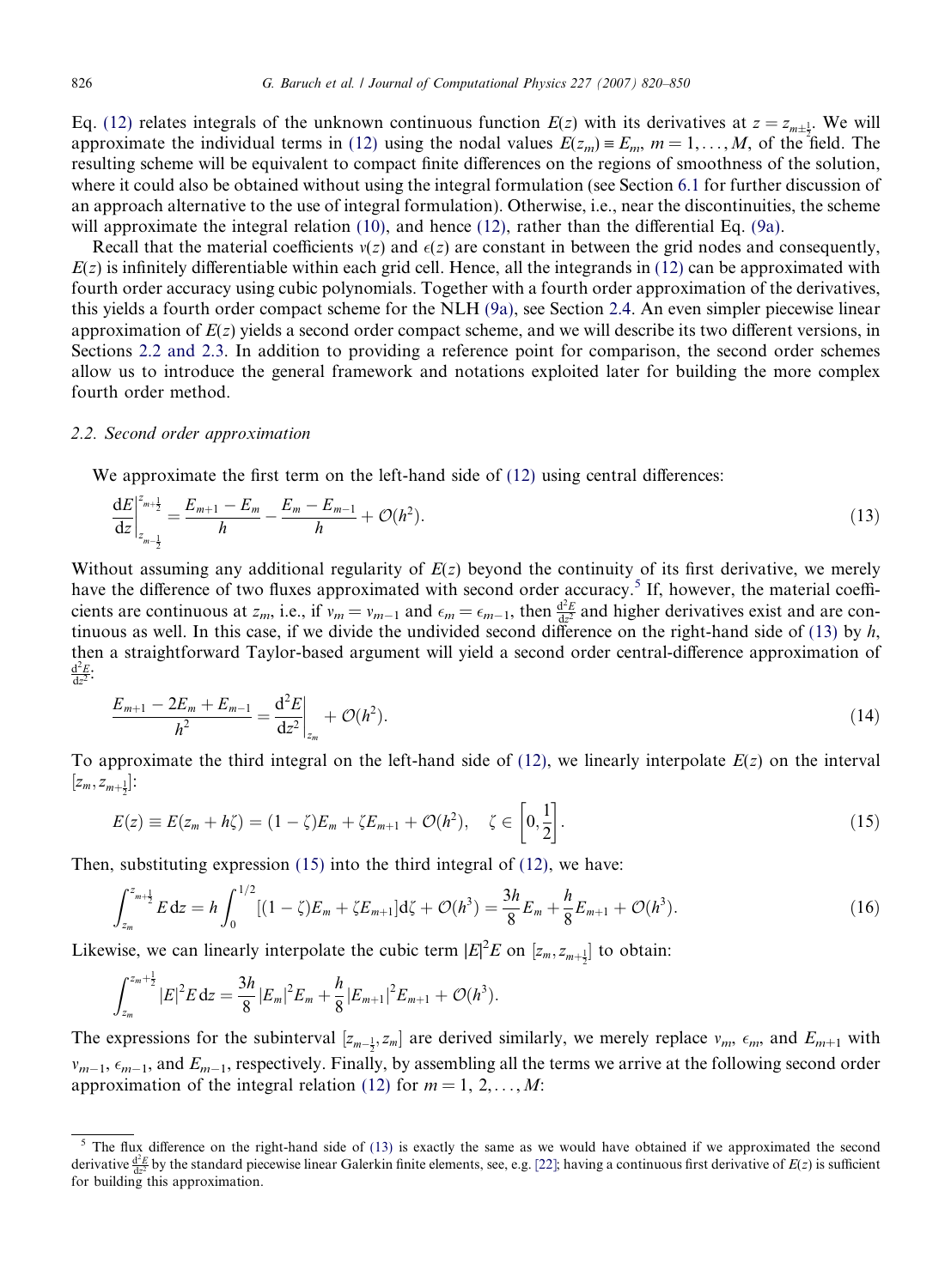G. Baruch et al. / Journal of Computational Physics 227 (2007) 820–850 827

<span id="page-7-0"></span>
$$
hF_m(\mathbf{E}) = \frac{\det E_{m+1} - E_m}{h} - \frac{E_m - E_{m-1}}{h} + hk_0^2 v_{m-1} \frac{E_{m-1} + 3E_m}{8} + hk_0^2 v_m \frac{3E_m + E_{m+1}}{8} + hk_0^2 \epsilon_{m-1} \frac{|E_{m-1}|^2 E_{m-1} + 3|E_m|^2 E_m}{8} + hk_0^2 \epsilon_m \frac{3|E_m|^2 E_m + |E_{m+1}|^2 E_{m+1}}{8} = 0.
$$
\n(17a)

The vector  $\mathbf{E} = [E_1, \dots, E_M]^T$  was used as an argument of  $F_m(\mathbf{E})$  in formula [\(17a\),](#page-6-0) because  $F_m$  operates on  $E_{m-1}$ ,  $E_m$ , and  $E_{m+1}$ . Hence, for the interface nodes  $m = 1$  and  $m = M$ , the system of Eq. [\(17a\)](#page-6-0) requires the addition of the ghost nodes  $m = 0$  and  $m = M + 1$ , respectively. The value of the field at the ghost nodes will be determined by the boundary conditions, see Section [2.5](#page-12-0). Note also that the notation  $E_m$  needs to be interpreted differently in different expressions. Namely, in [\(13\), \(15\) and \(16\)](#page-6-0) and similar formulae that introduce approximation of the individual terms in [\(12\),](#page-5-0)  $E_m$  denotes the value of the exact continuous solution of [\(9\)](#page-4-0) on the grid [\(11a\)](#page-5-0). In formula [\(17a\)](#page-6-0), however,  $E_m$  denotes the approximate discrete solution, which we calculate numerically.

If the material coefficients v and  $\epsilon$  are continuous at  $z_m$ , i.e., if  $v_{m-1} = v_m$  and  $\epsilon_{m-1} = \epsilon_m$ , then  $\frac{d^2E}{dz^2}$  exists at this point along with higher order derivatives. In that case, Eq. [\(17a\)](#page-6-0) reduces to

$$
F_m(\mathbf{E}) = \frac{E_{m+1} - 2E_m + E_{m-1}}{h^2} + k_0^2 v_m \frac{E_{m-1} + 6E_m + E_{m+1}}{8} + k_0^2 \epsilon_m \frac{|E_{m-1}|^2 E_{m-1} + 6|E_m|^2 E_m + |E_{m+1}|^2 E_{m+1}}{8} = 0. \tag{17b}
$$

In scheme (17b), the second derivative  $\frac{d^2E}{dz^2}$  is approximated by the conventional second order central differences [\(14\)](#page-6-0), but the non-differentiated terms are evaluated as weighted sums over three neighboring nodes rather than pointwise.

#### 2.3. Alternative second order approximation

Instead of interpolating the cubic term  $|E|^2 E$  as in Section [2.2,](#page-6-0) one can substitute the linear interpolation [\(15\)](#page-6-0) into the corresponding integrals of [\(12\).](#page-5-0) This approach is slightly more cumbersome. As we will see in Section [2.4](#page-8-0), however, it will enable the construction of the fourth order compact discretization. It is convenient to adopt a tensor notation. First, we recast formula [\(15\)](#page-6-0) as

$$
E(z_m + h\zeta) = \sum_{i=0}^{1} F_i(\zeta) E_{m+i} + \mathcal{O}(h^2), \text{ where } F_0 = 1 - \zeta, \quad F_1 = \zeta.
$$

This representation, when substituted into the linear integral term of [\(12\)](#page-5-0), provides an equivalent alternative form of Eq.  $(16)$ :

$$
\int_{z_m}^{z_{m+\frac{1}{2}}} E \, dz = h \sum_{i=0}^1 \underbrace{\left( \int_0^{\frac{1}{2}} F_i \, d\zeta \right)}_{f_i} E_{m+i} + \mathcal{O}(h^3) = h \sum_{i=0}^1 f_i E_{m+i} + \mathcal{O}(h^3),
$$

while its substitution into the cubic term  $|E|^2 E = E^* E^2$  yields:

$$
\int_{z_m}^{z_{m+\frac{1}{2}}} |E|^2 E \, dz = h \int_0^{1/2} \left( \sum_{i=0}^1 F_i(\zeta) E_{m+i}^* \right) \left( \sum_{j=0}^1 F_j(\zeta) E_{m+j} \right) \left( \sum_{k=0}^1 F_k(\zeta) E_{m+k} \right) d\zeta + \mathcal{O}(h^3)
$$
\n
$$
= h \sum_{i,j,k=0}^1 \underbrace{\left( \int_0^{\frac{1}{2}} F_i F_j F_k \, d\zeta \right)}_{g_{ijk}} E_{m+i}^* E_{m+j} E_{m+k} + \mathcal{O}(h^3) = h \sum_{i,j,k=0}^1 g_{ijk} E_{m+i}^* E_{m+j} E_{m+k} + \mathcal{O}(h^3).
$$

The constants  $f_i$  and  $g_{ijk}$  in the previous formulae are defined as

$$
f_i = \int_0^{\frac{1}{2}} F_i d\zeta, \quad g_{ijk} = \int_0^{\frac{1}{2}} F_i F_j F_k d\zeta, \quad i, j, k = 0, 1.
$$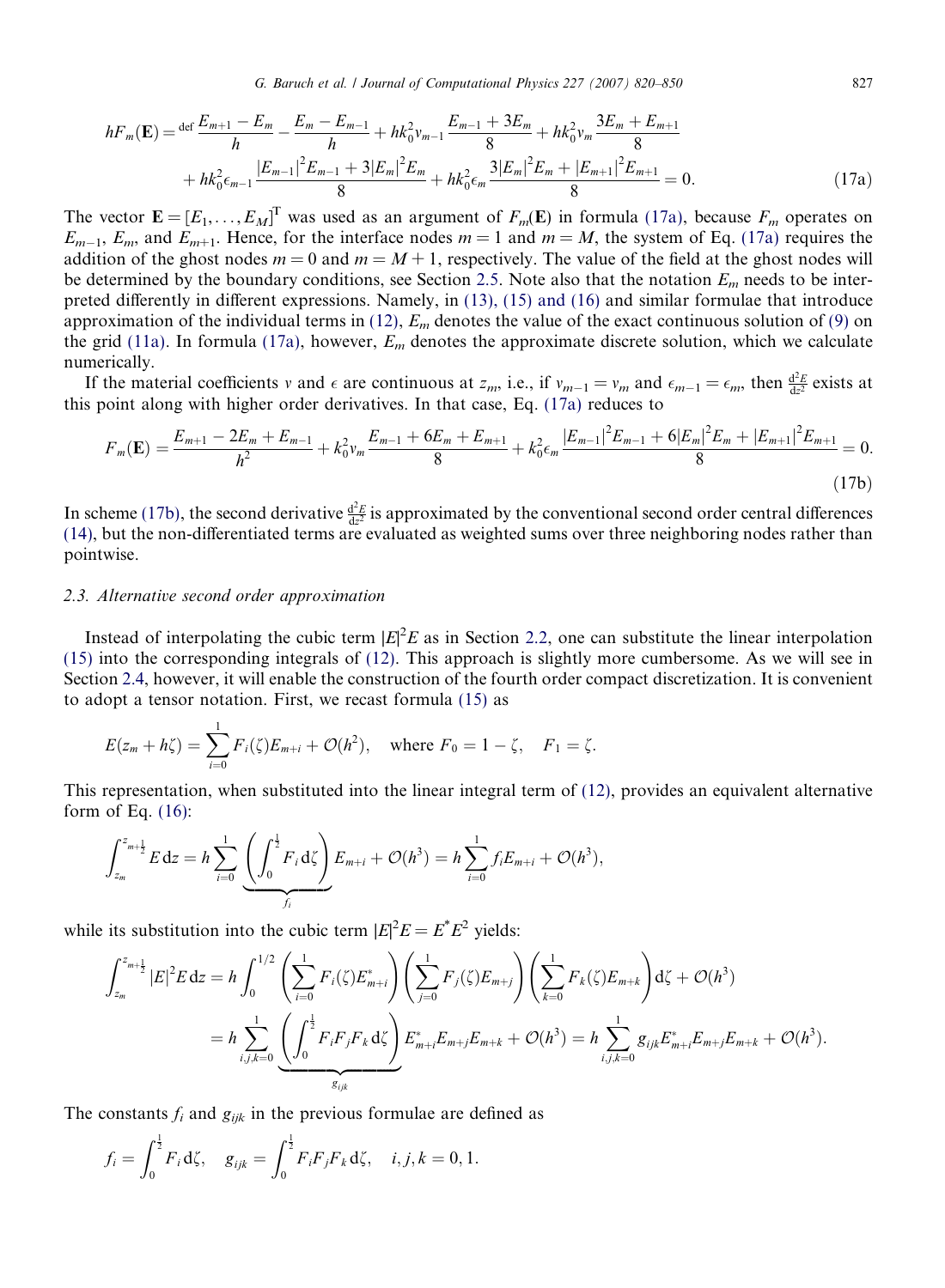<span id="page-8-0"></span>Evaluation of these integrals yields:

$$
f_0 = \frac{3}{8}
$$
,  $f_1 = \frac{1}{8}$ ,  $g_{000} = \frac{15}{64}$ ,  $g_{001} = \frac{11}{192}$ ,  $g_{011} = \frac{5}{192}$ ,  $g_{111} = \frac{1}{64}$ .

Note that the tensor elements  $g_{ijk}$  are symmetric with respect to any permutation of the indices i, j, and k, e.g.  $g_{011} = g_{101} = g_{110}.$ 

Altogether, the integrals over  $[z_m, z_{m+\frac{1}{2}}]$  in [\(12\)](#page-5-0) are approximated as

$$
\int_{z_m}^{z_{m+\frac{1}{2}}} (v_m E + \epsilon_m |E|^2 E) dz = h v_m \sum_{i=0}^1 f_i E_{m+i} + h \epsilon_m \sum_{i,j,k=0}^1 g_{ijk} E_{m+i}^* E_{m+j} E_{m+k} + \mathcal{O}(h^3),
$$

and the integrals over  $\left[z_{m-\frac{1}{2}}, z_m\right]$  are approximated the same way. Hence, the alternative second order discretization of the integral relation  $(12)$  can be written as

$$
hF_m(\mathbf{E}) \stackrel{\text{def}}{=} \frac{E_{m+1} - E_m}{h} - \frac{E_m - E_{m-1}}{h} + hk_0^2 v_{m-1} \sum_{i=0}^1 f_i E_{m-i} + hk_0^2 \epsilon_{m-1} \sum_{i,j,k=0}^1 g_{ijk} E_{m-i}^* E_{m-j} E_{m-k} + hk_0^2 v_m \sum_{i=0}^1 f_i E_{m+i}
$$
  
+  $hk_0^2 \epsilon_m \sum_{i,j,k=0}^1 g_{ijk} E_{m+i}^* E_{m+j} E_{m+k} = 0,$  (18a)

where  $m = 1, \ldots, M$ . Similarly to [\(17a\),](#page-6-0)  $E_m$  in formula (18a) should be interpreted as the approximate solution on the grid [\(11a\)](#page-5-0) and its values at the ghost nodes  $m = 0$  and  $m = M + 1$  are determined in Section [2.5.](#page-12-0) Again, if v and  $\epsilon$  are continuous and E is smooth at  $z_m$ , then scheme (18a) reduces to a central-difference second order scheme for the NLH [\(9a\):](#page-4-0)

$$
F_m(\mathbf{E}) = \frac{E_{m+1} - 2E_m + E_{m-1}}{h^2} + k_0^2 v_m \sum_{i=0}^1 f_i(E_{m-i} + E_{m+i}) + k_0^2 \epsilon_m \sum_{i,j,k=0}^1 g_{ijk}(E_{m-i}^* E_{m-j} E_{m-k} + E_{m+i}^* E_{m+j} E_{m+k}) = 0.
$$
\n(18b)

Note that the linear terms in (18a) and (18b) are identical to those in [\(17a\) and \(17b\)](#page-6-0), respectively, they are merely expressed in a different form.

#### 2.4. Equation-based fourth order approximation

In this section, we build a compact fourth order discretization for the integral relation [\(12\).](#page-5-0) The general idea of all compact schemes is to use the original differential equation to obtain the higher order derivatives that could help cancel the leading terms of the truncation error and thus improve the order of accuracy. This idea has been implemented, e.g. by Singer and Turkel in [\[16\]](#page-30-0) for a finite-difference approximation of the linear Helmholtz equation. Hereafter, we adopt some elements of their *equation-based* approach. As we shall see though, some additional complications arise when this approach is applied to the approximation of the integral relation [\(12\),](#page-5-0) which, in particular, involves nonlinearity.

The differential Eq. [\(9a\)](#page-4-0) inside the grid cells can be used to evaluate the one-sided second derivatives at the grid nodes as follows:

$$
E''_{m+} \stackrel{\text{def}}{=} \frac{\mathrm{d}^2 E}{\mathrm{d} z^2} \bigg|_{z=z_m+} = -k_0^2 (v_m + \epsilon_m |E_m|^2) E_m,\tag{19a}
$$

$$
E''_{(m+1)-} \stackrel{\text{def}}{=} \frac{\mathrm{d}^2 E}{\mathrm{d} z^2}\bigg|_{z=z_{m+1}-} = -k_0^2 \left(v_m + \epsilon_m |E_{m+1}|^2\right) E_{m+1}.\tag{19b}
$$

Subsequently, formulae [\(19\)](#page-1-0) will be used to approximate each of the five terms on the left-hand side of [\(12\)](#page-5-0) with fourth order accuracy.

To approximate the fluxes  $E'_{m+\frac{1}{2}}$  in [\(12\)](#page-5-0), we first use the Taylor expansion:

$$
E'_{m+\frac{1}{2}} = \frac{E_{m+1} - E_m}{h} - \frac{h^2}{24} E_{m+\frac{1}{2}}^{(3)} + \mathcal{O}(h^4).
$$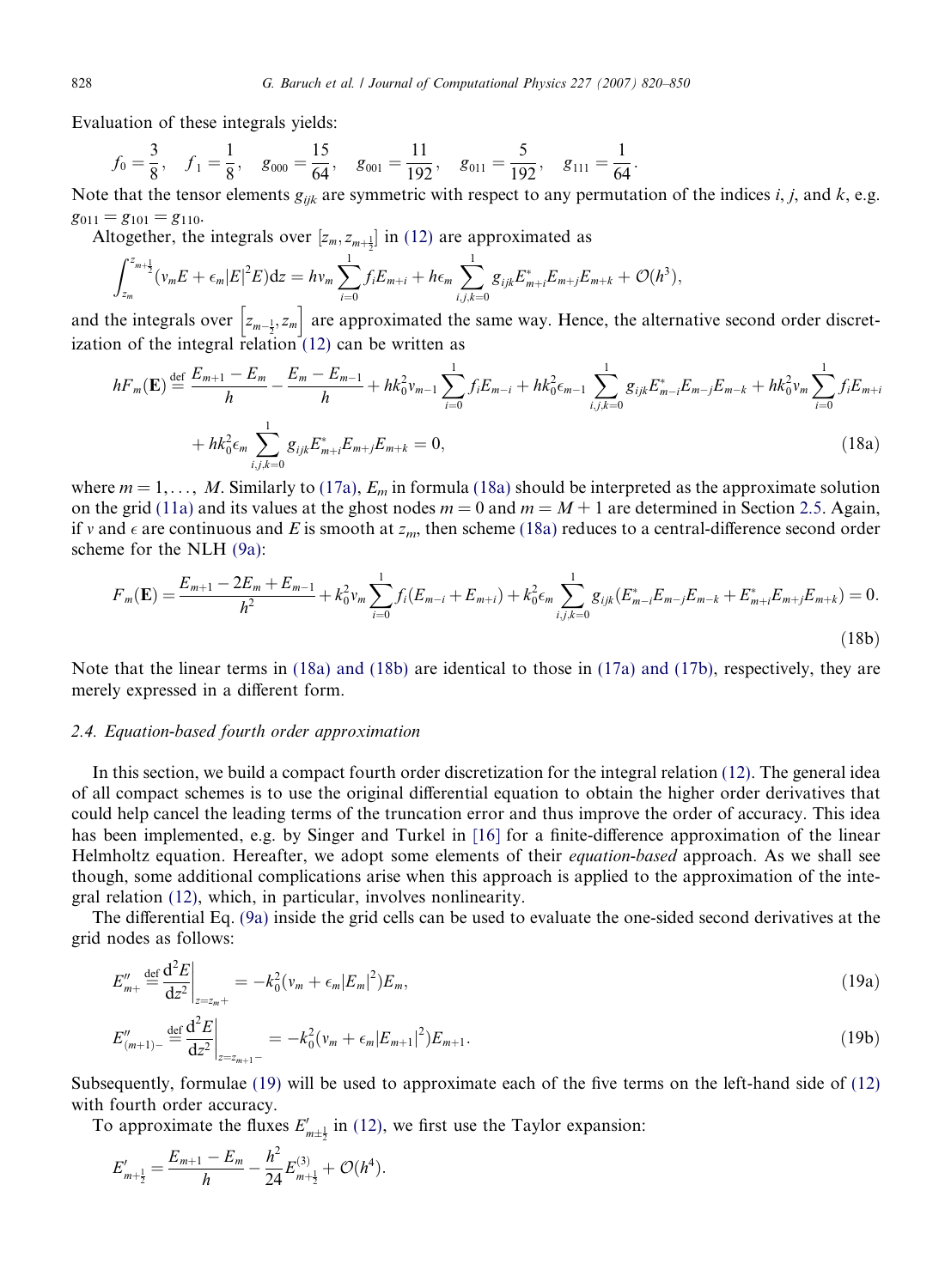<span id="page-9-0"></span>Then, we approximate the third derivative  $E_{m+\frac{1}{2}}^{(3)}$  with second order accuracy and use [\(19\),](#page-1-0) which yields:

$$
E_{m+\frac{1}{2}}^{(3)} = \frac{E_{(m+1)-}'' - E_{m+}''}{h} + \mathcal{O}(h^2) = \frac{-k_0^2(v_m + \epsilon_m |E_{m+1}|^2)E_{m+1} + k_0^2(v_m + \epsilon_m |E_m|^2)E_m}{h} + \mathcal{O}(h^2).
$$

Finally, we introduce the dimensionless grid size

$$
\tilde{h}=k_0h
$$

and obtain:

$$
E'_{m+\frac{1}{2}} = \frac{1}{h} \left( 1 + \frac{\tilde{h}^2}{24} (v_m + \epsilon_m |E_{m+1}|^2) \right) E_{m+1} - \frac{1}{h} \left( 1 + \frac{\tilde{h}^2}{24} (v_m + \epsilon_m |E_m|^2) \right) E_m + \mathcal{O}(h^4).
$$

We repeat the calculation for  $E_{m-\frac{1}{2}}'$ . Altogether, the flux difference, i.e., the first term in [\(12\)](#page-5-0), is approximated as

$$
\frac{dE\Big|_{z_{m-\frac{1}{2}}}^{z_{m+\frac{1}{2}}} = \frac{E_{m+1} - E_m}{h} \left(1 + v_m \frac{\tilde{h}^2}{24}\right) - \frac{E_m - E_{m-1}}{h} \left(1 + v_{m-1} \frac{\tilde{h}^2}{24}\right) + \epsilon_m \frac{\tilde{h}^2}{24} \frac{|E_{m+1}|^2 E_{m+1} - |E_m|^2 E_m}{h}
$$

$$
- \epsilon_{m-1} \frac{\tilde{h}^2}{24} \frac{|E_m|^2 E_m - |E_{m-1}|^2 E_{m-1}}{h} + \mathcal{O}(h^4).
$$

Next, we approximate the four integral terms in [\(12\)](#page-5-0). To do that, we build fourth order polynomial approximations of the integrands. The following lemma is instrumental for this purpose.

**Lemma 1.** Let  $E \in C^4([z_m, z_{m+1}])$ . Let the values  $E_m = E(z_m)$  and  $E_{m+1} = E(z_{m+1})$  be known along with the values of the one-sided second derivatives  $E''_{m+}$  and  $E''_{(m+1)-}$ . Then, the function  $E(z)$  is approximated with fourth order accuracy:

$$
E(z_m + \zeta h) = P_3(\zeta) + \mathcal{O}(h^4), \quad z \in [z_m, z_{m+1}],
$$
\n(20a)

by the Hermite–Birkhoff cubic polynomial:

$$
P_3(\zeta) = \left(E_m - \frac{h^2}{6} E_{m+}''\right) (1 - \zeta) + \frac{h^2}{6} E_{m+}'' (1 - \zeta)^3 + \left(E_{m+1} - \frac{h^2}{6} E_{(m+1)-}''\right) \zeta + \frac{h^2}{6} E_{(m+1)-}''\zeta^3. \tag{20b}
$$

Moreover, given  $E_m$ ,  $E_{m+1}$ ,  $E_{m+}''$ , and  $E_{(m+1)-}''$ , the polynomial (20b) is unique.

# Proof . See Appendix C.

Note that, in general, for the construction of  $P_3$  on a given individual interval  $[z_m, z_{m+1}]$ , it is unimportant that the derivatives in formula (20b) are one-sided. We only use one-sided derivatives in order to be able to use the result in the context of discrete approximation on the entire grid, when the material coefficients and hence second derivatives of the solution can undergo jumps at the grid nodes. We also note that the cubic polynomials built in accordance with Lemma 1 are not equivalent to the standard cubic splines, see Section [6.1](#page-23-0) for more detail.

Substituting expressions [\(19\)](#page-1-0) into formula (20b), we obtain a fourth order approximation of  $E(z)$  on  $[z_m, z_{m+1}]$ :

$$
E(z_m + \zeta h) = \left(1 + \frac{\tilde{h}^2}{6}(v_m + \epsilon_m |E_m|^2)\right) E_m(1 - \zeta) - \frac{\tilde{h}^2}{6}(v_m + \epsilon_m |E_m|^2) E_m(1 - \zeta)^3
$$
  
+ 
$$
\left(1 + \frac{\tilde{h}^2}{6}(v_m + \epsilon_m |E_{m+1}|^2)\right) E_{m+1}\zeta - \frac{\tilde{h}^2}{6}(v_m + \epsilon_m |E_{m+1}|^2) E_{m+1}\zeta^3 + \mathcal{O}(h^4).
$$

For convenience, let us rewrite the previous expression as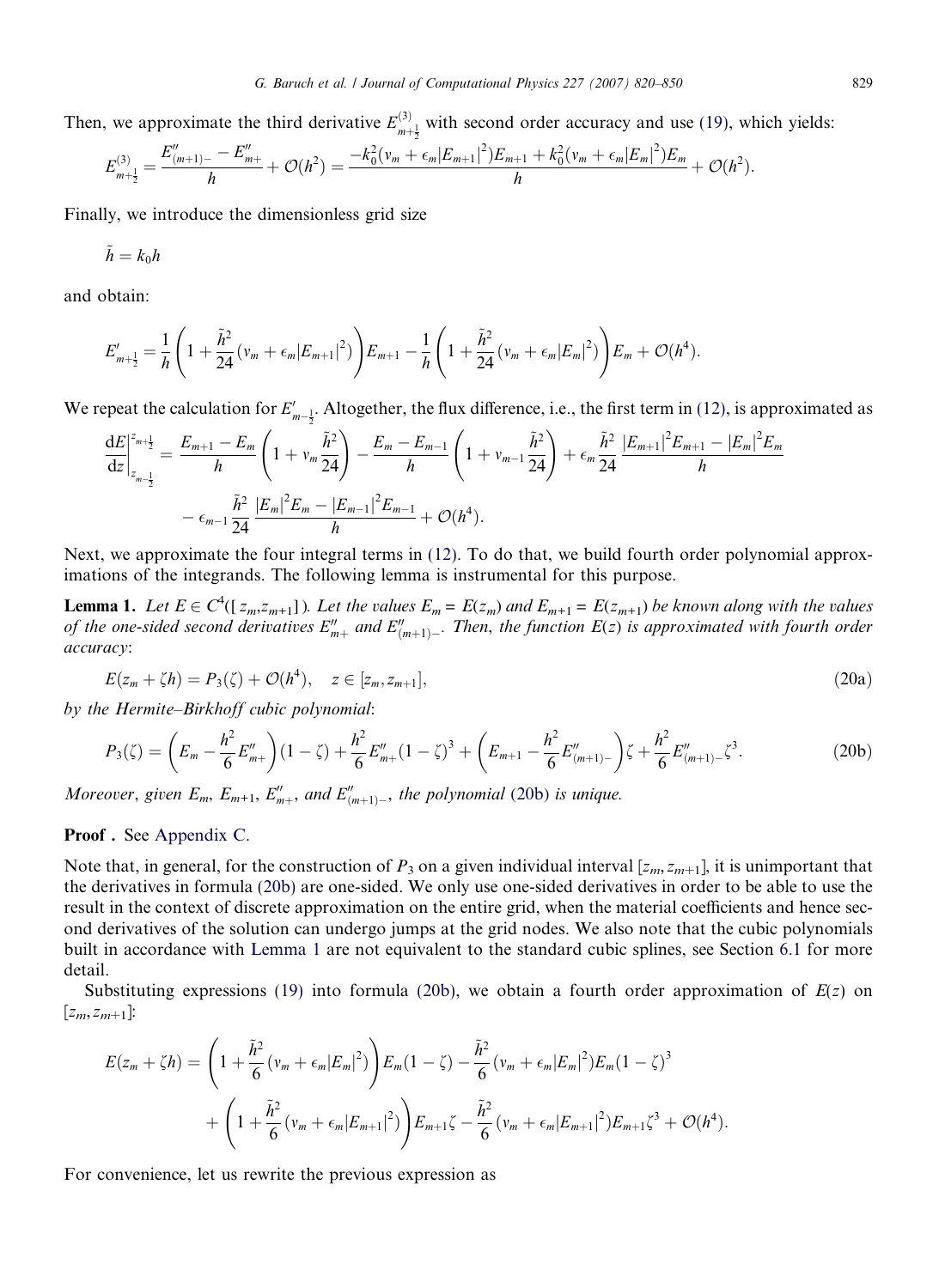$$
E(z_m + \zeta h) = \sum_{i=0}^{3} F_i(\zeta; \tilde{h}, v_m) v_i^+ + \mathcal{O}(h^4), \tag{21}
$$

where

$$
F_0(\zeta; \tilde{h}, v) = (1 - \zeta) \left( 1 + v \frac{\tilde{h}^2}{6} (1 - (1 - \zeta)^2) \right), \quad F_2(\zeta; \tilde{h}, v) = \zeta \left( 1 + v \frac{\tilde{h}^2}{6} (1 - \zeta^2) \right),
$$
  

$$
F_1(\zeta; \tilde{h}, v) = \frac{\tilde{h}^2}{6} (1 - \zeta) (1 - (1 - \zeta)^2), \quad F_3(\zeta; \tilde{h}, v) = \frac{\tilde{h}^2}{6} \zeta (1 - \zeta^2),
$$

and

$$
v_0^+ = E_m
$$
,  $v_1^+ = \epsilon_m |E_m|^2 E_m$ ,  $v_2^+ = E_{m+1}$ ,  $v_3^+ = \epsilon_m |E_{m+1}|^2 E_{m+1}$ .

Then, substituting expression (21) for  $E(z)$  into the last two integral terms of [\(12\)](#page-5-0) and evaluating the integrals with respect to  $\zeta$ , we have:

$$
\int_{z_m}^{z_{m+\frac{1}{2}}} E \, dz = h \sum_{i=0}^3 \underbrace{\left( \int_0^{\frac{1}{2}} F_i(\zeta; v_m, \tilde{h}) \, d\zeta \right)}_{f_i} v_i^+ + \mathcal{O}(h^5) = h \sum_{i=0}^3 f_i v_i^+ + \mathcal{O}(h^5),
$$
\n
$$
\int_{z_m}^{z_{m+\frac{1}{2}}} |E|^2 E \, dz = h \sum_{i,j,k=0}^3 \underbrace{\left( \int_0^{\frac{1}{2}} F_i F_j F_k \, d\zeta \right)}_{g_{ijk}} (v_i^+)^* v_j^+ v_k^+ + \mathcal{O}(h^5) = h \sum_{i,j,k=0}^3 g_{ijk} \cdot (v_i^+)^* v_j^+ v_k^+ + \mathcal{O}(h^5).
$$

The constants  $f_i$  and  $g_{ijk}$  in the previous formulae are defined as

$$
f_i(v,\tilde{h}) = \int_0^{\frac{1}{2}} F_i(\zeta; v, \tilde{h}) d\zeta, \quad g_{ijk}(v, \tilde{h}) = \int_0^{\frac{1}{2}} F_i F_j F_k d\zeta, \quad i, j, k = 0, \dots, 3,
$$
 (22)

and their values are given in [Table 1](#page-11-0).<sup>6</sup> As in the case of the second order scheme (Section [2.3\),](#page-7-0) it is clear from the definition of the tensor elements  $g_{ijk}$ , formula (22), that they are symmetric with respect to any permutation of the indices  $\{i,j,k\}$ .

Evaluation of the integrals of [\(12\)](#page-5-0) for the interval  $[z_{m-1}, z_m]$  is nearly identical; it only requires replacing  $(v_m, \epsilon_m)$  with  $(v_{m-1}, \epsilon_{m-1})$  and  $v_i^+$  with  $v_i^-$ , where

$$
v_0^- = E_m
$$
,  $v_1^- = \epsilon_{m-1} |E_m|^2 E_m$ ,  $v_2^- = E_{m-1}$ ,  $v_3^- = \epsilon_{m-1} |E_{m-1}|^2 E_{m-1}$ .

Finally, by combining the approximations for all the individual terms in [\(12\)](#page-5-0) we obtain the following fourth order scheme:

$$
hF_m(\mathbf{E}) \stackrel{\text{def}}{=} \frac{E_{m+1} - E_m}{h} \left( 1 + v_m \frac{h^2 k_0^2}{24} \right) - \frac{E_m - E_{m-1}}{h} \left( 1 + v_{m-1} \frac{h^2 k_0^2}{24} \right)
$$
  
+  $\epsilon_m \frac{h^2 k_0^2}{24} \frac{|E_{m+1}|^2 E_{m+1} - |E_m|^2 E_m}{h} - \epsilon_{m-1} \frac{h^2 k_0^2}{24} \frac{|E_m|^2 E_m - |E_{m-1}|^2 E_{m-1}}{h} + hk_0^2 v_{m-1} \sum_{i=0}^3 f_i(v_{m-1}) v_i^- + hk_0^2 \epsilon_{m-1} \sum_{i,j,k=0}^3 g_{ijk}(v_{m-1}) (v_i^-)^* v_j^- v_k^- + hk_0^2 v_m \sum_{i=0}^3 f_i(v_m) v_i^+ + hk_0^2 \epsilon_m \sum_{i,j,k=0}^3 g_{ijk}(v_m) (v_i^+)^* v_j^+ v_k^+ = 0,$   
(23a)

where  $m = 1, \ldots, M$ . As in the case of second order approximations, the value of the field on the ghost nodes  $m = 0$  and  $m = M + 1$  will be determined from the boundary conditions, see Section [2.5](#page-12-0).

<span id="page-10-0"></span>

 $6$  A direct computation of all the tensor elements in (22) could be quite tedious and prone to errors. This task, however, can be efficiently automated, see Appendix D.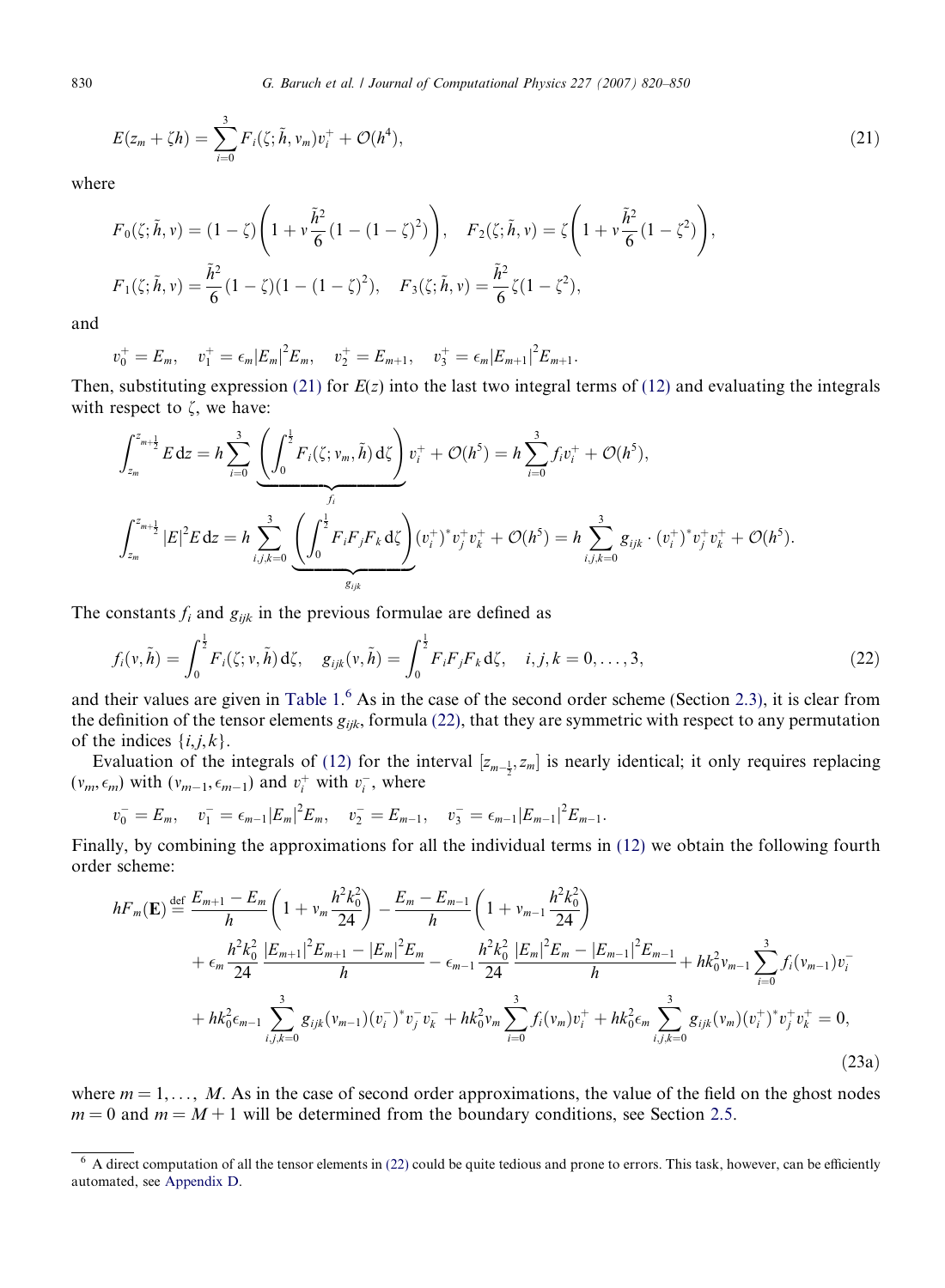<span id="page-11-0"></span>Table 1 Coefficients [\(22\)](#page-10-0) of the fourth-order compact approximation [\(23a\)](#page-10-0)

| coefficients | explicit expression                                                                                                                                                                           |  |  |
|--------------|-----------------------------------------------------------------------------------------------------------------------------------------------------------------------------------------------|--|--|
| $f_0(v)$     | $rac{3}{8}\left(1+\sqrt{\frac{\tilde{h}}{4}})^2\right)$                                                                                                                                       |  |  |
| $f_1(v)$     | $\frac{3}{8}(\frac{\tilde{h}}{4})^2$                                                                                                                                                          |  |  |
| $f_2(v)$     | $rac{1}{8}\left(1+\frac{7}{3}\nu(\frac{\tilde{h}}{4})^2\right)$                                                                                                                               |  |  |
| $f_3(v)$     | $rac{7}{24}$ $\left(\frac{\tilde{h}}{4}\right)^2$                                                                                                                                             |  |  |
| $g_{000}(v)$ | $\frac{15}{64} + \frac{9}{16} \nu \left(\frac{\tilde{h}}{4}\right)^2 + \frac{21}{32} \nu^2 \left(\frac{\tilde{h}}{4}\right)^4 + \frac{3}{10} \nu^3 \left(\frac{\tilde{h}}{4}\right)^6$        |  |  |
| $g_{001}(v)$ | $\frac{3}{16}(\frac{\tilde{h}}{4})^2 + \frac{7}{16}(\frac{\tilde{h}}{4})^4 v + \frac{3}{10}(\frac{\tilde{h}}{4})^6 v^2$                                                                       |  |  |
| $g_{011}(v)$ | $\frac{7}{32}\left(\frac{\tilde{h}}{4}\right)^4+\frac{3}{10}\left(\frac{\tilde{h}}{4}\right)^6v$                                                                                              |  |  |
| $g_{111}(v)$ | $rac{3}{10}$ $\left(\frac{\tilde{h}}{4}\right)^6$                                                                                                                                             |  |  |
| $g_{002}(v)$ | $\frac{11}{192} + \frac{41}{144}\nu\left(\frac{\tilde{h}}{4}\right)^2 + \frac{1949}{4320}\nu^2\left(\frac{\tilde{h}}{4}\right)^4 + \frac{2791}{11340}\nu^3\left(\frac{\tilde{h}}{4}\right)^6$ |  |  |
| $g_{012}(v)$ | $\frac{53}{720}\left(\frac{\tilde{h}}{4}\right)^2 + \frac{845}{3024}\left(\frac{\tilde{h}}{4}\right)^4 v + \frac{2791}{11340}\left(\frac{\tilde{h}}{4}\right)^6 v^2$                          |  |  |
| $g_{003}(v)$ | $\frac{11}{80} \left(\frac{\tilde{h}}{4}\right)^2 + \frac{577}{1680} \left(\frac{\tilde{h}}{4}\right)^4 v + \frac{2791}{11340} \left(\frac{\tilde{h}}{4}\right)^6 v^2$                        |  |  |
| $g_{013}(v)$ | $rac{577}{3360}\left(\frac{\tilde{h}}{4}\right)^4 + \frac{2791}{11340}\left(\frac{\tilde{h}}{4}\right)^6 v$                                                                                   |  |  |
| $g_{112}(v)$ | $\frac{3257}{30240}\left(\frac{\tilde{h}}{4}\right)^4 + \frac{2791}{11340}\left(\frac{\tilde{h}}{4}\right)^6 v$                                                                               |  |  |
| $g_{113}(v)$ | $\frac{2791}{11340}\left(\frac{\tilde{h}}{4}\right)^6$                                                                                                                                        |  |  |
| $g_{022}(v)$ | $\frac{5}{192}+\frac{23}{144}\nu\left(\frac{\tilde{h}}{4}\right)^2+\frac{1379}{4320}\nu^2\left(\frac{\tilde{h}}{4}\right)^4+\frac{2329}{11340}\nu^3\left(\frac{\tilde{h}}{4}\right)^6$        |  |  |
| $g_{122}(v)$ | $\frac{29}{720}\left(\frac{\tilde{h}}{4}\right)^2 + \frac{2743}{15120}\left(\frac{\tilde{h}}{4}\right)^4 v + \frac{2329}{11340}\left(\frac{\tilde{h}}{4}\right)^6 v^2$                        |  |  |
| $g_{023}(v)$ | $\frac{43}{720}\left(\frac{\tilde{h}}{4}\right)^2 + \frac{691}{3024}\left(\frac{\tilde{h}}{4}\right)^4 v + \frac{2329}{11340}\left(\frac{\tilde{h}}{4}\right)^6 v^2$                          |  |  |
| $g_{123}(v)$ | $\frac{2743}{30240}\left(\frac{\tilde{h}}{4}\right)^4 + \frac{2329}{11340}\left(\frac{\tilde{h}}{4}\right)^6 v$                                                                               |  |  |
| $g_{033}(v)$ | $\frac{463}{3360}\left(\frac{\tilde{h}}{4}\right)^4+\frac{2329}{11340}\left(\frac{\tilde{h}}{4}\right)^6 v$                                                                                   |  |  |
| $g_{133}(v)$ | $\frac{2329}{11340}\left(\frac{\tilde{h}}{4}\right)^6$                                                                                                                                        |  |  |
| $g_{222}(v)$ | $\frac{1}{64}+\frac{5}{48}v\left(\frac{\tilde{h}}{4}\right)^2+\frac{67}{288}v^2\left(\frac{\tilde{h}}{4}\right)^4+\frac{47}{270}v^3\left(\frac{\tilde{h}}{4}\right)^6$                        |  |  |
| $g_{223}(v)$ | $\frac{5}{144}\left(\frac{\tilde{h}}{4}\right)^2+\frac{67}{432}\left(\frac{\tilde{h}}{4}\right)^4v+\frac{47}{270}\left(\frac{\tilde{h}}{4}\right)^6v^2$                                       |  |  |
| $g_{233}(v)$ | $\frac{67}{864}\left(\frac{\tilde{h}}{4}\right)^4+\frac{47}{270}\left(\frac{\tilde{h}}{4}\right)^6v$                                                                                          |  |  |
| $g_{333}(v)$ | $\frac{47}{270}\left(\frac{\tilde{h}}{4}\right)^6$                                                                                                                                            |  |  |

Only 20 coefficients are given out of o total of 64, because  $g_{ijk}$  are symmetric with respect to the permutations of indices, i.e.  $g_{010} = g_{001}$ ,  $g_{310} = g_{013}$ , etc.

Similarly to the second order cases (Sections [2.2 and 2.3](#page-6-0)), if v and  $\epsilon$  are continuous at a given node  $z_m$ , then  $E$  is smooth at this location and the scheme [\(23a\)](#page-10-0) reduces to the following fourth order scheme for the differential Eq. [\(9a\):](#page-4-0)

$$
F_m(\mathbf{E}) = \frac{E_{m+1} - 2E_m + E_{m-1}}{h^2} \left( 1 + \frac{h^2 k_0^2}{24} v_m \right) + \frac{k_0^2 \epsilon_m}{24} \left( |E_{m+1}|^2 E_{m+1} - 2|E_m|^2 E_m + |E_{m-1}|^2 E_{m-1} \right) + k_0^2 v_m \sum_{i=0}^3 f_i(v_m) (v_i^- + v_i^+) + k_0^2 \epsilon_m \sum_{i,j,k=0}^3 g_{ijk}(v_m) \left( (v_i^-)^* v_j^- v_k^- + (v_i^+)^* v_j^+ v_k^+ \right) = 0.
$$
 (23b)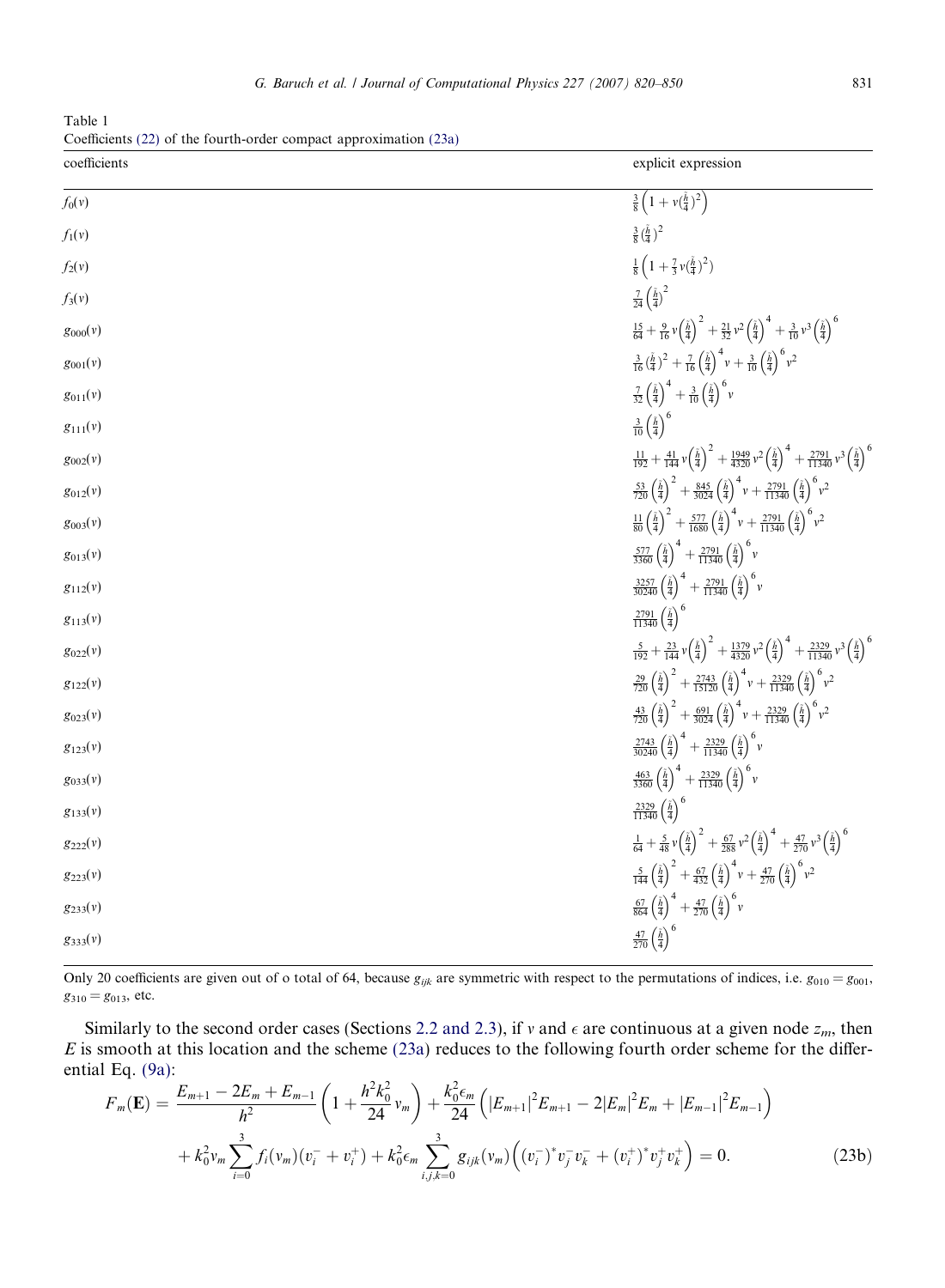<span id="page-12-0"></span>Note that in the simplest case of a linear equation with constant coefficients,  $\epsilon_m \equiv 0$  and  $v_m \equiv v = \text{const.}$ scheme [\(23b\)](#page-11-0) transforms into

$$
\frac{E_{m-1} - 2E_m + E_{m+1}}{h^2} + k_0^2 \nu \frac{E_{m-1} + 4E_m + E_{m+1}}{6} + h^2 k_0^4 \nu^2 \frac{7E_{m-1} + 18E_m + 7E_{m+1}}{384} = 0. \tag{24}
$$

It can be verified that the scheme (24) is equivalent (up to terms of order  $\mathcal{O}(h^4)$  and higher) to the standard three-point fourth order compact approximation

$$
\frac{E_{m-1} - 2E_m + E_{m+1}}{h^2} + k_0^2 v \frac{E_{m-1} + 10E_m + E_{m+1}}{12} = 0.
$$
\n(25)

of the linear constant coefficient Helmholtz equation [\[16\]](#page-30-0).

### 2.5. Two-way boundary conditions

We now derive the discrete version of the two-way boundary conditions [\(9b\)](#page-5-0) at the interface  $z = 0$  and  $z = Z_{\text{max}}$ . Recall that the two-way boundary condition [\(7b\)](#page-2-0) was constructed in Section [1](#page-1-0) so as to facilitate the propagation of the outgoing waves through the interface  $z = 0$  and at the same time to prescribe the given incoming signal. This means that the solution to Eq. [\(9a\)](#page-4-0) for  $z \le 0$  is to be composed of a given incoming wave and the outgoing wave, which is not known ahead of time. Since for  $z \leq 0$  the material is a homogeneous linear dielectric with  $v \equiv 1$  and  $\epsilon \equiv 0$ , we have:

$$
E(z) = E_{\text{inc}}^0 e^{ik_0 z} + R e^{-ik_0 z}, \quad z \le 0,
$$
\n(26)

and the boundary condition is derived from the continuity of E and E' at  $z = 0$ .

Our approach to constructing the discrete boundary condition for the scheme is to approximate (26) using closed form solutions of the corresponding difference equation. This will provide the value of the solution at the ghost node  $E_0$  in terms of that at the boundary node  $E_1$  and the incoming beam  $E_{\text{inc}}^0$ . Then,  $E_0$  can be eliminated from the equation  $F_1[\mathbf{E}] = 0$ . A survey of methods for setting the boundary conditions at external artificial boundaries can be found in [\[23\]](#page-30-0). In the context of the one-dimensional NLH, the continuous two-way boundary conditions are discussed in [\[4\].](#page-29-0) For the multidimensional NLH, the continuous and discrete two-way boundary conditions are constructed and implemented in [\[11–13\].](#page-30-0)

Since  $v_m \equiv 1$  and  $\epsilon_m \equiv 0$  for  $m = 0, -1,...$  (i.e., for  $z \le 0$ ), both the second order approximation and the fourth order approximation of Section [2](#page-5-0) reduce to a symmetric constant-coefficient three-point discretization of the form:

$$
0 = F_m(\mathbf{E}) = L_1 E_{m-1} - 2L_0 E_m + L_1 E_{m+1}, \quad m = 0, -1, \dots,
$$
\n(27)

where the coefficients  $L_0$  and  $L_1$  are different for each specific approximation. For the second order discretizations [\(17a\) and \(18a\)](#page-6-0) we have:

$$
L_0 = \tilde{h}^{-2} - \frac{3}{8}, \quad L_1 = \tilde{h}^{-2} + \frac{1}{8},
$$

while for the fourth order discretization [\(23a\)](#page-10-0) we have:

$$
L_0 = \tilde{h}^{-2} - \frac{1}{3} - \frac{3}{128} \tilde{h}^2, \quad L_1 = \tilde{h}^{-2} + \frac{1}{6} + \frac{7}{384} \tilde{h}^2.
$$

The general solution of the difference Eq. (27) is  $C_1q^m + C_2q^{-m}$ , where

$$
q = L_0/L_1 + i\sqrt{1 - (L_0/L_1)^2} \quad \text{and} \quad q^{-1} = L_0/L_1 - i\sqrt{1 - (L_0/L_1)^2}
$$
 (28)

are roots of the characteristic equation  $L_1q^2 - 2L_0q + L_1 = 0$ . As can be easily seen from (28),  $|q| = 1$  and  $q^{-1} = q^*$ . Moreover, one can show that the solution  $q^m$  approximates the right-traveling wave  $e^{ik_0z} \equiv e^{ik_0h(m-1)}$ , and the solution  $q^{-m}$  approximates the left-traveling wave  $e^{-ik_0z} \equiv e^{-ik_0h(m-1)}$ , with respective orders of accuracy (second or fourth), see [\[11–13\]](#page-30-0) for more detail.

Consequently, the discrete counterpart of formula (26) for  $m \leq 1$  can be written as

$$
E_m = E_{\text{inc}}^0 q^{m-1} + Rq^{1-m}, \quad m = 1, 0, -1, \dots
$$
\n(29)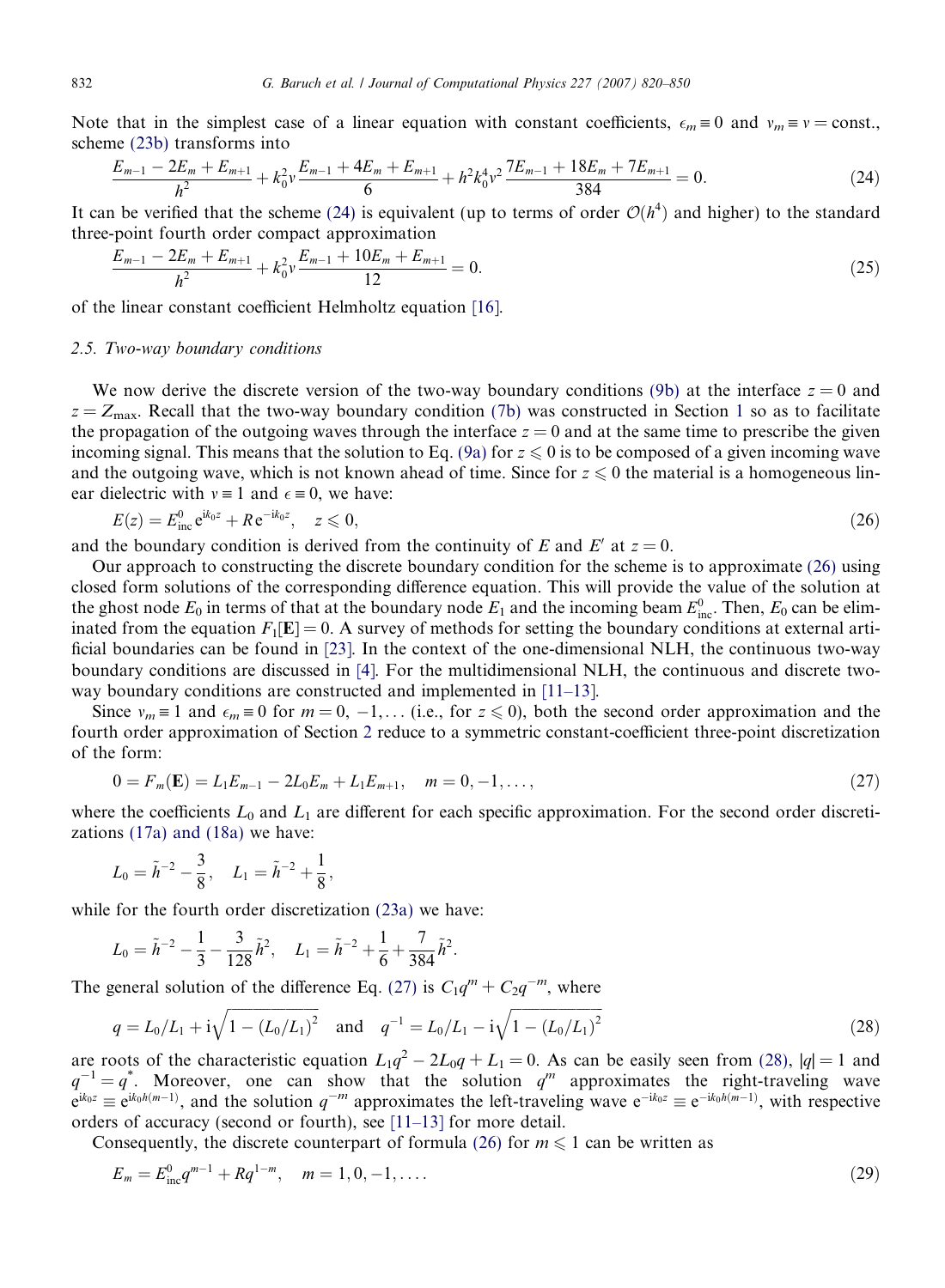<span id="page-13-0"></span>From Eq. [\(29\)](#page-12-0) considered for  $m = 1$  and for  $m = 0$  we can express the value of the solution at the ghost node  $E_0$  as

$$
E_0 = (q^{-1} - q)E_{\text{inc}}^0 + qE_1. \tag{30a}
$$

The discrete version of the two-way boundary condition [\(9b\)](#page-5-0) at  $z = 0$  is then obtained by substituting  $E_0$ from (30a) into the discrete equation  $F_1[\mathbf{E}] = 0$ , i.e., into Eqs. [\(17a\), \(18a\) or \(23a\)](#page-6-0) with  $m = 1$ .

Similarly, the discrete version of the Sommerfeld boundary condition [\(9b\)](#page-5-0) at  $z = Z_{\text{max}}$  is

$$
E_{M+1} = qE_M. \tag{30b}
$$

This relation is substituted into the discrete equation  $F_M[\mathbf{E}] = 0$ .

## 3. Newton's iterations

The discrete approximations [\(17a\), \(18a\) and \(23a\)](#page-6-0) are coupled systems of nonlinear algebraic equations. In our previous work [\[11–13\],](#page-30-0) we solved similar systems by an iteration scheme based on freezing the nonlinearity  $|E|^2$  in Eq. [\(1\).](#page-1-0) In doing so, we have observed that the convergence of iterations was limited to relatively lowpower incoming beams, i.e., weak nonlinearities.

In this section, we describe a different iteration scheme for solving the NLH [\(9a\)](#page-4-0) based on Newton's method. Newton's method cannot be applied to Eq. [\(9a\)](#page-4-0) directly, because  $|E|$  is not differentiable in the Cauchy–Riemann sense and hence the entire operator is not differentiable in the sense of Frechet. This difficulty and the way to overcome it are first discussed in Section 3.1 through the consideration of Newton's method for a single-variable complex function. The method is then extended to multivariable functions in Section [3.2,](#page-15-0) and its application to the discretizations of Section [2](#page-5-0) is considered in Section [3.3](#page-16-0). Note that the particular implementation of Newton's method presented hereafter leads to a convenient block tridiagonal structure of the Jacobians that enables efficient numerical inversion  $(\mathcal{O}(M)$  time).

#### 3.1. A single complex variable

The basic idea is, in fact, quite simple—while the function  $|E|^2$  is not differentiable with respect to E, it is differentiable with respect to  $Re(E)$  and  $Im(E)$  as a function of two real variables. Hence, Newton's linearization can be obtained if one complex equation is recast as a system of two real equations. Let us first recall Newton's method for solving the scalar equation

$$
0=F(E),
$$

where F is differentiable with respect to E. We denote the exact solution by  $\widetilde{E}$ , the *j*th iterate by  $E^{(j)}$ , and their difference by  $\delta E = \widetilde{E} - E^{(j)}$ . Using the Taylor expansion around  $E^{(j)}$  we have:

$$
0 = F(\widetilde{E}) = F(E^{(j)} + \delta E) = F(E^{(j)}) + \frac{dF}{dE}\bigg|_{E=E^{(j)}} \delta E + \mathcal{O}(|\delta E|^2).
$$

Introducing the differential of F at  $E^{(j)}$ :

$$
\delta F = J(E^{(j)}) \delta E, \quad \text{where } J(E) = \frac{\mathrm{d} F}{\mathrm{d} E},\tag{31}
$$

we can then write:

$$
\delta F = F(E^{(j)} + \delta E) - F(E^{(j)}) + \mathcal{O}(|\delta E|^2) = -F(E^{(j)}) + \mathcal{O}(|\delta E|^2),
$$

and consequently,

$$
J(E^{(j)})\delta E = \delta F = -F(E^{(j)}) + \mathcal{O}(|\delta E|^2). \tag{32}
$$

Neglecting the  $\mathcal{O}(|\delta E|^2)$  term in (32) and solving the equation with respect to  $\delta E$  we obtain the next iterate  $E^{(j+1)} = E^{(j)} + \delta E$ 

$$
E^{(j+1)} = E^{(j)} - [J(E^{(j)})]^{-1} F(E^{(j)}).
$$
\n(33)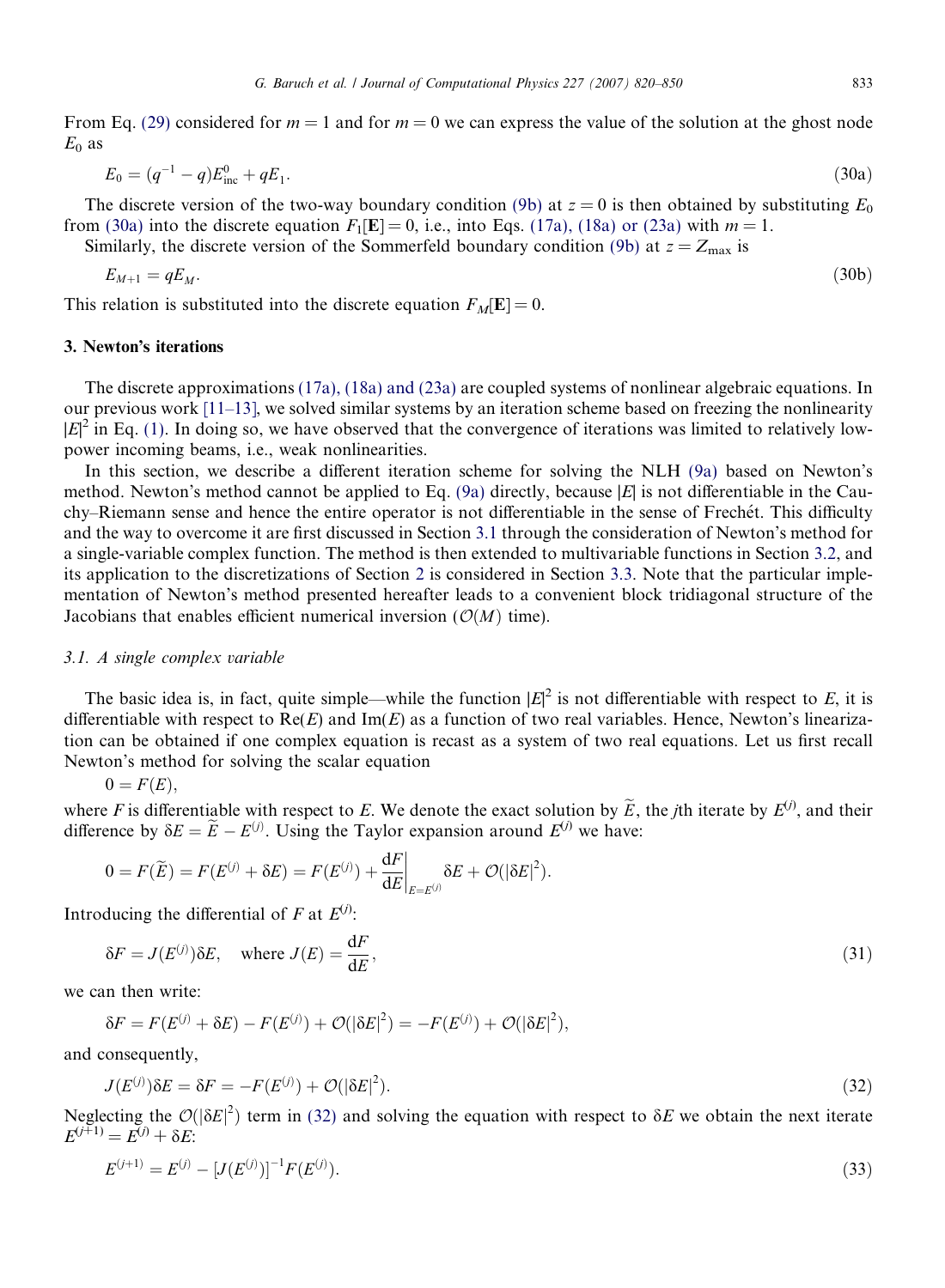<span id="page-14-0"></span>If the initial guess  $E^{(0)}$  is chosen sufficiently close to  $\tilde{E}$ , then the sequence of Newton's iterations [\(33\)](#page-13-0) is known to converge to the exact solution  $\widetilde{E}$  as  $j \to \infty$ .

Next, we consider the scalar equation

$$
0 = F(E) = |E|^2 E - 1 = E^* E^2 - 1.
$$
\n(34)

The modulus  $|E|$  in (34) is not differentiable with respect to E in the Cauchy–Riemann sense. However, F is differentiable as a function of two variables  $\text{Re}(E)$  and  $\text{Im}(E)$  or, alternatively, E and  $E^*$ . Hence,

$$
0 = F(\tilde{E}) = F(E^{(j)} + \delta E) = F(E^{(j)}) + (E^{(j)})^2 \delta E^* + 2|E^{(j)}|^2 \delta E + \mathcal{O}(|\delta E|^2).
$$

Therefore, since  $\frac{\partial F}{\partial E} = 2|E|^2$  and  $\frac{\partial F}{\partial E^*} = E^2$ , the analogue of [\(31\)](#page-13-0) is

$$
\delta F = J_1 \delta E + J_2 \delta E^*, \quad \text{where } J_1(E) = \frac{\partial F}{\partial E}, \quad J_2(E) = \frac{\partial F}{\partial E^*}.
$$
 (35)

Consequently, the equivalent of [\(32\)](#page-13-0) is

$$
J_1(E^{(j)})\delta E + J_2(E^{(j)})\delta E^* = \delta F = -F(E^{(j)}) + \mathcal{O}(|\delta E|^2). \tag{36}
$$

To solve Eq. (36) for  $\delta E$  and obtain the equivalent of [\(33\)](#page-13-0), we separate the real and imaginary parts of the function F and the independent variable E. This is convenient to do by representing them as real  $2 \times 1$  column vectors:

$$
E \mapsto \widehat{E} = \begin{bmatrix} \text{Re}(E) \\ \text{Im}(E) \end{bmatrix}, \quad F \mapsto \widehat{F} = \begin{bmatrix} \text{Re}(F) \\ \text{Im}(F) \end{bmatrix}
$$

Then, multiplication by a complex number and conjugation correspond to matrix operations on  $\mathbb{R}^2$ , which leads to a real Jacobian in (35). Indeed, multiplication by a complex number c can be represented as

:

$$
c \cdot z \mapsto \widehat{c \cdot z} = \begin{bmatrix} \text{Re}(c \cdot z) \\ \text{Im}(c \cdot z) \end{bmatrix} = \begin{bmatrix} \text{Re}(c) & -\text{Im}(c) \\ \text{Im}(c) & \text{Re}(c) \end{bmatrix} \begin{bmatrix} \text{Re}(z) \\ \text{Im}(z) \end{bmatrix}.
$$

If we associate a  $2 \times 2$  real matrix  $\hat{c}$  with a given complex number c:

$$
\hat{c} = \begin{bmatrix} \text{Re}(c) & -\text{Im}(c) \\ \text{Im}(c) & \text{Re}(c) \end{bmatrix} = \text{Re}(c) \begin{bmatrix} 1 & 0 \\ 0 & 1 \end{bmatrix} + \text{Im}(c) \begin{bmatrix} 0 & -1 \\ 1 & 0 \end{bmatrix},
$$

then

$$
c\cdot z \mapsto \widehat{\hat{c}}\cdot \hat{z}.
$$

Similarly, complex conjugation is a left multiplication by the matrix diag[1,  $-1$ ]:

$$
z^* \mapsto \widehat{z^*} = \begin{bmatrix} 1 & 0 \\ 0 & -1 \end{bmatrix} \begin{bmatrix} \text{Re}(z) \\ \text{Im}(z) \end{bmatrix} = \begin{bmatrix} 1 & 0 \\ 0 & -1 \end{bmatrix} \hat{z}.
$$

Thus, Eq. (35) transforms into

$$
\delta F = \underbrace{\begin{bmatrix} 2|E^{(j)}|^2 & 0 \\ 0 & 2|E^{(j)}|^2 \end{bmatrix}}_{\widehat{j_1}} \underbrace{\begin{bmatrix} \text{Re}(\delta E) \\ \text{Im}(\delta E) \end{bmatrix}}_{\widehat{j_2}} + \underbrace{\begin{bmatrix} \text{Re}(E^{(j)})^2 - \text{Im}(E^{(j)})^2 \\ \text{Im}(E^{(j)})^2 \text{Re}(E^{(j)})^2 \end{bmatrix}}_{\widehat{j_2}} \underbrace{\begin{bmatrix} 1 & 0 \\ 0 & -1 \end{bmatrix} \begin{bmatrix} \text{Re}(\delta E) \\ \text{Im}(\delta E) \end{bmatrix}}_{\widehat{j_1}} = \left( \widehat{j_1} + \widehat{j_2} \begin{bmatrix} 1 & 0 \\ 0 & -1 \end{bmatrix} \right) \delta \widehat{E} \stackrel{\text{def}}{=} \widehat{j} \delta \widehat{E}, \tag{37}
$$

where

$$
\widehat{\widehat{J}} = \left( \widehat{\widehat{J}_1} + \widehat{\widehat{J}_2} \begin{bmatrix} 1 & 0 \\ 0 & -1 \end{bmatrix} \right).
$$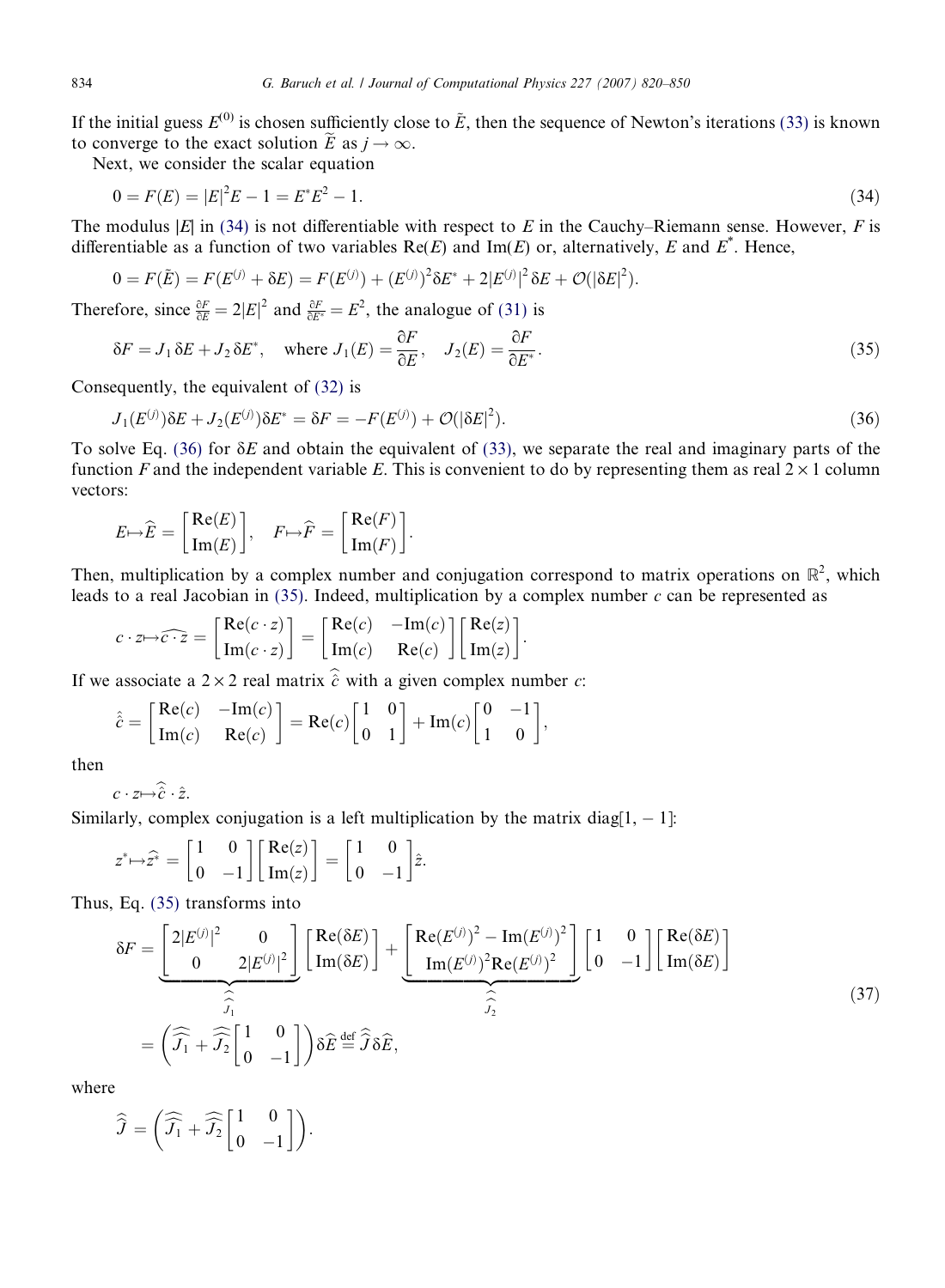<span id="page-15-0"></span>Having derived the real Jacobian  $\hat{J}$ , we neglect the quadratic terms in [\(36\)](#page-14-0) to obtain the following Newton's iteration:

$$
\widehat{E}^{(j+1)} - \widehat{E}^{(j)} = -\left[ \widehat{\left( \widehat{J} E^{(j)} \right)} \right]^{-1} \widehat{F} (E^{(j)}).
$$

## 3.2. Extension to multiple variables

We now apply the procedure outlined in Section [3.1](#page-13-0) to a system of the form  $F(E) = 0$ , where  $\mathbf{E} = [E_1, \dots, E_M]^T \in \mathbb{C}^M$  and  $\mathbf{F} = [F_1, \dots, F_M]^T \in \mathbb{C}^M$ . We would like to solve the equations using Newton's iterations of the type:

$$
\mathbf{E}^{(j+1)} - \mathbf{E}^{(j)} = -[J(\mathbf{E}^{(j)})]^{-1} \mathbf{F}(\mathbf{E}^{(j)}),
$$

where  $J(E)$  is the appropriate Jacobian of  $F(E)$ . As, however, the individual components of the vector F are not differentiable in the Cauchy–Riemann sense with respect to the components of  $E$ , the Freche $t$  differential of  $F(E)$  and the corresponding Jacobian can only be introduced as in Section [3.1,](#page-13-0) by recasting the equation using the real and imaginary parts of all variables.

As in Section [3.1,](#page-13-0) the variation of  $F(E)$  in terms of the field E and its conjugate  $E^*$  is given by

$$
\delta \mathbf{F}(\mathbf{E}) = J_1 \delta \mathbf{E} + J_2 \delta \mathbf{E}^*, \text{ where } J_1 = \frac{\partial \mathbf{F}}{\partial \mathbf{E}} \text{ and } J_2 = \frac{\partial \mathbf{F}}{\partial \mathbf{E}^*}.
$$

Let us represent **E** and **F** as  $2M \times 1$  column vectors with real components:

 $\widehat{\mathbf{E}} = [\text{Re}(E_1), \text{Im}(E_1), \quad \dots \quad \text{Re}(E_m), \text{Im}(E_m), \quad \dots \quad \text{Re}(E_M), \text{Im}(E_M)]^{\text{T}},$  $\widehat{\mathbf{F}} = [\text{Re}(F_1), \text{Im}(F_1), \dots \text{Re}(F_m), \text{Im}(F_m), \dots \text{Re}(F_M), \text{Im}(F_M)]^{\text{T}}.$ 

To obtain the real Jacobian J, we will represent the complex matrices  $J_1$  and  $J_2$  as real matrices of dimension  $2M \times 2M$ . Let A be a complex  $M \times M$  matrix. For each entry  $A_{lm}$ , we substitute the  $2 \times 2$  real block  $A_{lm}$ :

$$
A \mapsto \widehat{\widehat{A}} = \begin{bmatrix} \widehat{\widehat{A}_{11}} & \dots & \widehat{\widehat{A}_{1M}} \\ \vdots & \ddots & \vdots \\ \widehat{\widehat{A_{M1}}} & \dots & \widehat{\widehat{A_{MM}}} \end{bmatrix} = \begin{bmatrix} \text{Re}(A_{11}) & -\text{Im}(A_{11}) & \dots & \text{Re}(A_{1M}) & -\text{Im}(A_{1M}) \\ \text{Im}(A_{11}) & \text{Re}(A_{11}) & \dots & \text{Im}(A_{1M}) & \text{Re}(A_{1M}) \\ \vdots & \vdots & \ddots & \vdots \\ \text{Re}(A_{M1}) & -\text{Im}(A_{M1}) & \dots & \text{Re}(A_{MM}) & -\text{Im}(A_{MM}) \\ \text{Im}(A_{M1}) & \text{Re}(A_{M1}) & \dots & \text{Im}(A_{MM}) & \text{Re}(A_{MM}) \end{bmatrix}.
$$

:

Introducing the matrix direct product  $A \otimes B$  as the matrix obtained by replacing each entry  $A_{lm}$  of A by the block  $A_{lm} \cdot B$ , we can write:

$$
\widehat{\widehat{A}} = \text{Re}(A) \otimes \begin{bmatrix} 1 & 0 \\ 0 & 1 \end{bmatrix} + \text{Im}(A) \otimes \begin{bmatrix} 0 & -1 \\ 1 & 0 \end{bmatrix}
$$

Similarly, the conjugation of a column vector E can be represented as

$$
\mathbf{E}^* \mapsto \widehat{\mathbf{E}^*} = \begin{pmatrix} \mathbb{I}_M \otimes \begin{bmatrix} 1 & 0 \\ 0 & -1 \end{bmatrix} \end{pmatrix} \widehat{\mathbf{E}}, \quad \mathbb{I}_M \otimes \begin{bmatrix} 1 & 0 \\ 0 & -1 \end{bmatrix} = \begin{bmatrix} 1 & 0 \\ 0 & -1 \\ & & \ddots \\ & & & 1 \\ & & & 0 \\ & & & 0 \\ & & & & 0 \end{bmatrix}_{2M \times 2M},
$$

where  $\mathbb{I}_M$  is the  $M \times M$  identity matrix.

Then, the differential of the real function  $\hat{F}$  is:

 $\delta \widehat{\mathbf{F}}(\widehat{\mathbf{E}}) = \widehat{J_1} \delta \widehat{\mathbf{E}} + \widehat{J_2} \delta \widehat{\mathbf{E}^*} = \widehat{\boldsymbol{\mathcal{J}}} \delta \widehat{\mathbf{E}},$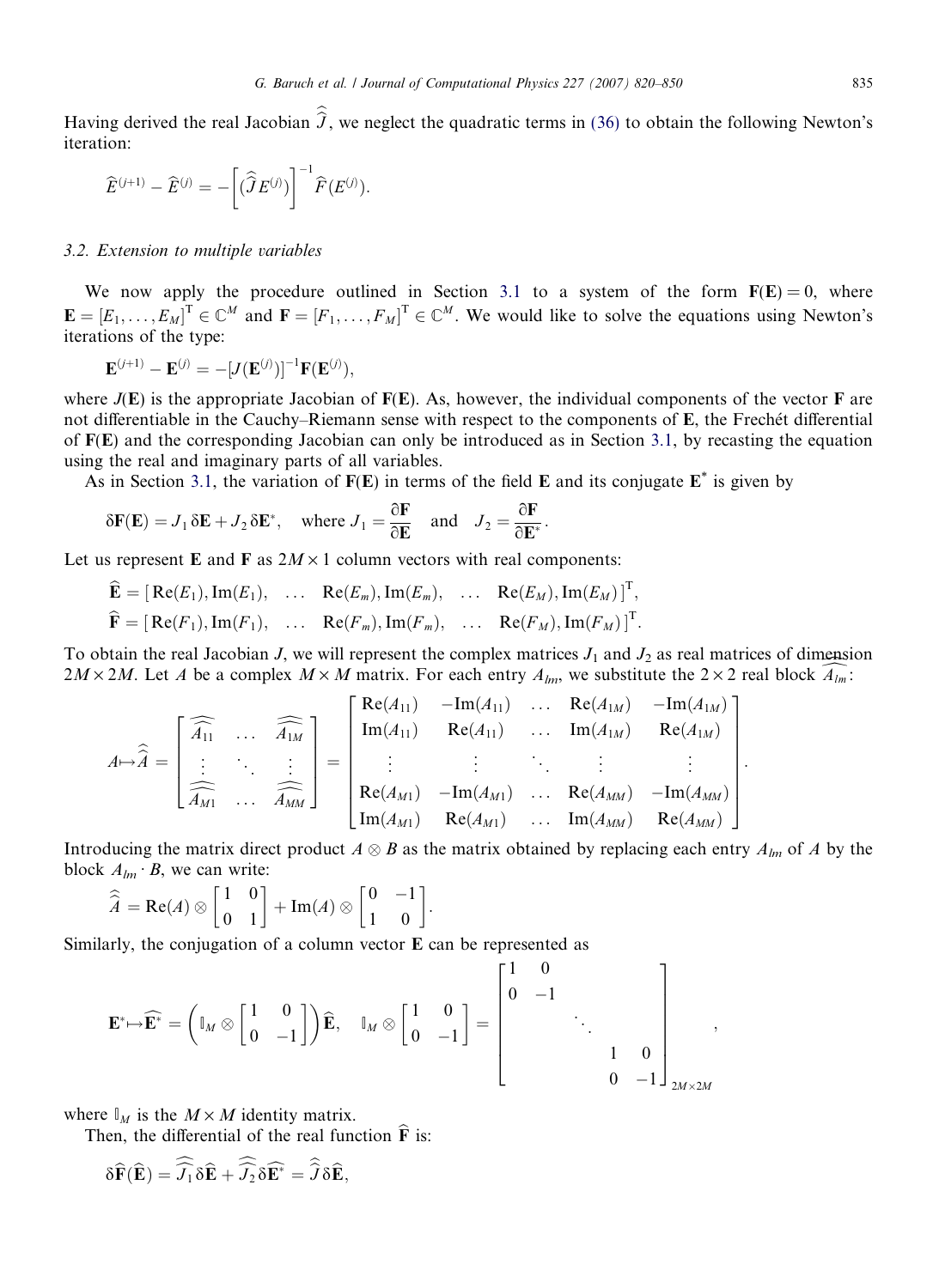where the real Jacobian is given by the  $2M \times 2M$  matrix

$$
\widehat{\widehat{J}}=\widehat{\widehat{J_1}}+\widehat{\widehat{J_2}}\cdot\left(\mathbb{I}_M\otimes\begin{bmatrix}1&0\\0&1\end{bmatrix}\right).
$$

# 3.3. Differentiation of  $F(E)$  with respect to E and  $E^*$

In this section, we discuss the actual differentiation of  $F(E)$ , i.e., the evaluation of  $J_1 = \frac{\partial F}{\partial E}$  and  $J_2 = \frac{\partial F}{\partial E}$ . As we shall see, the tensor notation of Sections [2.3 and 2.4](#page-7-0) prove extremely useful in this context.

Using the identities

o

$$
\frac{\partial E_i^*}{\partial E_k} = \frac{\partial E_i}{\partial E_k^*} = 0, \quad \frac{\partial E_i}{\partial E_k} = \frac{\partial E_i^*}{\partial E_k^*} = \delta_{ik} = \begin{cases} 0, & i \neq k \\ 1, & i = k \end{cases}
$$

we first differentiate the linear terms in  $F(E)$  and obtain for  $q = -1, 0, 1$ :

$$
\frac{\partial}{\partial E_{m+q}} (L_1 E_{m-1} - 2L_0 E_m + L_1 E_{m+1}) = 0,
$$
  

$$
\frac{\partial}{\partial E_{m+q}} (L_1 E_{m-1} - 2L_0 E_m + L_1 E_{m+1}) = L_1 \delta_{-1,q} - 2L_0 \delta_{0,q} + L_1 \delta_{1,q},
$$

where the notation  $L_0$ ,  $L_1$  for the coefficients of the scheme was introduced in Section [2.5](#page-12-0). The nonlinear terms of the second order scheme [\(17a\)](#page-6-0) are differentiated as

$$
\frac{\partial}{\partial E_m}|E_m|^2E_m=2|E_m|^2,\quad \frac{\partial}{\partial E_m^*}|E_m|^2E_m=E_m^2,
$$

and similarly for  $|E_{m\pm 1}|^2 E_{m\pm 1}$ .

For the alternative second order scheme [\(18a\)](#page-8-0) we have:

$$
\frac{\partial}{\partial E^*_{m+q}} \sum_{i,j,k=0}^1 g_{ijk} E^*_{m+i} E_{m+j} E_{m+k} = \sum_{i,j,k=0}^1 g_{ijk} \, \delta_{iq} E_{m+j} E_{m+k} = \sum_{j,k=0}^1 g_{qjk} E_{m+j} E_{m+k},
$$

and, using the symmetry of  $g_{ijk}$ :

$$
\frac{\partial}{\partial E_{m+q}} \sum_{i,j,k=0}^{1} g_{ijk} E_{m+i}^* E_{m+j} E_{m+k} = \sum_{i,k=0}^{1} g_{iqk} E_{m+i}^* E_{m+k} + \sum_{i,j=0}^{1} g_{ijq} E_{m+i}^* E_{m+j} = 2 \sum_{i,j=0}^{1} g_{ijq} E_{m+i}^* E_{m+j}.
$$

Similarly, the nonlinear terms of the fourth order scheme [\(23a\)](#page-10-0) are differentiated as

$$
\frac{\partial}{\partial E_{m+q}} \sum_{i=0}^{3} f_i v_i^+ = \sum_{i=0}^{3} f_i \frac{\partial v_i^+}{\partial E_{m+q}}, \quad \frac{\partial}{\partial E_{m+q}^*} \sum_{i=0}^{3} f_i v_i^+ = \sum_{i=0}^{3} f_i \frac{\partial v_i^+}{\partial E_{m+q}^*},
$$

and

$$
\frac{\partial}{\partial E_{m+q}} \sum_{i,j,k=0}^{3} g_{ijk} \cdot (v_i^+)^* v_j^+ v_k^+ = \sum_{i,j,k=0}^{3} g_{ijk} \left( v_i^+ v_j^+ \frac{\partial (v_k^+)^*}{\partial E_{m+q}} + 2(v_i^+)^* v_j^+ \frac{\partial v_k^+}{\partial E_{m+q}} \right),
$$
  

$$
\frac{\partial}{\partial E_{m+q}} \sum_{i,j,k=0}^{3} g_{ijk} \cdot (v_i^+)^* v_j^+ v_k^+ = \sum_{i,j,k=0}^{3} g_{ijk} \left( v_i^+ v_j^+ \frac{\partial (v_k^+)^*}{\partial E_{m+q}^*} + 2(v_i^+)^* v_j^+ \frac{\partial v_k^+}{\partial E_{m+q}^*} \right).
$$

## 3.4. Choice of the initial guess

Convergence of Newton's iterations is known to be sensitive to how close the initial guess  $E^{(0)}$  happens to be to the solution  $E$ . Hereafter, we use two different strategies for choosing the initial guesses.

<span id="page-16-0"></span>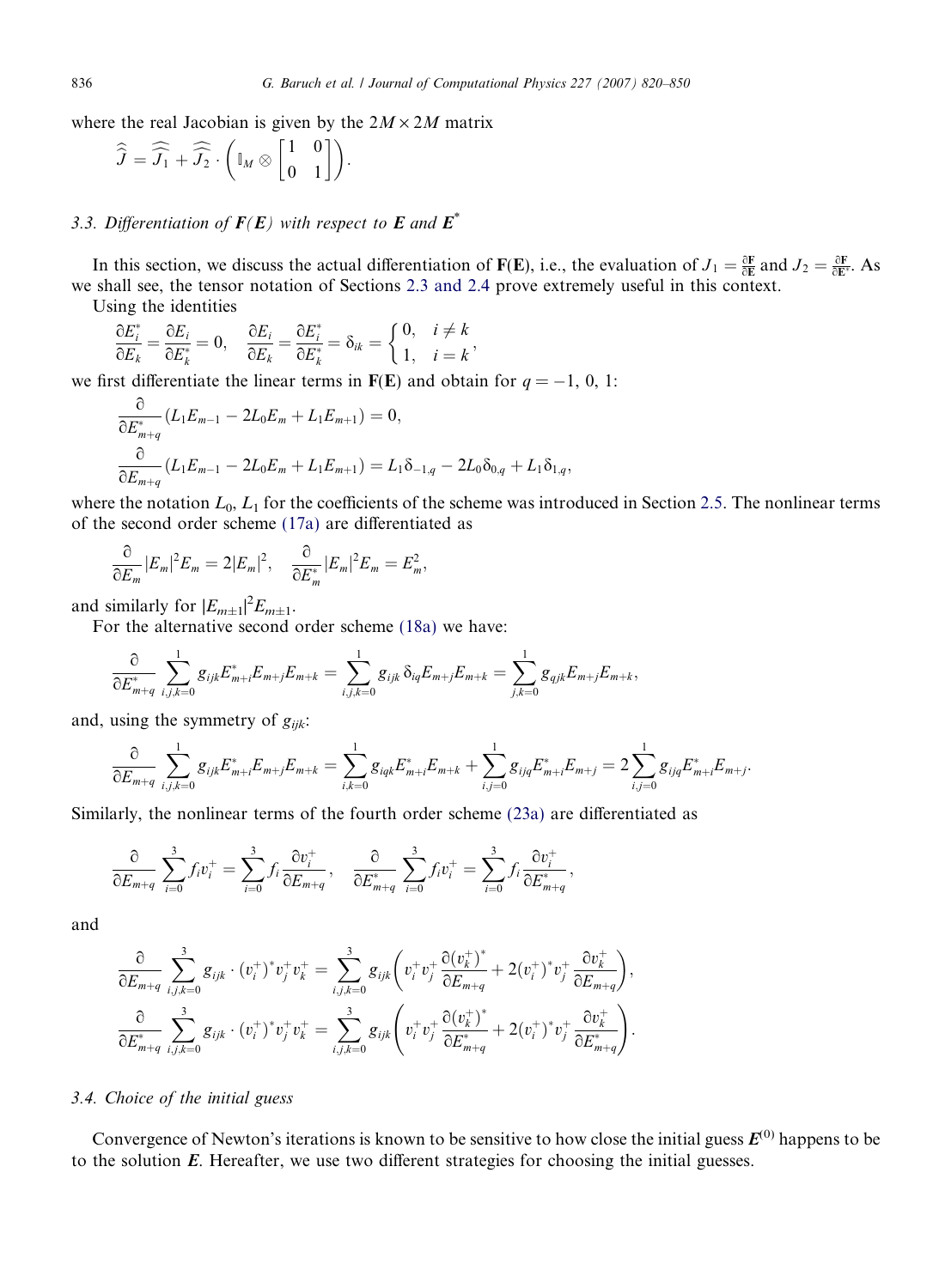<span id="page-17-0"></span>When we test the convergence of Newton's iterations in the vicinity of the exact solution (of the discrete system of equations), we use for the initial guess the closed form solution of the continuous problem [\(9\)](#page-4-0) of Chen and Mills [\[4,5\].](#page-29-0) Indeed, we can expect this solution to be either  $O(h^2)$  or  $O(h^4)$  close to the exact solution of the discrete system of equations  $F(E) = 0$ . This expectation, which is based on the accuracy analysis of Sections [2.2, 2.3, and 2.4](#page-6-0) and does not involve a stability proof, is later corroborated experimentally (see Section [5](#page-18-0)).

A more interesting case, of course, is when the solution is not known ahead of time.<sup>7</sup> In order to choose the initial guess in this case, we adopt a continuation approach in the nonlinearity parameter  $\epsilon$ . Namely, we increase  $\epsilon$  in a series of increments:

$$
\epsilon_1 < \epsilon_2 < \cdots < \epsilon_n,
$$

where at the *j*th stage we apply Newton's method to the NLH [\(9a\)](#page-4-0) with  $\epsilon = \epsilon_j$  using the solution from the j-1 stage with  $\epsilon_{j-1}$  as the initial guess. In doing so, the value of  $\epsilon_n$  is the target nonlinearity parameter for a given computation, and it can be large. At the beginning stage  $j = 0$ , the initial guess may be chosen either as the solution of the linear problem with  $\epsilon = 0$ , or as the solution obtained by iteration schemes based on freezing the nonlinearity as in  $[11-15]$ , which converge for weak nonlinearities.

#### 4. Summary of the numerical method

An integral formulation of the NLH [\(9a\)](#page-4-0) is discretized on the grid [\(11a\)](#page-5-0) and written in the form  $F(E) = 0$ . The operator  $F(E)$  is given by [\(17a\), \(18a\) or \(23a\)](#page-6-0) at the interior nodes  $m = 1, \ldots, M$ , while the ghost nodes  $E_0$ and  $E_{M+1}$  are specified by [\(30a\) and \(30b\)](#page-13-0), respectively. The resulting system of nonlinear equations is linearized:

$$
\delta \mathbf{F}(\mathbf{E}) = J_1 \delta \mathbf{E} + J_2 \delta \mathbf{E}^*, \quad J_1 = \frac{\partial \mathbf{F}}{\partial \mathbf{E}}, \quad J_2 = \frac{\partial \mathbf{F}}{\partial \mathbf{E}^*},
$$

where  $J_1$  and  $J_2$  are calculated in Section [3.3](#page-16-0). An equivalent linearized form is obtained using the  $\mathbb{R}^{2M}$  representation of Section [3.2:](#page-15-0)

$$
\delta \widehat{\mathbf{F}} = \widehat{\widehat{J}} \delta \widehat{\mathbf{E}}, \quad \widehat{\widehat{J}} = \widehat{\widehat{J}_1} + \widehat{\widehat{J}_2} \cdot \left( \mathbb{I}_M \otimes \begin{bmatrix} 1 & 0 \\ 0 & -1 \end{bmatrix} \right).
$$

Subsequently, the real Jacobian  $\hat{J}$  is used to build the sequence of Newton's iterations:

$$
\widehat{\mathbf{E}}^{(j+1)} - \widehat{\mathbf{E}}^{(j)} = -\left[\widehat{\widehat{J}}\left(\mathbf{E}^{(j)}\right)\right]^{-1} \widehat{\mathbf{F}}\left(\mathbf{E}^{(j)}\right).
$$

As we shall see, it is sometimes useful to use a relaxation scheme:

$$
\widehat{\mathbf{E}}^{(j+1)} - \widehat{\mathbf{E}}^{(j)} = -\omega \left[ \widehat{\widehat{J}}\left(\mathbf{E}^{(j)}\right) \right]^{-1} \widehat{\mathbf{F}}\left(\mathbf{E}^{(j)}\right). \tag{38}
$$

where the relaxation parameter is typically chosen in the range  $0.1 \le \omega \le 0.3$ . The value  $\omega = 1$  reduces (38) back to the original Newton's method.

The initial guess  $E^{(0)}$  is taken as the closed form continuous solution when the convergence of Newton's iterations is first studied. In general, continuation by the nonlinearity parameter  $\epsilon$  is used to compute the solutions for strong nonlinearities.

The last important component of the overall numerical method is the inversion of the Jacobian. As the problem we are currently solving is one-dimensional, we are using a direct sparse solver to evaluate  $[\widehat{J}(\widehat{\mathbf{E}}^{(j)})]^{-1}$  for every  $j = 0, 1, 2, \ldots$  For all our schemes, both second order and fourth order accurate, the Jacobian has three non-zero diagonals composed of  $2 \times 2$  blocks, which enables an efficient solution by a sparse method.

<sup>7</sup> This would be the case, in particular, for the multidimensional NLH.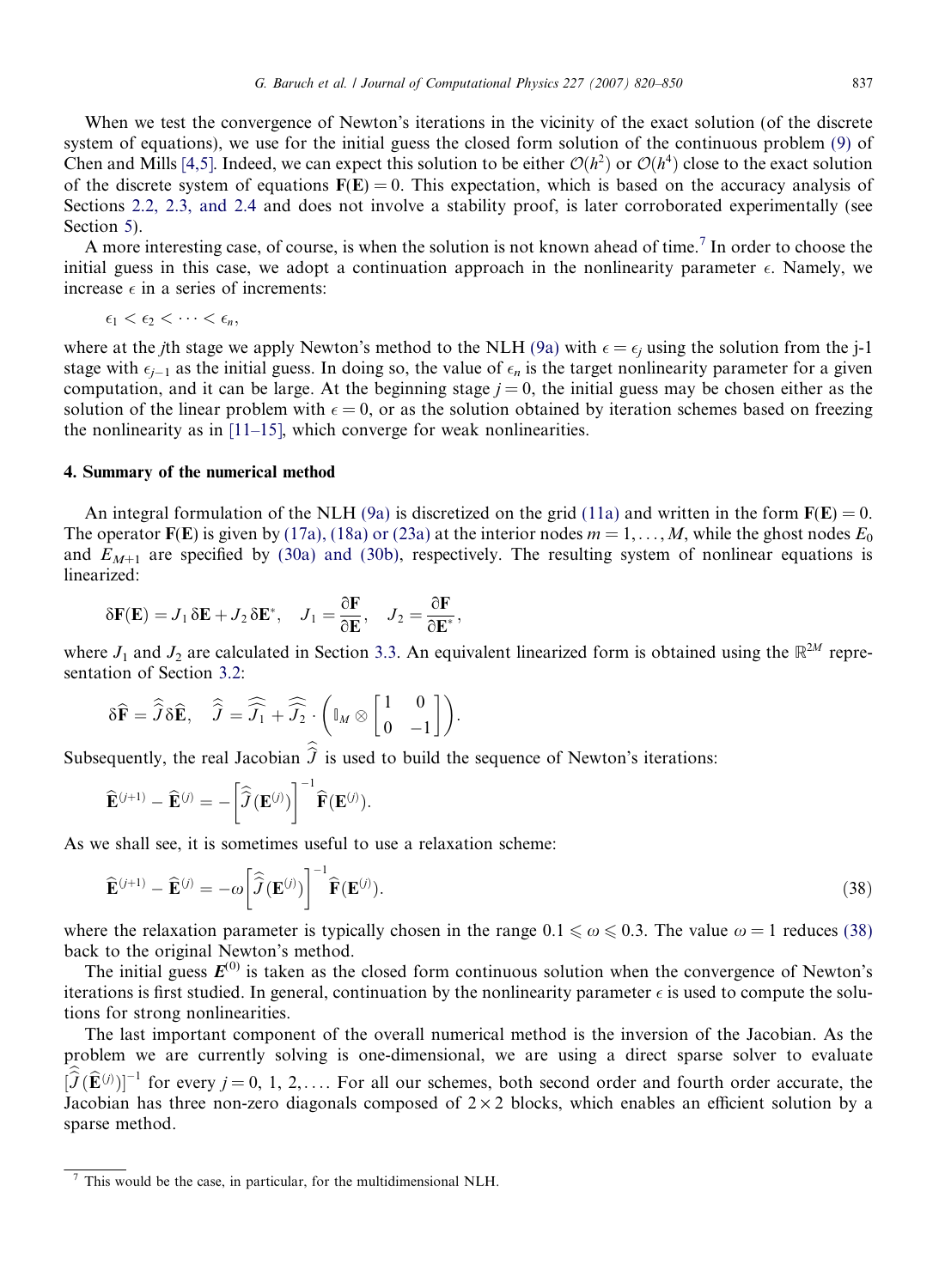## <span id="page-18-0"></span>5. Numerical results

In this section, we experimentally assess the computational error and the convergence of iterations for the new method, by comparing it with other methods that we have used previously to solve the NLH [\[11–13\].](#page-30-0) Since in the one-dimensional case the closed form solutions are available explicitly, the numerical error is evaluated directly. All computations in this section are conducted with double precision.

## 5.1. Reference methods

In Section 5.2.1, we compare *convergence* of Newton's iterations with that of the iterations based on freezing the nonlinearity:

$$
\frac{\mathrm{d}^2 E^{(j+1)}}{\mathrm{d}z^2} + v(z)E^{(j+1)} + \epsilon(z)|E^{(j)}|^2 E^{(j+1)} = 0.
$$
\n(39)

For every  $j = 0, 1, 2, \ldots$ , the next iterate  $E^{(j+1)}$  is obtained by solving the linear, variable coefficients, differential Eq. (39). This "freezing" approach was used in our earlier work [11-13] and also by Suryanto et al. [\[14,15\]](#page-30-0). In addition, we use a relaxation method based on (39):

$$
E^{(j+1)} = (1 - \omega)E^{(j)} + \omega E^{(j+1/2)},\tag{40}
$$

where  $E^{(j+1/2)}$  in (40) is the solution of (39). Note that (40) is an analogue of [\(38\).](#page-17-0)

In Section [5.3.1](#page-21-0) we evaluate the *error* of the compact schemes built in Section [2](#page-5-0). We compare it with the error of the standard central-difference discretizations of order two:

$$
\frac{E_{m-1} - 2E_m + E_{m+1}}{h^2} + k_0^2 (v_m + \epsilon_m |E_m|^2) E_m = 0
$$
\n(41)

and of order four:

$$
\frac{-E_{m-2} + 16E_{m-1} - 30E_m + 16E_{m+1} - E_{m+2}}{12h^2} + k_0^2(v_m + \epsilon_m |E_m|^2)E_m = 0.
$$
\n
$$
(42)
$$

In all the simulations, we made sure that the iterations' convergence was sufficient to enable a robust evaluation of the discretization error, i.e., to distinguish between the error of the difference scheme and the error due to the possible ''underconvergence'' of our iterations. Furthermore, we verified that the new iterative method (Newton's) and the freezing iterative method (39), when they both converge, provide the same error (Section [5.3.1\)](#page-21-0).

## 5.2. Convergence

In this section, we discuss convergence of Newton's method and compare it with that of the nonlinear iterations (39) and (40). The parameters used are  $v = 1$ ,  $k_0 = 8$ ,  $Z_{\text{max}} = 10$ , and a uniform nonlinearity profile  $\epsilon(z)$  = const. Note that  $v = 1$  corresponds to the case of the linear index of refraction being the same inside and outside the Kerr medium. For these parameters, the first nonuniqueness region occurs around  $\epsilon = \epsilon_{\rm c} \approx 0.72$  (see [Fig. 2](#page-3-0)).

#### 5.2.1. Local convergence

The goal of the first series of computations is to determine how the magnitude of nonlinearity (i.e., the value of  $\epsilon$ ) affects the convergence of Newton's iterations relative to that of nonlinear iterations (39). To achieve this goal, we choose the initial guess to be the pointwise values of the continuous exact solution on the grid, which, as noted, is close to the actual discrete solution for fine grids. To distinguish between the issues related to iterations' convergence and those pertinent to a specific discretization, we choose one particular scheme, the simplest second order scheme (41), for all the convergence experiments in this subsection.

The nonlinear iteration scheme (39) converges for  $\epsilon \le 0.167 \approx 0.23\epsilon_c$ . Its relaxation analogue (40) with  $\omega = 0.1$  allows us to increase the convergence range up to about  $0.3 \approx 0.4\epsilon_c$ . Decreasing the value of  $\omega$  does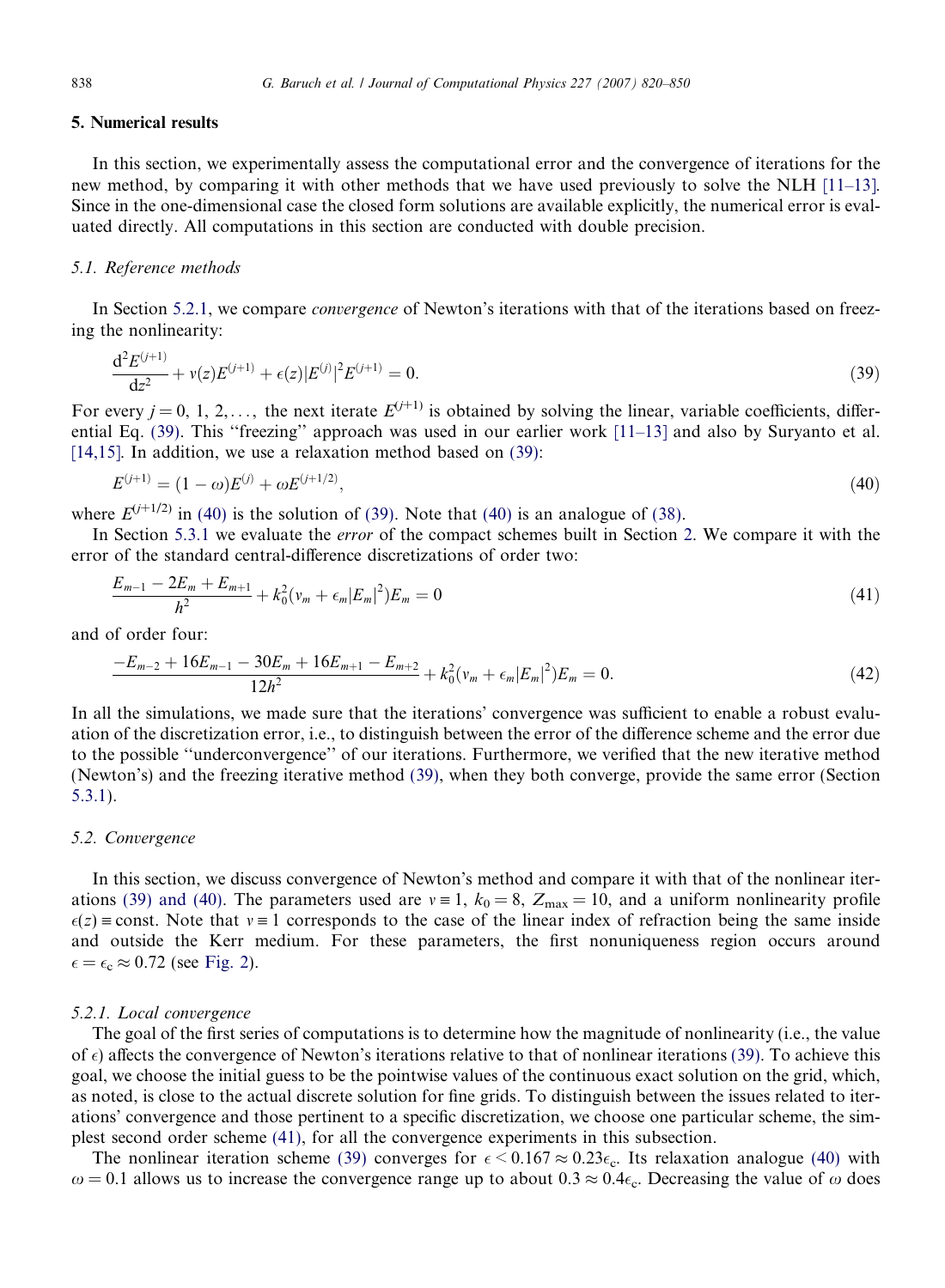<span id="page-19-0"></span>not seem to have a significant effect. For  $\epsilon$  above these thresholds the iterations diverge, and the divergence occurs also for other discretizations that we have used (Section [2\)](#page-5-0) rather than only for [\(41\)](#page-18-0). Therefore, it shall be interpreted as a limitation of the iteration procedure itself. This divergence is not related to the onset of nonuniqueness in the NLH, because the convergence breaks down far below the nonlinearity threshold for uniqueness  $\epsilon_{c}$ .

In contradistinction to that, Newton's method convergence for  $\epsilon \in [0, 0.9]$ , except near the switchback points  $\epsilon = \epsilon_c$  and  $\epsilon = \epsilon'_c$ , where  $\left(\frac{d\tau}{d\epsilon}\right)^{-1} = 0$  (see Fig. 3). As expected, the convergence of Newton's iterations considerably slows down as  $|\epsilon - \epsilon_c|$  or  $|\epsilon - \epsilon_c|$ . becomes small, and eventually, close enough to a given switchback point, the iterations diverge (the Jacobians degenerate at the switchback points). Other than that, the method shows robust convergence. Specifically, the method converges when the solutions are non-unique: When the initial guess was close to one of the points B, C, or D in Fig. 3, which correspond to  $\epsilon = 0.724$  inside the first region of nonuniqueness, the method converged to the respective discrete solution. This indicates that if the grid is sufficiently fine to tell between two close solutions inside the switchback (see Section [5.3.1](#page-21-0)), Newton's method has an adequate domain of convergence. Similar results were obtained for  $\epsilon = 0.834$ , which is in the middle of the second switchback region  $0.828 \le \epsilon \le 0.839$ .

Even at the highest nonlinearity we have tried,  $\epsilon = 3 \approx 4\epsilon_c$ , Newton's iterations still converge. The value  $\epsilon = 3$  is well beyond the first switchback. Moreover, it is an extremely high nonlinearity in two respects: First, for  $\epsilon = 3$  there are 7 distinct, i.e., nonunique solutions (we tested the convergence to the highest power solution). Second, at this value the nonlinear response is so large that it would cause a breakdown and ionization of the actual physical material in an experimental setting, which renders the original Kerr model inapplicable. We note that we did not observe in our simulations any convergence deterioration of Newton's method around  $\epsilon = 3$  compared with smaller  $\epsilon$ 's, it only requires 3 to 6 iterations to drive the residual down by 10 orders of magnitude. We thus assume that most likely Newton's method would have converged for much higher values of  $\epsilon$  as well, although it has not been tried because of the physical irrelevance.

As normally expected from Newton's method, the iterations converge rapidly, at a quadratic rate. In most of the cases that we studied in this section, it took 4–6 iterations to reduce the original residual by 9–11 orders of magnitude. As has been mentioned, the only situation when Newton's convergence may noticeably slow down is for  $\epsilon$  near the switchback points  $\epsilon_c$  and  $\epsilon'$ <sub>c</sub>, where the tangent to the curve  $T(\epsilon)$  becomes vertical, see Fig. 3. Convergence of the iteration scheme [\(39\)](#page-18-0) which is based on freezing the nonlinearity, is much slower. It is estimated as linear based on experimental evidence, and on the fact that it can be interpreted as a fixed-point iteration.

#### 5.2.2. Continuation approach

Having seen that Newton's method is locally convergent, we would like to test its performance for initial guesses that are not necessarily close to the solution. Our first observation is that when the solution to the



Fig. 3. Local convergence experiments for Newton's iterations performed in the region of the first switchback of the one-dimensional NLH [\(9a\)](#page-4-0) (see [Fig. 2\)](#page-3-0). Each of the initial guesses near A–E converged to the corresponding discrete solution. In addition, the continuation approach with A as the initial guess and  $\epsilon = 0.724$  converged to B, while continuation with E as the initial guess and  $\epsilon = 0.724$  converged to D.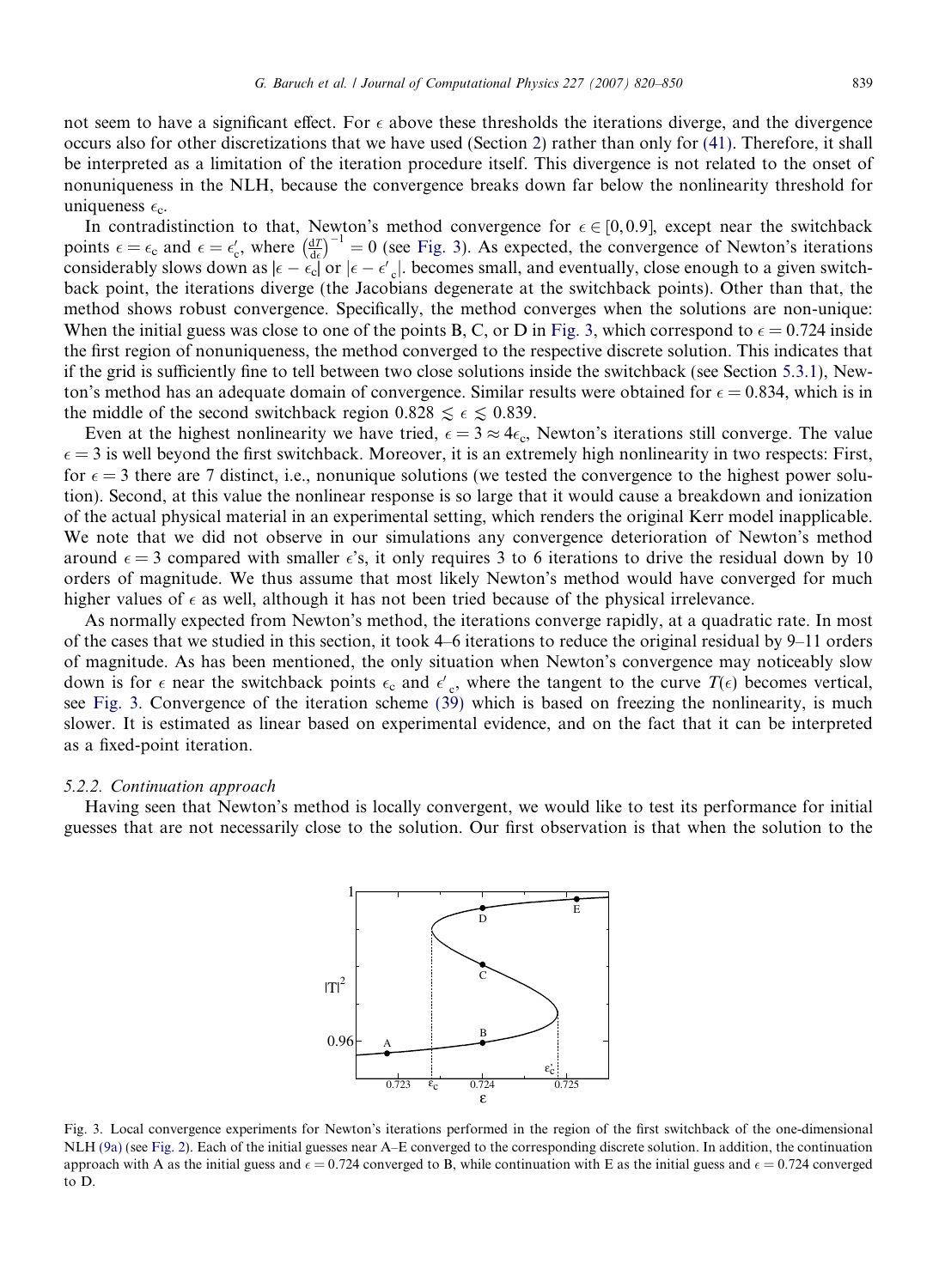<span id="page-20-0"></span>

Fig. 4. (a) The allowable positive increments  $d\epsilon = \epsilon_f - \epsilon_i$  for which the continuation method works, i.e., for which Newton's method converges;  $v \equiv 1$ ,  $k_0 = 8$  and  $Z_{\text{max}} = 10$ . The iterations were defined as converged if the residual decreased by a factor of 10<sup>6</sup> in 20 iterations. (b) Same as (a), for Newton's method with relaxation [\(38\)](#page-17-0), with  $\omega = 0.3$ . The iterations were defined as converged if the residual decreased by a factor of  $10^6$  in 60 iterations.

linear problem is used as the initial guess, i.e.,  $E^{(0)} = e^{ik_0 z}$ , then the iterations converge for  $0 \le \epsilon \le 0.08$ , and diverge for  $\epsilon > 0.08$ . Therefore, for larger values of  $\epsilon$ , we employ a continuation heuristics, increasing the nonlinearity in a series of increments (see Section [3.4](#page-16-0)). We emphasize that this version of the method uses no a priori knowledge of the solutions sought for. For the experiments in this section, we use the compact fourth order scheme [\(23a\).](#page-10-0)

In order to quantify the performance of the continuation heuristic, we tested, for initial values of  $\epsilon_i$  in [0,0.9], the ranges of allowable positive increments  $d\epsilon = \epsilon_f - \epsilon_i$  for which Newton's method would still converge.<sup>8</sup> In other words, for each pair ( $\epsilon_i$ ,  $d\epsilon > 0$ ) we applied Newton's method for the NLH with nonlinearity  $\epsilon_f = \epsilon_i + d\epsilon$ , and with the initial guess  $E^{(0)}$  given by the solution with  $\epsilon = \epsilon_i$ . The results are displayed in Figs. 4 and 5. Several observations can be made. First, at higher nonlinearities the allowable increments are generally smaller, see Fig. 4a. Second, as can be seen by observing the adjacent transmittance graph in [Fig. 5a](#page-21-0), the allowable increments are highly correlated with the transmittance, which can be viewed as an indicator for the distance between the NLH solutions. Specifically, at the first and second switchback regions, see [Fig. 5b](#page-21-0), the allowable values of de demonstrate a rather irregular behavior. It is most important however, that the allowable values of de *do not decrease to zero*, so that the continuation strategy for Newton's method can traverse through the first and second switchback regions.

The previous tests were rerun with the relaxation version [\(38\)](#page-17-0) of Newton's method. The results are presented in Fig. 4b. One can see that the relaxation considerably increases the allowable increments, especially at the switchback regions.

We next study the performance of Newton's method inside the nonuniqueness region. When the initial guess was the solution slightly before the first switchback on the  $T(\epsilon)$  curve, at point A in [Fig. 3](#page-19-0), and the value of  $\epsilon$  was chosen within the nonuniqueness region:  $\epsilon = 0.724$ , the method converged to the lower branch of the switchback, i.e., to the solution denoted by B in [Fig. 3](#page-19-0). Similarly, selecting the initial guess slightly past the switchback, at point E in [Fig. 3](#page-19-0), and again taking  $\epsilon = 0.724$  (negative increments are not shown in Figs. 4 and 5), facilitated convergence to the higher branch of the switchback curve, i.e., to the solution D in [Fig. 3.](#page-19-0) This behavior agrees with the standard notion of a hysteresis loop for a bistable device.

It is also important to note that the continuation strategy for Newton's method can ''hop over'' (at least) the first and second switchback regions, which is an efficient way of reaching the regions of high nonlinearity. For example, a transition across the first switchback, from point A to point E in [Fig. 3,](#page-19-0) is possible by choosing the solution at point A as the initial guess for computing the solution with the value of  $\epsilon$  that corresponds to E. In this context we should mention that the first two nonuniqueness regions are rather narrow. For wider non-

We are primarily interested in the positive increments because our key objective for employing the continuation strategy is to obtain suitable initial guesses for Newton's method when it is applied to high energy cases.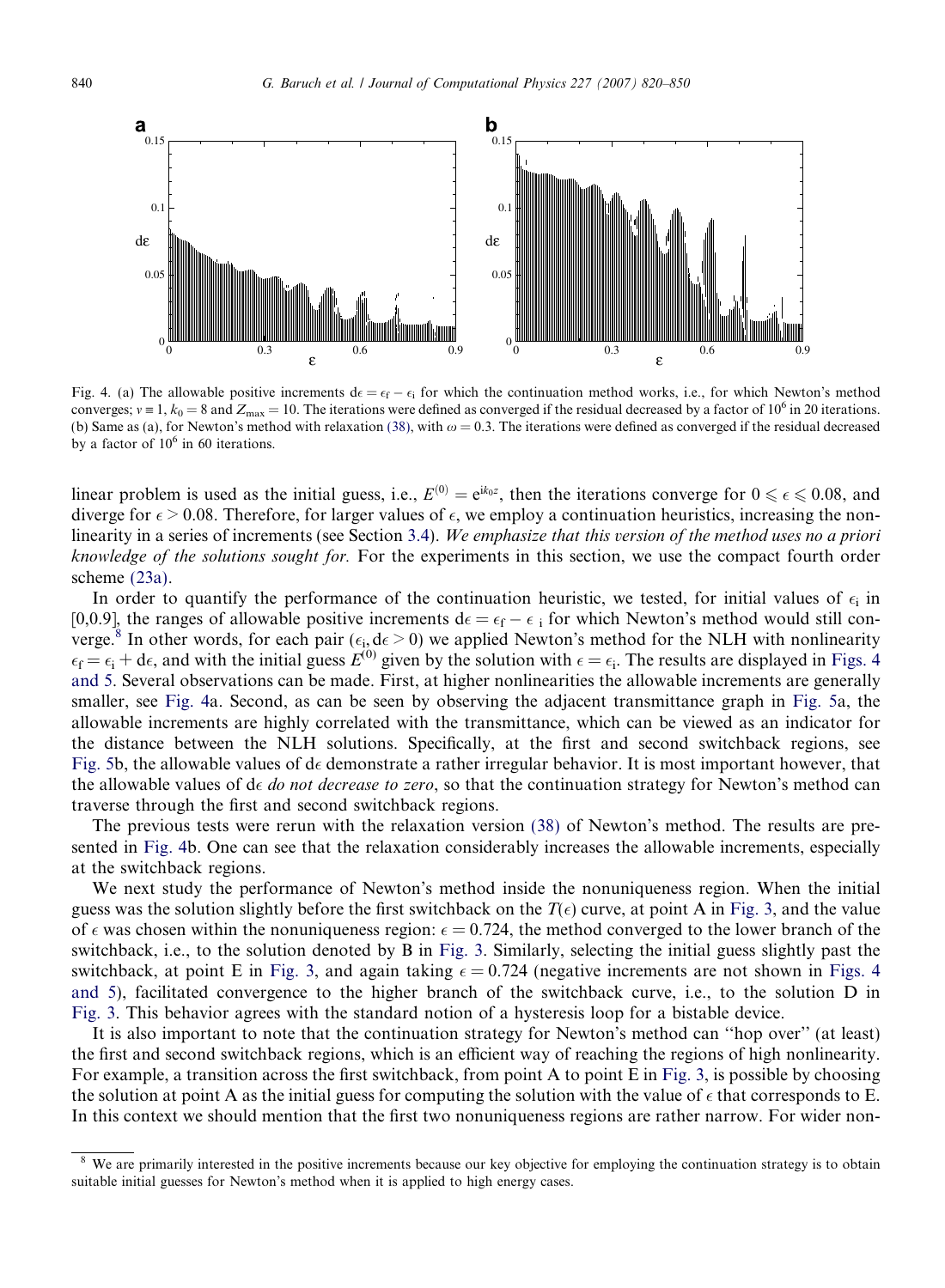<span id="page-21-0"></span>

Fig. 5. (a) Same as [Fig. 4a](#page-20-0), plotted together with the transmittance  $T(\epsilon)$  (see [Fig. 2\)](#page-3-0). (b) Same as (a), zooming on the first switchback region.

uniqueness regions that correspond to larger values of  $\epsilon$ , using a combination of the continuation in  $\epsilon$  and relaxation can be beneficial. Indeed, even though more iterations will be required for convergence with relaxation, larger allowable increments  $d\epsilon = \epsilon_f - \epsilon_i$  will help traverse those wider regions of nonuniqueness, see [Fig. 4](#page-20-0)b.

# 5.3. Computational error

## 5.3.1. Homogeneous medium (discontinuities at the boundaries)

In this section, we consider the case of a homogeneous Kerr medium (see formula [\(4\)\)](#page-1-0). Hence, the discontinuities are only at  $z = 0$  and  $z = Z_{\text{max}}$ . The error of the solutions computed with the new schemes [\(17a\),](#page-6-0) [\(18a\), and \(23a\)](#page-6-0), as well as the reference schemes [\(41\) and \(42\)](#page-18-0), is reported in [Table 2.](#page-22-0) All computations are done using Newton's solver. The error is defined as the difference between the computed solution and the closed form Chen and Mills solution [\[4\],](#page-29-0) and is evaluated in the maximum  $(l_{\infty})$  norm.

The discrete approximations of Section [2](#page-5-0) are designed to retain their order of accuracy in the presence of material discontinuities. In order to test this, for each scheme we consider two cases, see [Table 2.](#page-22-0) The first case,  $v = 1.01^2$ ,  $\epsilon = 0.01$ , corresponds to a small discontinuity at the boundary and a weak nonlinearity. Note that  $v = 1.01$ ,  $e = 0.01$ , corresponds to a small discontinuity at the boundary and a weak nonlinearity. Note that the quantities  $\sqrt{v} - 1 = 0.01$  and  $\epsilon$  characterize the difference between the linear and nonlinear indices o refraction inside and outside the medium, see Section [1.1](#page-1-0). The second case,  $v = 1.3^2$ ,  $\epsilon = 0.845$ , corresponds to a large discontinuity at the boundary and an  $\mathcal{O}(1)$  nonlinearity ( $\epsilon/v = 0.5$ ).

In the first case,  $v = 1.01^2$ ,  $\epsilon = 0.01$ , the computations can also be repeated using the original iterative solver [\(39\)](#page-18-0), because for this choice of parameters it still converges. Having done that, we determined that the accuracy of the corresponding solution was the same as the accuracy of the solution obtained using Newton's method. This indicates that the errors presented in [Table 2](#page-22-0) are indeed the approximation errors of the discrete schemes and should not be attributed to the solver. For the case with higher nonlinearity,  $\epsilon = 0.845$ , only Newton's iterations converged.

The functional dependence of the error on the dimensionless grid resolution  $\tilde{h} = k_0 h = \frac{k_0 Z_{\text{max}}}{M}$  is shown in the rightmost column of [Table 2.](#page-22-0) It is obtained by a weighted least squares fit. Considering the reference methods of Section [5.1,](#page-18-0) the three-point central-difference approximation [\(41\)](#page-18-0) displays a second order convergence. The five-point central-difference approximation [\(42\)](#page-18-0), however, displays a fourth order convergence for (relatively) low grid resolutions and small discontinuities. For high grid resolutions and large discontinuities, however, its accuracy deteriorates and shows a second order convergence. The limited ability of the reference methods to handle discontinuities is also reflected by the fact that the actual errors, and hence the coefficients in front of  $\hat{h}^2$ and  $h<sup>4</sup>$  increase substantially for larger discontinuities. As mentioned in Section [1.1](#page-1-0), the five-node discretization [\(42\)](#page-18-0) is particularly sensitive to the presence of discontinuities.

On the other hand, the errors of the new second order discretizations [\(17a\) and \(18a\)](#page-6-0), as well as that of the fourth order scheme [\(23a\),](#page-10-0) are hardly affected by the increase of the discontinuity. Indeed, for larger discon-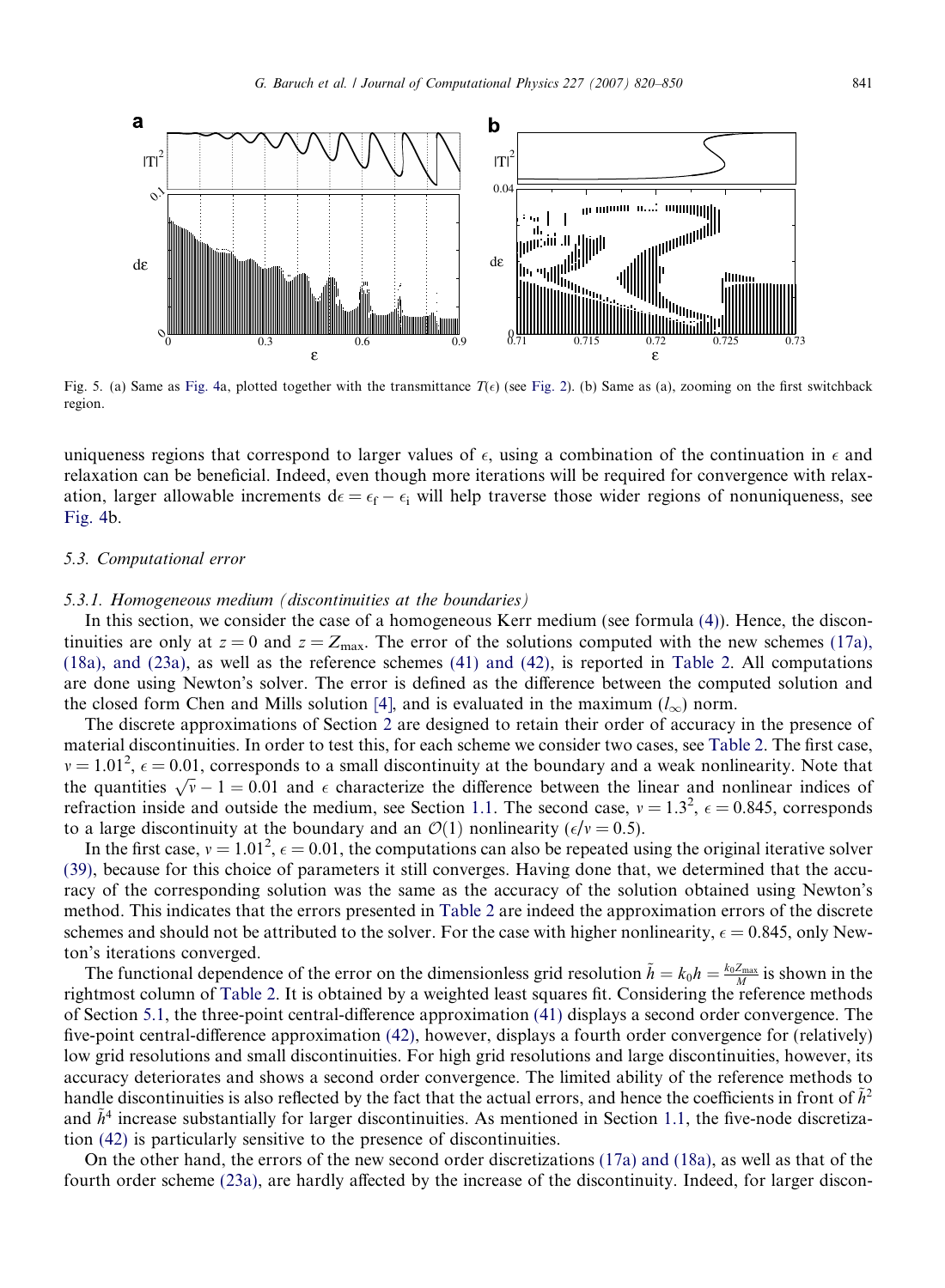| $\mathcal{V}$     | $\epsilon$ | $h \equiv hk_0$                                                     |                       |                       |                                             |                       |                                                     |  |  |
|-------------------|------------|---------------------------------------------------------------------|-----------------------|-----------------------|---------------------------------------------|-----------------------|-----------------------------------------------------|--|--|
|                   |            | $8 \times 10^{-1}$                                                  | $8\times10^{-1.5}$    | $8 \times 10^{-2}$    | $8 \times 10^{-2.5}$                        | $8 \times 10^{-3}$    | $Error(\tilde{h})$                                  |  |  |
|                   |            | Standard centered-difference $\mathcal{O}(h^2)$ discretization (41) |                       |                       |                                             |                       |                                                     |  |  |
| 1.01 <sup>2</sup> | 0.01       |                                                                     | 0.230                 | 0.0228                | $2.28 \times 10^{-3}$                       | $2.28 \times 10^{-4}$ | $3.56 \cdot \tilde{h}^2$                            |  |  |
| $1.3^{2}$         | 0.845      |                                                                     |                       | 0.16                  | $8.15 \times 10^{-3}$                       | $8.26 \times 10^{-4}$ | $12.7 \cdot \tilde{h}^2$                            |  |  |
|                   |            | Standard centered-difference $O(h^4)$ discretization (42)           |                       |                       |                                             |                       |                                                     |  |  |
| $1.01^2$          | 0.01       | 0.187                                                               | $2.01 \times 10^{-3}$ | $2.73 \times 10^{-5}$ | $9.97 \times 10^{-7}$                       | $9.15 \times 10^{-8}$ | $0.45 \cdot \tilde{h}^4 + 0.0024 \cdot \tilde{h}^2$ |  |  |
| $1.3^{2}$         | 0.845      |                                                                     | 0.15                  | 0.093                 | $5.40 \times 10^{-4}$                       | $5.38 \times 10^{-5}$ | $24 \cdot \tilde{h}^4 + 0.84 \cdot \tilde{h}^2$     |  |  |
|                   |            | Finite-volume $O(h^2)$ discretization (17a)                         |                       |                       |                                             |                       |                                                     |  |  |
| $1.01^2$          | 0.01       |                                                                     | 0.107                 |                       | $1.07 \times 10^{-2}$ $1.07 \times 10^{-3}$ | $1.07 \times 10^{-4}$ | $1.68 \cdot h^2$                                    |  |  |
| $1.3^{2}$         | 0.845      |                                                                     | $6.82 \times 10^{-2}$ | $8.07 \times 10^{-3}$ | $8.03 \times 10^{-4}$                       | $8.01 \times 10^{-5}$ | $1.26 \cdot \tilde{h}^2$                            |  |  |
|                   |            | Alternative finite-volume $O(h^2)$ discretization (18a)             |                       |                       |                                             |                       |                                                     |  |  |
| $1.01^2$          | 0.01       |                                                                     | 0.109                 | $1.09 \times 10^{-2}$ | $1.09 \times 10^{-3}$                       | $1.09 \times 10^{-4}$ | $1.71 \cdot h^2$                                    |  |  |
| $1.3^{2}$         | 0.845      |                                                                     |                       | $2.36 \times 10^{-2}$ | $2.01 \times 10^{-3}$                       | $1.98 \times 10^{-4}$ | $3.72 \cdot \tilde{h}^2$                            |  |  |
|                   |            | Finite-volume $O(h^4)$ discretization (23a)                         |                       |                       |                                             |                       |                                                     |  |  |
| $1.01^2$          | 0.01       | 0.121                                                               | $1.29 \times 10^{-3}$ | $1.28 \times 10^{-5}$ | $1.28 \times 10^{-7}$                       | $1.33 \times 10^{-9}$ | $0.314 \cdot \tilde{h}^4$                           |  |  |
| $1.3^{2}$         | 0.845      | $\sim$                                                              | $8.16 \times 10^{-2}$ | $9.12 \times 10^{-5}$ | $9.13 \times 10^{-7}$                       | $9.16 \times 10^{-9}$ | $2.23 \cdot \tilde{h}^4$                            |  |  |

<span id="page-22-0"></span>Table 2 Error for the three schemes of Section [2](#page-5-0) and two reference schemes of Section [5.1;](#page-18-0)  $Z_{\text{max}} = 10, k_0 = 8$ 

The entries are empty for cases wherein Newton's iteration diverged.

tinuities at the boundary, the improvement over [\(41\)](#page-18-0) ranges from a factor of 4 for [\(18a\)](#page-8-0) to a factor of 10 for [\(17a\).](#page-6-0) The improvement of [\(23a\)](#page-10-0) over [\(42\)](#page-18-0) is even more substantial.

We also see that [\(17a\)](#page-6-0) yields better accuracy (smaller errors) than [\(18a\)](#page-8-0). Indeed, intuitively one can expect that the integration of the interpolation of  $|E|^2 E$  will approximate  $\int |E|^2 E dz$  better than the integration of the interpolation of E cubed. However, as we do not have  $\frac{d(|E|^2 E)}{dz}$  or  $\frac{d^2(|E|^2 E)}{dz^2}$ , the discretization [\(17a\)](#page-6-0) cannot be extended to fourth order accuracy. There, perhaps, could be other approaches, such as the interpolation of the amplitude and phase of E. They, however, do not provide an obvious venue to the fourth order either.

Regarding the new fourth order discretization [\(23a\),](#page-10-0) we can see from Table 2 that it is indeed fourth order accurate for both small and large material discontinuities. A minor increase of the error for larger  $\epsilon$  can be observed, which is natural to expect for solutions with sharper variations. Altogether, for the cases reported in Table 2 scheme [\(23a\)](#page-10-0) has proven up to 6000 times more accurate than the standard five-node central-difference scheme [\(42\)](#page-18-0).

To provide a more descriptive and more intuitive account of our grid convergence results, we present a log– log plot of the error as it depends on the grid size for our fourth order schemes, see [Fig. 6.](#page-23-0) The data used for [Fig. 6](#page-23-0) are the same as those in Table 2. Once can clearly see that the accuracy of the original fourth order scheme of [\[11,12\]](#page-30-0) deteriorates on fine meshes, whereas the new scheme [\(23a\)](#page-10-0) maintains its fourth order.

Finally, we compare the minimum grid resolutions required by different schemes (second and fourth order) to distinguish between the solutions inside the region of nonuniqueness (points B, C, and D in [Fig. 3\)](#page-19-0) and thus enable convergence of Newton's iterations. As could be expected, the fourth order scheme used for computations of Section [5.2.2](#page-19-0) took roughly ten times fewer points per wavelength than the second order scheme used for computations of Section [5.2.1](#page-18-0).

#### 5.3.2. Layered medium

Here, we apply Newton's method along with the fourth order scheme [\(23a\)](#page-10-0) to solve the NLH for a piecewise-constant material. The configuration is that of a two-layer Kerr slab:

$$
v(z) = \begin{cases} 1.21 & z \in [0, 5) \\ 1.69, & z \in (5, 10] \end{cases}, \quad \epsilon(z) = \begin{cases} 0.1210 & z \in [0, 5) \\ 0.5070, & z \in (5, 10] \end{cases}.
$$
 (43)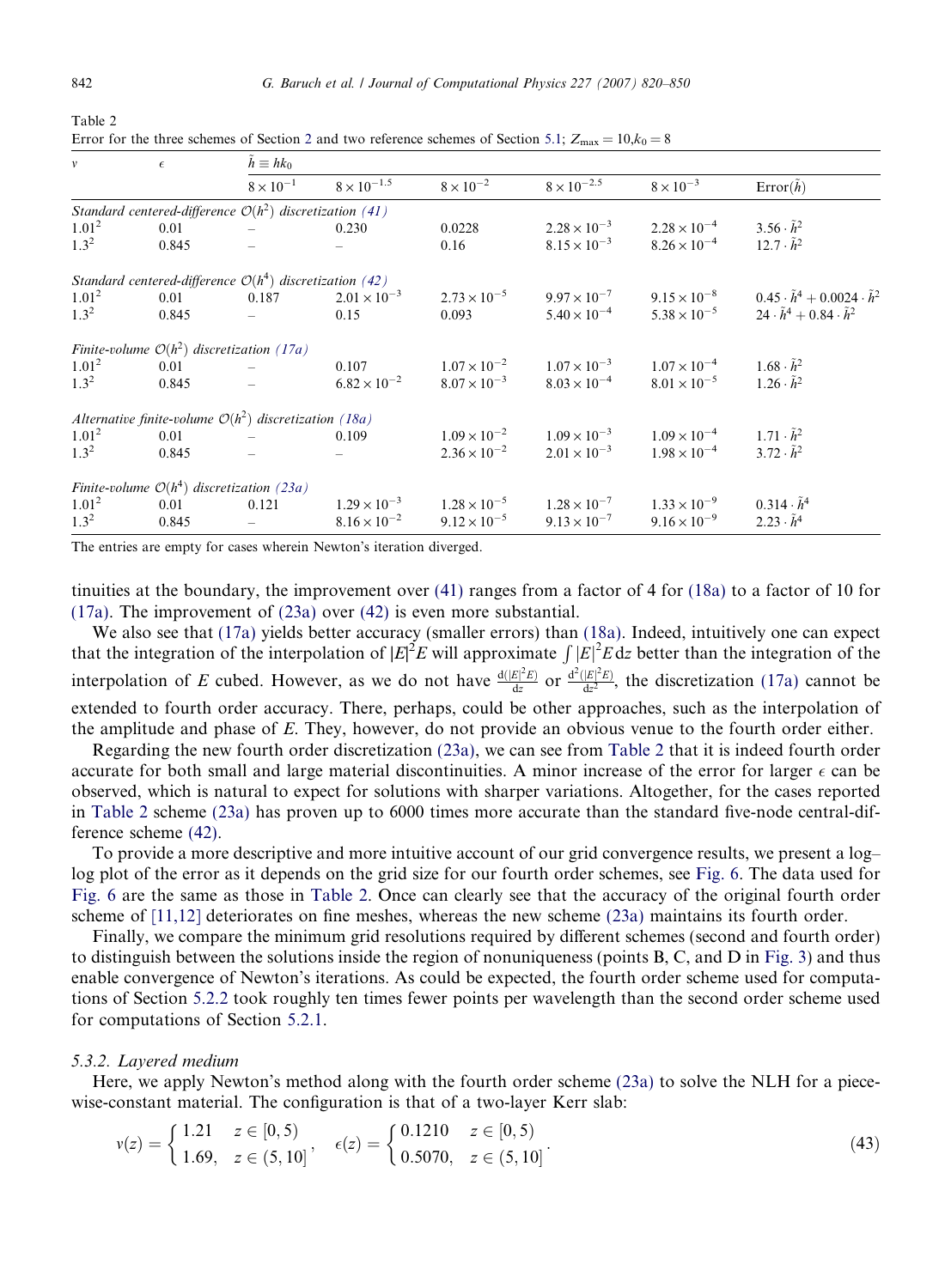<span id="page-23-0"></span>

Fig. 6. Computational error as a function of the grid size for schemes [\(23a\)](#page-10-0) (labeled "new FV") and [\(42\)](#page-18-0) (labeled "5-pt FD").

Table 3 Error for the two-layered configuration [\(43\)](#page-22-0)

| $\sim$<br>$h \equiv hk_0$                                           |                       |                       |                       |                        |                          |  |
|---------------------------------------------------------------------|-----------------------|-----------------------|-----------------------|------------------------|--------------------------|--|
| $4 \times 10^{-1}$                                                  | $4 \times 10^{-1.5}$  | $4 \times 10^{-2}$    | $4 \times 10^{-2.5}$  | $4 \times 10^{-3}$     | $Error(\tilde{h})$       |  |
| <b>Contract Contract Contract Contract</b><br>$3.70 \times 10^{-2}$ | $3.72 \times 10^{-4}$ | $3.69 \times 10^{-6}$ | $3.69 \times 10^{-8}$ | $3.93 \times 10^{-10}$ | $1.42 \cdot \tilde{h}^4$ |  |
|                                                                     |                       |                       |                       |                        |                          |  |

The finite-volume  $O(h^4)$  discretization [\(23a\)](#page-10-0) was used in combination with Newton's method for  $k_0 = 8$ .

Table 4

Mean CPU times for a single Newton's iteration of the finite volume scheme [\(23a\)](#page-10-0) on AMD Athlon64 at 2200 MHz in Matlab 7.3.0 under Linux

| È<br>، 111C<br>aension<br>$\mathbf{w}$<br>-----<br>______ | . .   | . 24 -<br>. . |      | Λ.<br>1 <sub>0</sub> | 5 - ۱<br>* ∿ |
|-----------------------------------------------------------|-------|---------------|------|----------------------|--------------|
| $\cap$ n<br>tıme<br>$\sim$                                | 0.102 | J<br>.        | 1.VV | <u></u>              |              |

The material coefficients are therefore discontinuous at  $z = 5$ , as well as at the boundaries  $z = 0$  and  $z = 10$ . The value of the linear wavenumber is  $k_0 = 8$ .

The computed solution is compared with the closed form solutions obtained by Chen and Mills in [\[5\]](#page-29-0). The results are given in Table 3; they corroborate the designed fourth order accuracy of the method.

# 5.4. Computational efficiency

Having addressed the issues of convergence and accuracy, we would also like to comment on the numerical efficiency of our method.

The CPU times for one Newton's iteration summarized in Table 4 clearly indicate that the complexity scales linearly as a function of the grid dimension. Moreover, as the number of Newton's iterations required to obtain the solution typically does not depend on the grid dimension (see Section [5.2\)](#page-18-0), we can say that the overall complexity of the proposed method also depends linearly on the grid. Of course, it is natural to expect that the methods based on shooting [\[4,5,7–10\]](#page-29-0) will perform faster for a one-dimensional problem than our method that involves a full fledged approximation of the boundary value problem for the NLH. The shooting-based methods, however, will not generalize to multiple space dimensions.

## 6. Discussion and future work

# 6.1. Discussion

In this study, we approximated the one-dimensional NLH using new compact finite volume schemes of orders four and two (the latter predominantly for reference purposes). The fourth order approximation of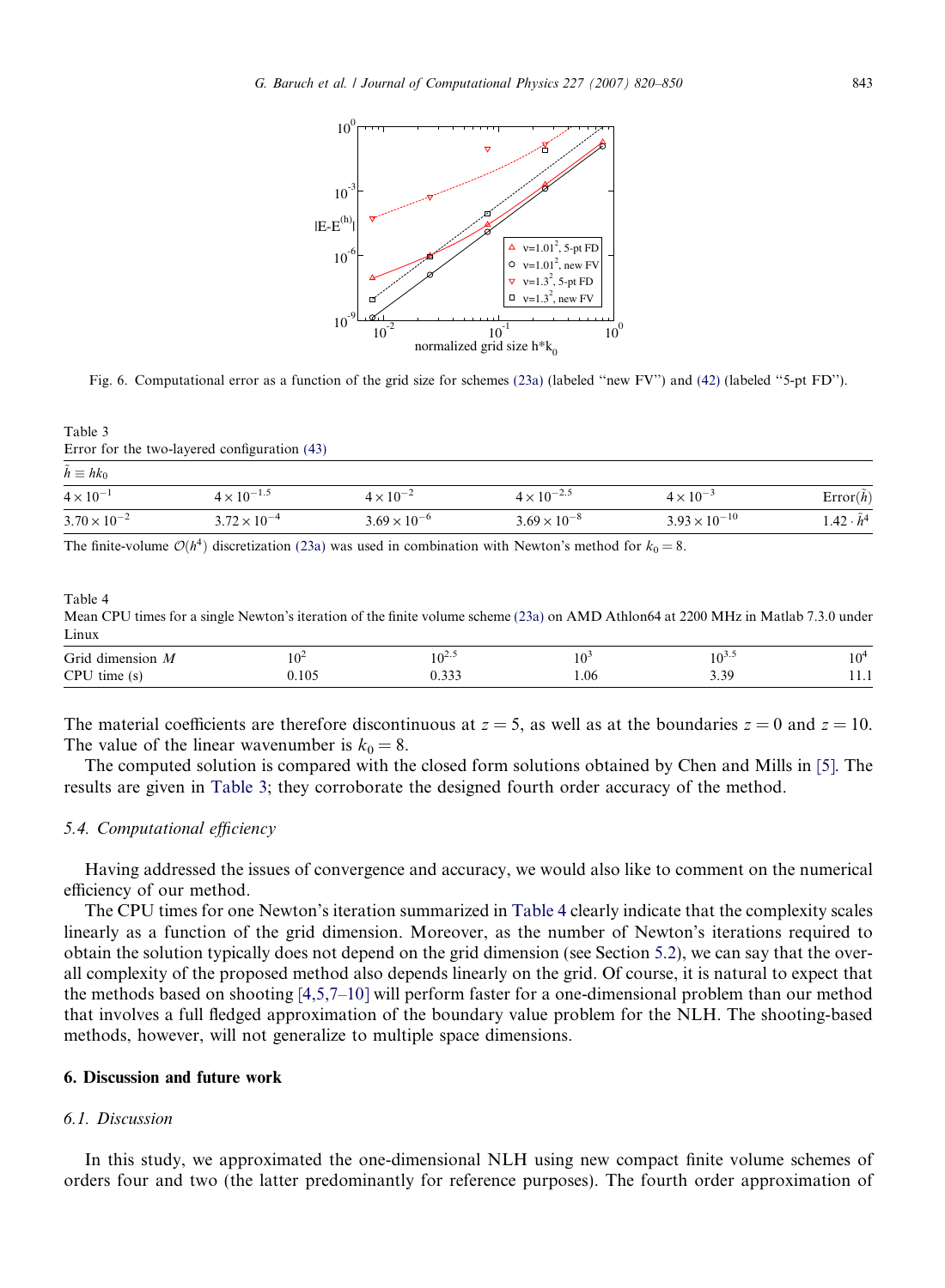nonlinear terms was the most challenging part, and it required the use of Birkhoff–Hermite interpolation (see [Lemma 1](#page-9-0) and Appendix C). For actual implementation, the automation of the computation of the coefficients of the scheme was crucial (see Appendix D). Note that as we have interpolated the field using third degree polynomials, the cubic nonlinearity inside every cell was represented by the polynomials of a relatively high degree–degree 9. We, however, have not seen any adverse implications of that in our simulations.

Let us also mention that the piecewise interpolating polynomial of the Birkhoff–Hermite type<sup>9</sup> is not, generally speaking, equivalent to the standard Schoenberg cubic spline (see, e.g. [\[24, Section 2.3.2\]\)](#page-30-0). Indeed, the Schoenberg spline takes only the nodal values of the interpolated function as input, and is built so that its first and second derivatives are continuous at the nodes. In doing so, the equations for the coefficients of the spline become coupled across the entire grid. In contradistinction to that, all individual polynomials of the Birkhoff– Hermite interpolation are built independently of one another inside their respective cells. Moreover, the nodal values of the second derivative are required as input in addition to the nodal values of the function. In doing so, even if the first and second derivatives of the interpolated function are continuous everywhere, the first derivative of the interpolating polynomial may be discontinuous at the nodes. However, the mismatch may not exceed  $\mathcal{O}(h^3)$ , because inside every cell the first derivative is approximated with third order accuracy.

Note also that as an alternative to the integral formulation (Section [2.1\)](#page-5-0) and the finite volume scheme built uniformly across the entire domain, one could have used compact finite differences on the regions of smoothness coupled with the condition of continuity of the first derivative at the interfaces. The latter can be built into the scheme, say, via one-sided differences. This approach, however, is not equivalent to ours and may, in our opinion, come short at least along the following two lines. First, the uniformity of the approach will be lost– another discontinuity introduced in the domain will require special treatment and hence the scheme will have to be rebuilt. Second, compactness of the approximation will be compromised because of the long one-sided stencils near the discontinuities and as such, the resulting matrix will have a higher bandwidth.

The non-reflecting two-way artificial boundary conditions (Section [2.5](#page-12-0)) were designed similarly to our previous work [\[11–13\]](#page-30-0); they are based on the analysis of the waves governed by the discrete equation. The boundary conditions prescribe the impinging wave that drives the problem and at the same time enable the propagation of all the outgoing waves. The important difference compared to [\[11,12\]](#page-30-0) is, however, that for a compact scheme, even fourth order accurate, it is sufficient to consider only one ghost node outside the computational domain, whereas for the five-point central-difference approximation [\(42\)](#page-18-0) we had to introduce two ghost nodes. Indeed, for the linear homogeneous five-point discretization, an additional evanescent mode always exists, which needs to be handled with care, see [\[11,12\].](#page-30-0) For the compact three point discretization, however, no such mode exists, and the construction of the boundary-condition is greatly simplified. In both cases, the additional assumption that we used when calculating the value of the solution at the ghost nodes is that outside the domain of interest the field is governed by the linear constant coefficient Helmholtz equation.

The analysis in the paper establishes the formal accuracy of our schemes (i.e., it is the analysis of consistency). We do not, however, derive any rigorous error estimates because the problem is nonlinear. Instead, we study the computational error experimentally (see Section [5.3\)](#page-21-0). By comparing our numerical solutions with the closed form solutions of [\[4,5\],](#page-29-0) we have been able to demonstrate that in all the cases our schemes possess the design rate of grid convergence. Besides, we provide a convergence proof for a linear layered medium (see Appendix B).

Our nonlinear solver for the discretized NLH exploits Newton's iterations. However, the nonlinearity in Eq.  $(9a)$  is nondifferentiable in the sense of Frechet for complex-valued solutions E. Therefore, we present a convenient mechanism for transforming the nonlinear systems of equations to the representation in real variables, which enables Newton's linearization. The results fully justify this additional effort. Indeed, Newton's iterations allow us to solve the NLH for very high nonlinearities, addressing the full range of nonlinearities interesting from the standpoint of physics, and beyond, to the level of the actual material breakdown. Moreover, even though Newton's method has been applied to problems with Kerr nonlinearity previously [\[17\]](#page-30-0), our current implementation is particularly well suited for the one-dimensional NLH as it yields block tridiagonal Jacobians.

<sup>&</sup>lt;sup>9</sup> This is a function on  $[0, Z_{\text{max}}]$  that on every grid cell coincides with the corresponding cubic polynomial obtained by [Lemma 1](#page-9-0).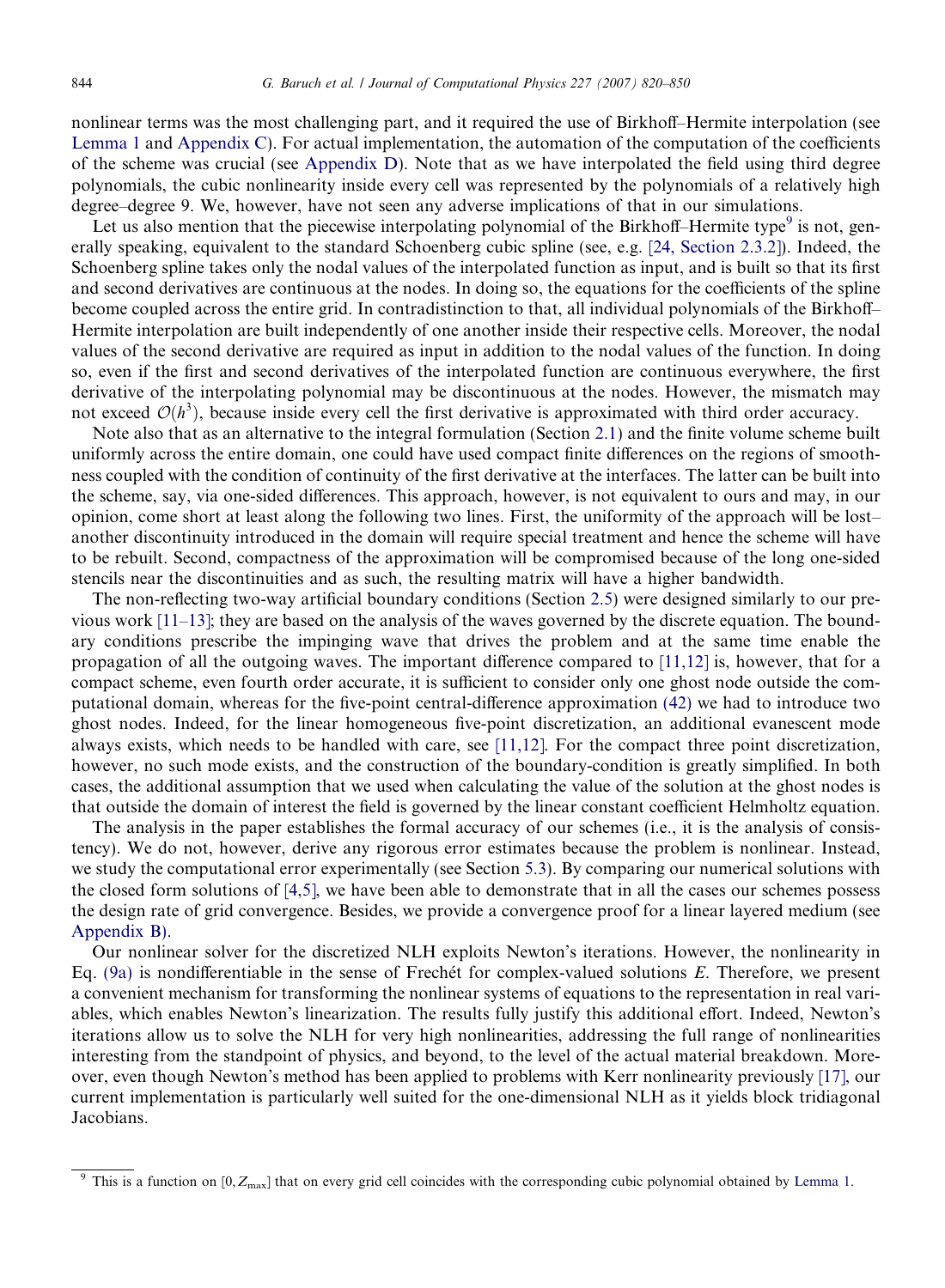We now compare our current work with other studies available in the literature on the numerical solution of boundary value problems for the NLH: our previous work [\[11–13\]](#page-30-0), and Suryanto et al. [\[14,15\]](#page-30-0). In terms of discrete approximations, these previous studies did not guarantee a fourth order approximation for materials with discontinuities. We have shown this directly for the discretization of our work [\[11–13\]](#page-30-0) (Section [5.3.1](#page-21-0)), while for Suryanto's finite element discretization which accounts for discontinuities, the nonlinearity is approximated only to the second order. We again emphasize that to the best of our knowledge, the current method is the first ever high-order approximation of the NLH with material discontinuities. The additional improvement is due to the Newton's solver. All iterative schemes used previously were based on freezing the nonlinearity [\[11–15\]](#page-30-0). As we have seen, this freezing approach cannot be used beyond a certain  $\epsilon$  threshold, unrelated to the uniqueness of the solutions. We note that the freezing approach was used by Suryanto et al. to solve the NLH for the cases when the solution is not unique. They report, however, that their setup was that of a highly grated material with a defect, and that often for such setups the threshold for nonuniqueness is much lower (in fact, lowering of the threshold was one of the goals in [\[14,15\]\)](#page-30-0). This is in agreement with our own observations: The freezing approach fails at a certain nonlinearity threshold unrelated to the solution uniqueness. Therefore, the results show that Newton's method, compared with the commonly used freezing approach, allows for the much high levels of nonlinearity. Apparently, this is the first numerical method for the NLH that works at such high nonlinearities. To summarize, compared to  $[11-15]$ , the approach of the current paper enables efficient discrete approximation for a problem with material discontinuities and allows solution for high levels of nonlinearity. We expect that it will provide a basis for the future extension to the case of multiple space dimensions (see Section 6.2).

Let us also mention a few additional studies that have something in common but are not as close to the current work. In [\[25\],](#page-30-0) Choi and McKenna analyzed a somewhat different equation:  $\Delta u + u^3 = 0$ . They could employ the mountain pass ideas because the boundary condition was homogeneous Dirichlet and hence  $u = 0$ was a solution. This approach, however, will not apply to the NLH, which is normally to be driven by a given incoming wave at the boundary.

In yet another series of papers, Kriegsmann and Morawetz solve a linear Helmholtz equation with variable coefficients [\[26\]](#page-30-0) and a focusing NLH [\[27\]](#page-30-0) in two space dimensions, and then Bayliss, Kriegsmann and Morawetz consider a defocusing NLH [\[28\].](#page-30-0) They employ second order approximations, and the solver is based on integration in real time (i.e., using the wave equation) and applying the principle of limiting amplitude. The problem they solved is very different though, so at the moment we cannot compare their method with ours.

## 6.2. Possible future extensions

The method can be extended to the case of a quintic nonlinearity,  $\sigma = 2$ . This will involve evaluation of the fifth order tensor coefficients [cf. formula [\(22\)](#page-10-0)]:

$$
g_{ijklm} = \int F_i F_j F_k F_l F_m d\zeta.
$$

This is a straightforward, though tedious extension, for which the automatic generation of tensor elements will be a necessity.

The method can also be extended to the case of piecewise smooth material coefficients  $v(z)$  and  $\epsilon(z)$ , as opposed to only piecewise constant coefficients that we have analyzed in the paper. Approximating the quantities  $v(z)$  and  $\epsilon(z)$  by cubic polynomials within each grid cell:

$$
v(z_m \pm \zeta h) = \sum_{j=0}^3 c_j^{\pm} \zeta^j, \quad \epsilon(z_m \pm \zeta h) = \sum_{k=0}^3 d_k^{\pm} \zeta^k,
$$

one can then substitute these approximations into formulae [\(19b\)](#page-8-0) for one-sided second derivatives, and into the definitions [\(22\)](#page-10-0) for the coefficients  $f_i$  and  $g_{ijk}$ .

Likewise, linear and nonlinear absorption can be modeled by allowing the material coefficients to become complex. Note, however, that in this case the tensor elements  $g_{ijk}$  will also become complex,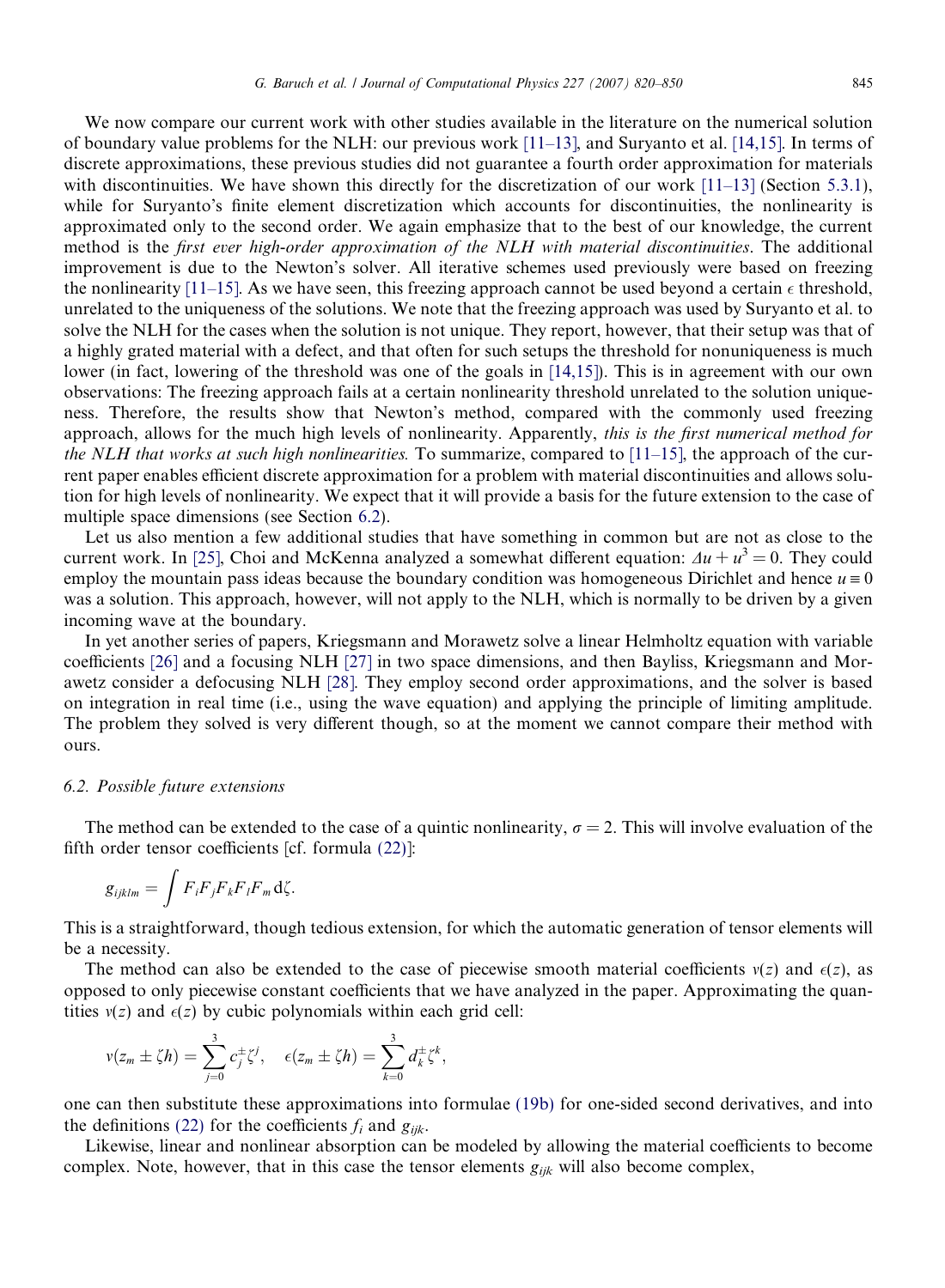$$
g_{ijk} = \int F_i^* F_j F_k d\zeta,
$$

and will lose their symmetry with respect to the indices  $i, j, k$ .

Furthermore, for the *linear* Helmholtz equation, which corresponds to the case  $\epsilon = 0$  in this paper, the scheme we have used to approximate [\(12\)](#page-5-0) to fourth order accuracy can be extended to arbitrarily high orders at virtually no computational cost. For example, using the first three even (one-sided) derivatives at  $z_m$ :  $\{E_m, E''_{m+}, E^{(4)}_{m+}\}\$  and at  $z_{(m+1)-}$ :  $\{E_{m+1}, E''_{(m+1)-}, E^{(4)}_{(m+1)-}\}\$ , one can construct the Birkhoff–Hermite quintic polynomial:

$$
P_5\Big(\zeta;E_m,E''_{m+},E^{(4)}_{m+},E_{m+1},E''_{(m+1)-},E^{(4)}_{(m+1)-}\Big),
$$

such that

$$
E(z_m + \zeta h) = P_5(\zeta) + \mathcal{O}(h^6),
$$

and then use it to approximate the integrals in [\(12\)](#page-5-0). The values of the one-sided derivatives are again obtained from the equation:  $E^{(4)} = -k_0^2 v E'' = k_0^4 v^2 E$ , etc. Note that this extension cannot be used for the NLH.

From the standpoint of physics, a very useful extension could be that of considering the vectorial NLH, when no assumption of the linear polarization of the field is made. Building boundary conditions for this case may require special care.

On the numerical side, to improve the quality of approximation a nonuniform grid can, in principle, be used that would be better suited for resolving sharp variations of the solution. In general, however, the structure of the solution is not known ahead of time, and therefore, a methodology of this type can only be adaptive.

Improvements can also be introduced aimed at reducing the CPU time for the method proposed in this paper. For example, the summation  $\sum g_{ijk}$  was performed in Sections [2.4 and 3.3](#page-8-0) without using the symmetry of the tensor  $g_{ijk}$ , see [Table 1](#page-11-0). Taking it into account could decrease the cost of constructing the Jacobians. We believe, however, that it can only benefit the one-dimensional problem because in 2D the overall cost will most likely be dominated by the inversion of the Jacobian.

The extension of utmost interest to us, from the standpoint of both theory and applications, is to the multidimensional case, see Eq. [\(1\).](#page-1-0) It is well known that under the paraxial approximation, the NLH reduces to the nonlinear Schrödinger equation, which possesses singular solutions. Therefore, the question of global existence for the solutions of the NLH in similar configurations is of a substantial mathematical and physical interest (see [\[11–13\]](#page-30-0) and the bibliography there for more detail). Currently, the only analytical result in this regard is due to Sever [\[29\],](#page-30-0) who proved existence for the NLH with real Robin boundary conditions. However, the radiation boundary conditions which model the physical problem do not lead to linearized self-adjoint formulations. Hence, the question of global existence in this case remains outstanding.

We re-emphasize that none of the shooting-type methods [\[4,5,7–10\]](#page-29-0) that are apparently faster than ours in 1D can be generalized to multiple space dimensions. Hence, the only viable option in multi-D is to approximate on the grid and solve numerically the boundary value problem for the NLH. Construction of a compact finite volume discretization in multi-D is possible, although it will not be an automatic generalization of what has been done in the 1D case. The use of Newton's method will be of foremost importance, because as we have seen, a simpler iteration scheme has severe convergence limitations. Hence, the key contribution to the overall computational cost in multi-D will be from the inversion of the Jacobians – large, sparse, non-Hermitian matrices. The use of direct solvers does not seem feasible for those dimensions that will provide a sufficiently fine grid resolution. The only viable alternative is the preconditioned Krylov subspace iterations, and as such, finding a good preconditioner will be in the focus of the study. Besides, convergence of Newton's iterations slows down if two solutions in the region of nonuniqueness are close to one another, such as near the switchback points in [Fig. 3](#page-19-0). In the multidimensional case, however, we do not know the structure of the NLH solutions ahead of time. Thus, numerical experiments will play a key role for fine-tuning the method.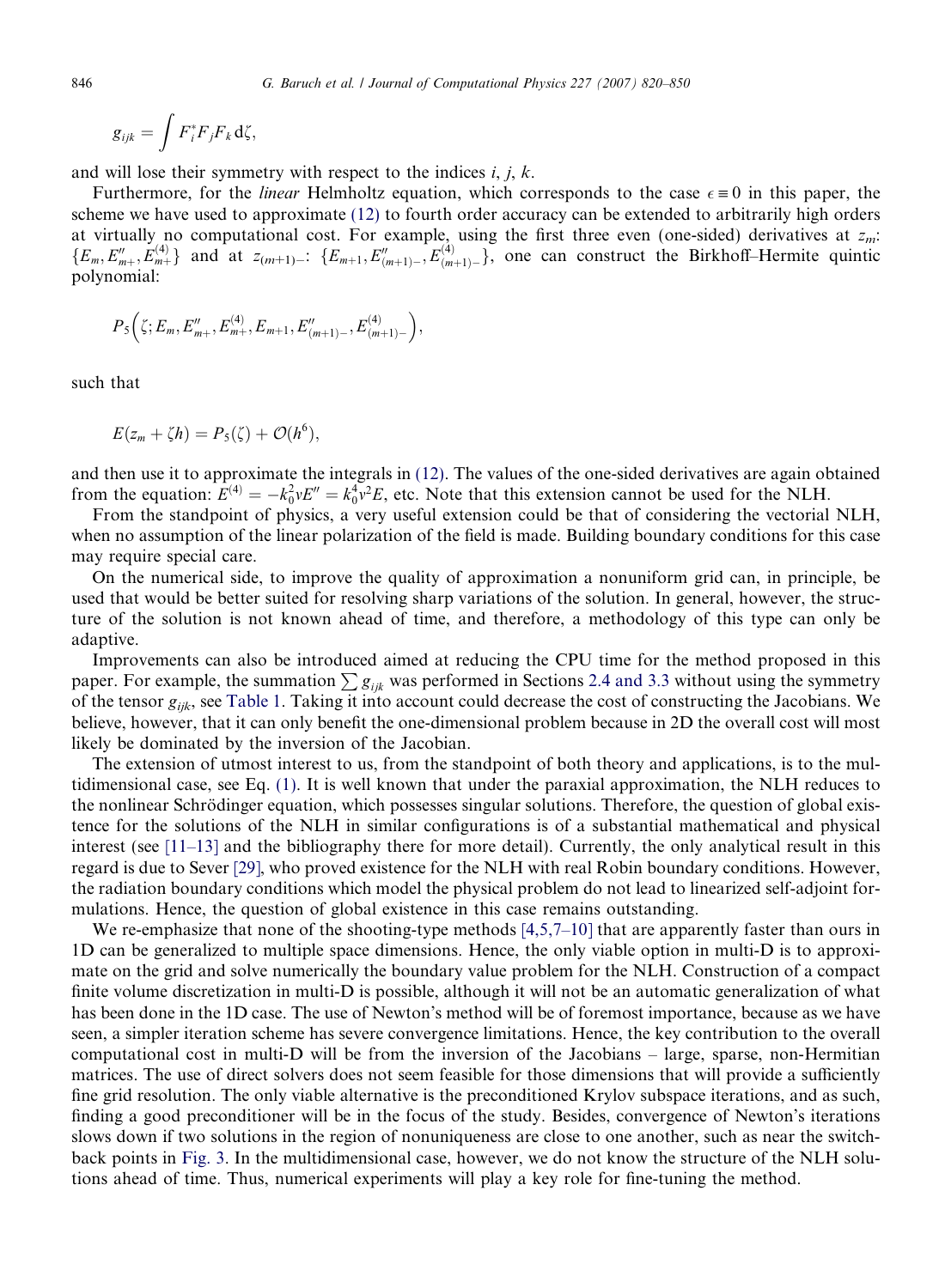#### <span id="page-27-0"></span>Appendix A. Continuity conditions at material interfaces

For a linearly polarized plane wave that impinges normally on the interface  $z = \text{const.}$ , we may assume without loss of generality that the electromagnetic field has the form:

$$
\mathbf{E} = [E_1, 0, 0], \quad \mathbf{H} = [0, H_2, 0].
$$

The tangential component of the electric field must be continuous across the interface, see, e.g. [\[30,31\].](#page-30-0) In our case, this implies the continuity of  $E_1 = E_1(z)$ . The same is also true for the tangential component of the magnetic field  $H_2 = H_2(z)$ , which we do not consider explicitly in the current framework. The continuity of  $H_2$ , however, allows us to establish another important condition for  $E_1$ . The time-harmonic form of the Faraday's law (a part of the Maxwell system of equations) reads:

$$
-\frac{\mathrm{i}\omega\mu}{c}\mathbf{H}=\mathrm{curl}\,\mathbf{E},
$$

and taking into account that  $E_3 = 0$  we have:

$$
-\frac{\mathrm{i}\omega\mu}{c}H_2 = \frac{\partial E_1}{\partial z} - \frac{\partial E_3}{\partial x} = \frac{\partial E_1}{\partial z}.
$$

Then, disregarding all possible magnetization effects, i.e., assuming that the magnetic permeability is equal to 1 (which is certainly legitimate for optical frequencies), we obtain that the first derivative of the electric field  $\frac{\partial E_1}{\partial z} \equiv \frac{dE(z)}{dz}$  is also continuous across any interface  $z =$  const., and hence everywhere.

#### Appendix B. Error estimate in the linear case

For a linear medium ( $\epsilon = 0$ ) and piecewise-constant refraction index  $v(z)$ , we will show that the fourth order scheme [\(23a\)](#page-10-0) indeed converges with the design rate of  $\mathcal{O}(h^4)$  as  $h \to 0$ .

Let  $v(z)$  be a step function:

$$
v(z) = \begin{cases} v_{\text{left}} = 1, & z < 0 \\ v_{\text{right}} \neq 1, & z > 0 \end{cases}, \quad z \in [-Z_{\text{max}}, Z_{\text{max}}].
$$

Let the solution be driven by the impinging wave  $E^0_{\text{inc}} = e^{i\sqrt{v_{\text{left}}}k_0z} \equiv e^{ik_0z}$ , and let it satisfy the boundary conditions [cf. formulae [\(9b\)\]](#page-5-0):

$$
\left(\mathrm{i}k_0 + \frac{\mathrm{d}}{\mathrm{d}z}\right)E\bigg|_{z=-Z_{\text{max}}} = 2\mathrm{i}k_0, \quad \left(\mathrm{i}k_1 - \frac{\mathrm{d}}{\mathrm{d}z}\right)E\bigg|_{z=Z_{\text{max}}} = 0,
$$

where  $k_1 = \sqrt{v_{\text{right}}}k_0$ .

Then, the continuous solution of the problem is

$$
E(z) = \begin{cases} e^{ik_0 z} + R e^{-ik_0 z}, & z < 0, \\ T e^{ik_1 z}, & z > 0, \end{cases}
$$
 (B.1)

where the transmission and reflection coefficients are given by

$$
T = \frac{2}{1 + \sqrt{v_{\text{right}}/v_{\text{left}}}}
$$
 and 
$$
R = \frac{1 - \sqrt{v_{\text{right}}/v_{\text{left}}}}{1 + \sqrt{v_{\text{right}}/v_{\text{left}}}}
$$
.

On the uniform grid  $z_m = mh$ ,  $m = 0, \pm 1, \pm 2, \ldots$ , we define:

$$
v_m = \begin{cases} v_{\text{left}}, & m < 0, \\ v_{\text{right}}, & m \geq 0. \end{cases}
$$

The fourth order discretization [\(23a\)](#page-10-0) then reduces to

$$
L_1(v_{m-1})E_{m-1} - (L_0(v_{m-1}) + L_0(v_m))E_m + L_1(v_m)E_{m+1} = 0,
$$
\n(B.2)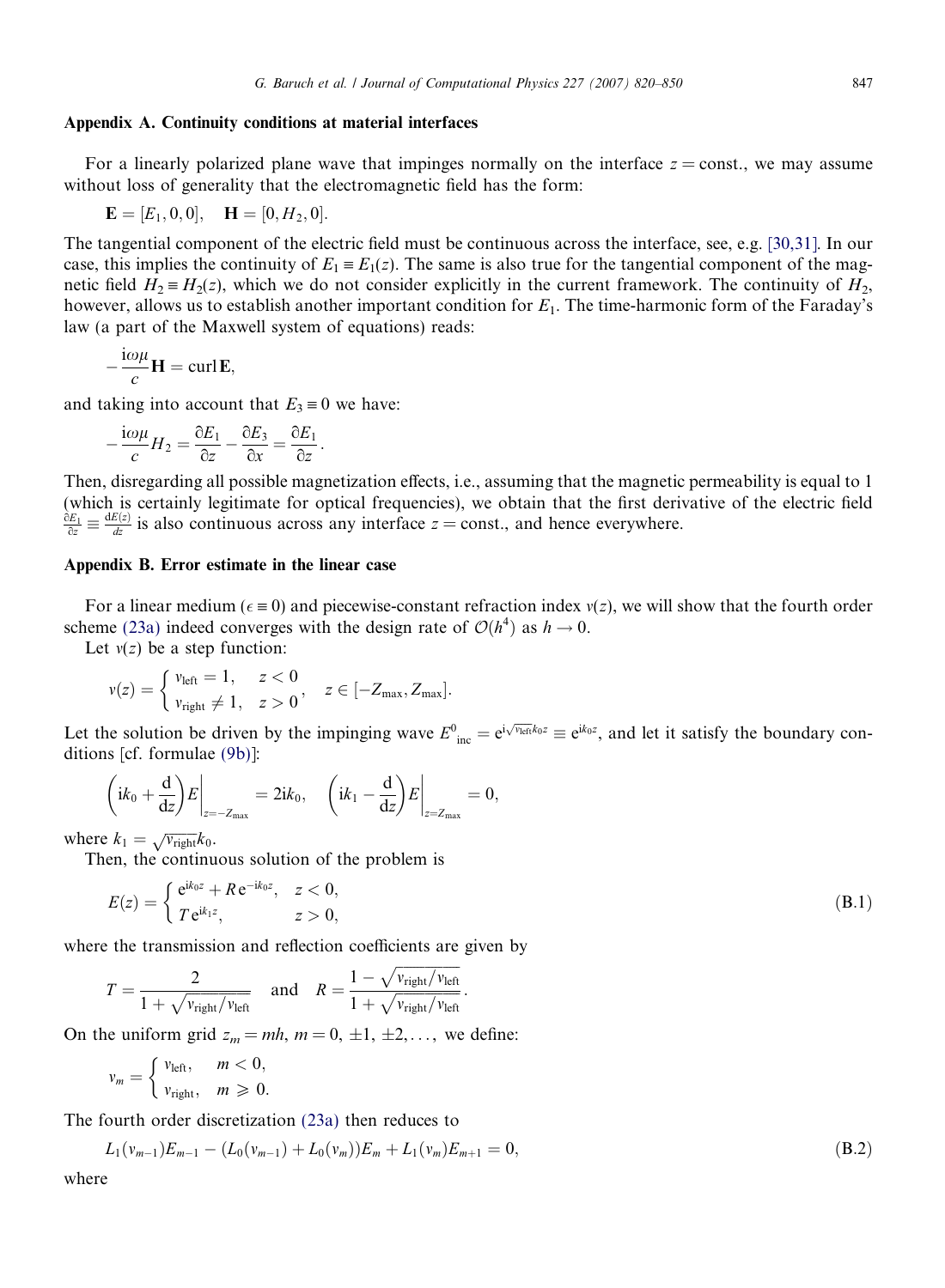$$
L_0(v) = \tilde{h}^{-2} - \frac{1}{3}v - \frac{3}{128}v^2\tilde{h}^2 \text{ and } L_1(v) = \tilde{h}^{-2} + \frac{1}{6}v + \frac{7}{384}v^2\tilde{h}^2,
$$

and  $\tilde{h} = hk_0$ . For  $m \le 0$  and, independently, for  $m > 0$ , the fundamental set of solutions of the difference Eq. [\(B.2\)](#page-27-0) is  $\{q^m_y, q^{-m}_y\}$ , where  $q_y$  and  $q^{-1}_y$  are roots of the characteristic equation  $L_1(v)q - 2L_0(v) + L_1(v)q^{-1} = 0$ , and  $v = v_{\text{left}}$  or  $v_{\text{right}}$ , respectively. The roots are given by the following expressions:

$$
q_{\nu}=L_0/L_1+i\sqrt{1-(L_0/L_1)^2}, \quad q_{\nu}^{-1}=q_{\nu}^*.
$$

The Taylor expansion yields:  $q_v = e^{i\sqrt{v}\hbar} + \mathcal{O}(\tilde{h}^5)$ , which means that  $q_v^m$  approximates the right-traveling wave  $e^{i\sqrt{v}k_0z_m} \equiv e^{i\sqrt{v}k_0hm}$ , while its conjugate  $q_v^{-m}$  approximates the left-traveling wav  $\overline{a}$  order accuracy on any finite interval of the independent variable z:

$$
\max_{m} |q_{\nu}^{m} - e^{i\sqrt{\nu}k_0 z_m}| \leqslant \text{ const.} h^4,
$$
  

$$
\max_{m} |q_{\nu}^{-m} - e^{-i\sqrt{\nu}k_0 z_m}| \leqslant \text{ const.} h^4.
$$
 (B.3)

Similarly to [\(B.1\)](#page-27-0), the discrete solution of the problem is constructed in the form:

$$
E_m = \begin{cases} q_{\text{left}}^m + R^{(h)} q_{\text{left}}^{-m}, & m \leq 0, \\ T^{(h)} q_{\text{right}}^m, & m \geq 0, \end{cases}
$$
 (B.4)

where  $q_{\text{left}} \stackrel{\text{def}}{=} q_v$  for  $v = v_{\text{left}}$ ,  $q_{\text{right}} \stackrel{\text{def}}{=} q_v$  for  $v = v_{\text{right}}$ , and the reflection and transmission coefficients are obtained from the condition of continuity at  $m = 0$ :

$$
1 + R^{(h)} = T^{(h)}, \tag{B.5a}
$$

and from the difference Eq. [\(B.2\)](#page-27-0) at  $m = 0$ , which reads:

$$
L_1(v_{\text{left}})(q_{\text{left}}^{-1} + R^{(h)}q_{\text{left}}) - (L_0(v_{\text{left}}) + L_0(v_{\text{right}}))T^{(h)} + L_1(v_{\text{right}})T^{(h)}q_{\text{right}} = 0.
$$
 (B.5b)

Solving the system of Eq. (B.5a) with respect to  $R^{(h)}$  and  $T^{(h)}$  and using the Taylor expansion of the resulting solution, one can show that  $R^{(h)} = R + \mathcal{O}(h^4)$  and  $T^{(h)} = T + \mathcal{O}(h^4)$ . These relations, along with estimates (B.3), imply that the discrete solution  $E_m$  of (B.4) converges to the continuous solution  $E(z)$  of [\(B.1\)](#page-27-0) with the rate  $\mathcal{O}(h^4)$  as  $h \to 0$ .

# Appendix C. Birkhoff–Hermite interpolation (proof of [Lemma 1\)](#page-9-0)

A large body of work has been done by different authors on Birkhoff–Hermite interpolation. Nonetheless, for the completeness of our analysis we present an elementary convergence proof in the case of cubic polynomials. It is self-contained and does not require any additional facts from the literature.

It will be convenient to make the change of variables:  $x = z - z_{m+\frac{1}{2}}$ , so that  $x \in [-\frac{h}{2}, \frac{h}{2}]$ . With respect to the new coordinate x, the material discontinuities are allowed at  $x \pm \frac{h}{2}$ , whereas on the interval  $\left(-\frac{h}{2}, \frac{h}{2}\right)$  and, in particular, at the cell center  $x = 0$ , the solution is  $C^{\infty}$ .

A cubic polynomial  $P_3(x)$  that satisfies  $P_3(\pm \frac{h}{2}) = E_{\pm \frac{h}{2}}$  and  $P_3''(\pm \frac{h}{2}) = E_{\pm \frac{h}{2}'}''$  is

$$
P_3(x) = \left(\frac{1}{2} - \frac{x}{h}\right)\left(E_{-\frac{h}{2}} - \frac{h^2}{6}E_{-\frac{h}{2}}''\right) + \frac{h^2}{6}E_{-\frac{h}{2}}''\left(\frac{1}{2} - \frac{x}{h}\right)^3 + \left(\frac{1}{2} + \frac{x}{h}\right)\left(E_{\frac{h}{2}} - \frac{h^2}{6}E_{\frac{h}{2}}''\right) + \frac{h^2}{6}E_{\frac{h}{2}}''\left(\frac{1}{2} + \frac{x}{h}\right)^3. \tag{C.1}
$$

It is unique since the four parameters  $E_{\pm\frac{k}{2}}$ ,  $E''_{\pm\frac{k}{2}}$  uniquely determine the four coefficients  $c_j$  of  $P_3(x) = \sum_{j=0}^3 c_j x^j$ via the solution of the corresponding  $4 \times 4$  linear system.

Next, we prove that the polynomial  $P_3(x)$  is indeed a fourth order approximation of the field  $E(x)$ . Differentiating  $P_3(x)$  of (C.1) three times at  $x = 0$ , we have:

$$
P_3(0) = \frac{E_{\frac{h}{2}} + E_{-\frac{h}{2}}}{2} - \frac{h^2}{8} \frac{E_{\frac{h}{2}}'' + E_{-\frac{h}{2}}''}{2}, \quad P_3''(0) = \frac{E_{\frac{h}{2}}'' + E_{-\frac{h}{2}}''}{2},
$$
  

$$
P_3''(0) = \frac{E_{\frac{h}{2}} - E_{-\frac{h}{2}}}{h} - \frac{h^2}{24} \frac{E_{\frac{h}{2}}'' - E_{-\frac{h}{2}}''}{h}, \quad P_3^{(3)}(0) = \frac{E_{\frac{h}{2}}'' - E_{-\frac{h}{2}}''}{h}.
$$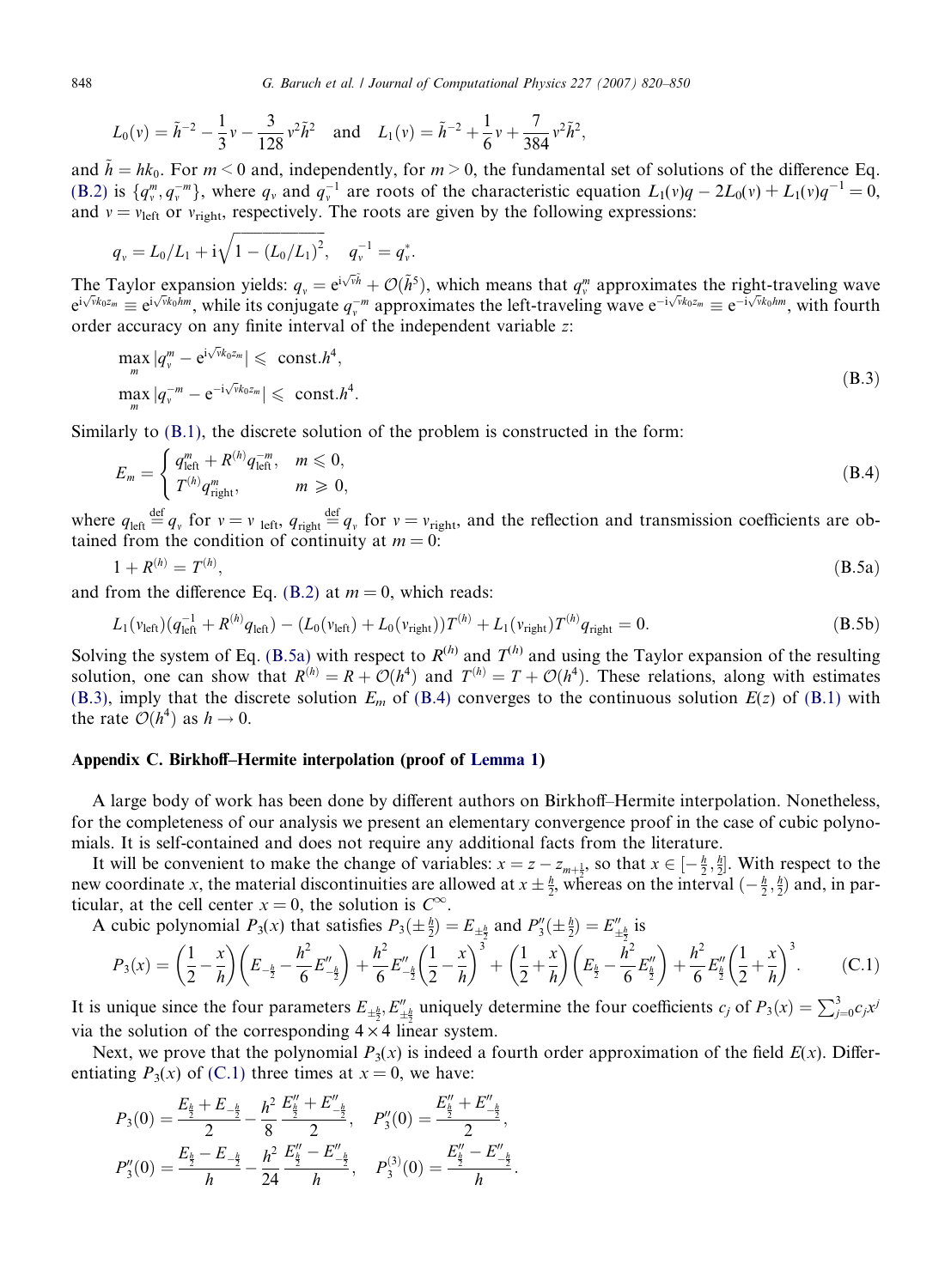<span id="page-29-0"></span>Then, expressing  $E_{\pm \frac{k}{2}}$  and  $E''_{\pm \frac{k}{2}}$  with the help of the Taylor formulae for  $E(x)$  and  $E^{''}(x)$  at  $x = 0$ , we obtain:

$$
P_3(0) = \left(E(0) + \frac{h^2}{8}E''(0) + \mathcal{O}(h^4)\right) - \frac{h^2}{8}\left(E''(0) + \mathcal{O}(h^2)\right) = E(0) + \mathcal{O}(h^4),
$$
  
\n
$$
P'_3(0) = \left(E'(0) + \frac{h^2}{24}E^{(3)}(0) + \mathcal{O}(h^4)\right) - \frac{h^2}{24}\left(E^{(3)}(0) + \mathcal{O}(h^2)\right) = E'(0) + \mathcal{O}(h^4),
$$
  
\n
$$
P''_3(0) = E''(0) + \mathcal{O}(h^2),
$$
  
\n
$$
P_3^{(3)}(0) = E^{(3)}(0) + \mathcal{O}(h^2).
$$
\n(C.2)

Since  $P_3(x)$  is a cubic polynomial, we can write:

$$
P_3(x) = \sum_{k=0}^3 \frac{P_3^{(k)}(0)}{k!} x^k.
$$

Moreover, as  $E(x)$  is smooth on  $\left(-\frac{h}{2}, \frac{h}{2}\right)$ , the Taylor formula yields:

$$
E(x) = \sum_{k=0}^{3} \frac{E^{(k)}(0)}{k!} x^{k} + \mathcal{O}(h^{4}), \quad x \in \left(-\frac{h}{2}, \frac{h}{2}\right).
$$

Hence, using equalities (C.2), we obtain:

$$
P_3(x) - E(x) = \sum_{k=0}^3 \frac{P_3^{(k)}(0) - E^{(k)}(0)}{k!} x^k + \mathcal{O}(h^4) = \mathcal{O}(h^4), \quad x \in \left(-\frac{h}{2}, \frac{h}{2}\right)
$$

## Appendix D. Software engineering

Although calculating the 64 coefficients  $g_{ijk}$  in [\(22\)](#page-10-0) is straightforward, it is a tedious and error prone task. As such, it is a natural choice for automation. Note that automation will become an absolute necessity should we wish to extend the method of this paper, say, to a quintic nonlinearity, or a multidimensional setting.

:

In the current paper, we developed simple scripts which automate the calculation of the constants  $g_{ijk}$ . The general approach is to use a template file to generate a different Maple script for each coefficient. For  $i,j,k = 0,\ldots,3$ , Maple's symbolic utilities calculate the function  $g_{ijk}(v,h)$ , while its code generation utilities then generate the required Matlab function to evaluate the expression.

The scripts are available under the GPL license at the following URL: [http://www.tau.ac.il/~guybar/](http://www.tau.ac.il/~guybar/1DNLH) [1DNLH](http://www.tau.ac.il/~guybar/1DNLH).

#### References

- [1] M. Born, E. Wolf, Principles of Optics: Electromagnetic Theory of Propagation, Interference and Diffraction of Light, seventh ed., Cambridge University Press, Cambridge, 1999.
- [2] H. Wilhelm, Analytical solution of the boundary-value problem for the nonlinear Helmholtz equation, J. Math. Phys. 11 (1970) 824– 826.
- [3] J.H. Marburger, F.S. Felber, Theory of a lossless nonlinear Fabry–Perot interferometer, Phys. Rev. A 17 (1978) 335–342.
- [4] W. Chen, D.L. Mills, Optical response of a nonlinear dielectric film, Phys. Rev. B 35 (1987) 524–532.
- [5] W. Chen, D.L. Mills, Optical response of nonlinear multilayer structures: Bilayers and superlattices, Phys. Rev. B 36 (1987) 6269– 6278.
- [6] R. Knaap, G. Papanicolau, B. White, Nonlinearity and localization in one-dimensional random media, Springer Proc. Phys. 39 (1989)  $2 - 26.$
- [7] H.V. Baghdasaryan, T.M. Knyazyan, Problem of plane EM wave self-action in multilayer structure: an exact solution, Opt. Quant. Electron. 31 (9–10) (1999) 1059–1072.
- [8] M. Midrio, Shooting technique for the computation of plane-wave reflection and transmission through one-dimensional nonlinear inhomogeneous dielectric structures, J. Opt. Soc. Am. B – Opt. Phys. 18 (12) (2001) 1866–1871.
- [9] P.K. Kwan, Y.Y. Lu, Computing optical bistability in one-dimensional nonlinear structures, Opt. Commun. 238 (1–3) (2004) 169– 175.